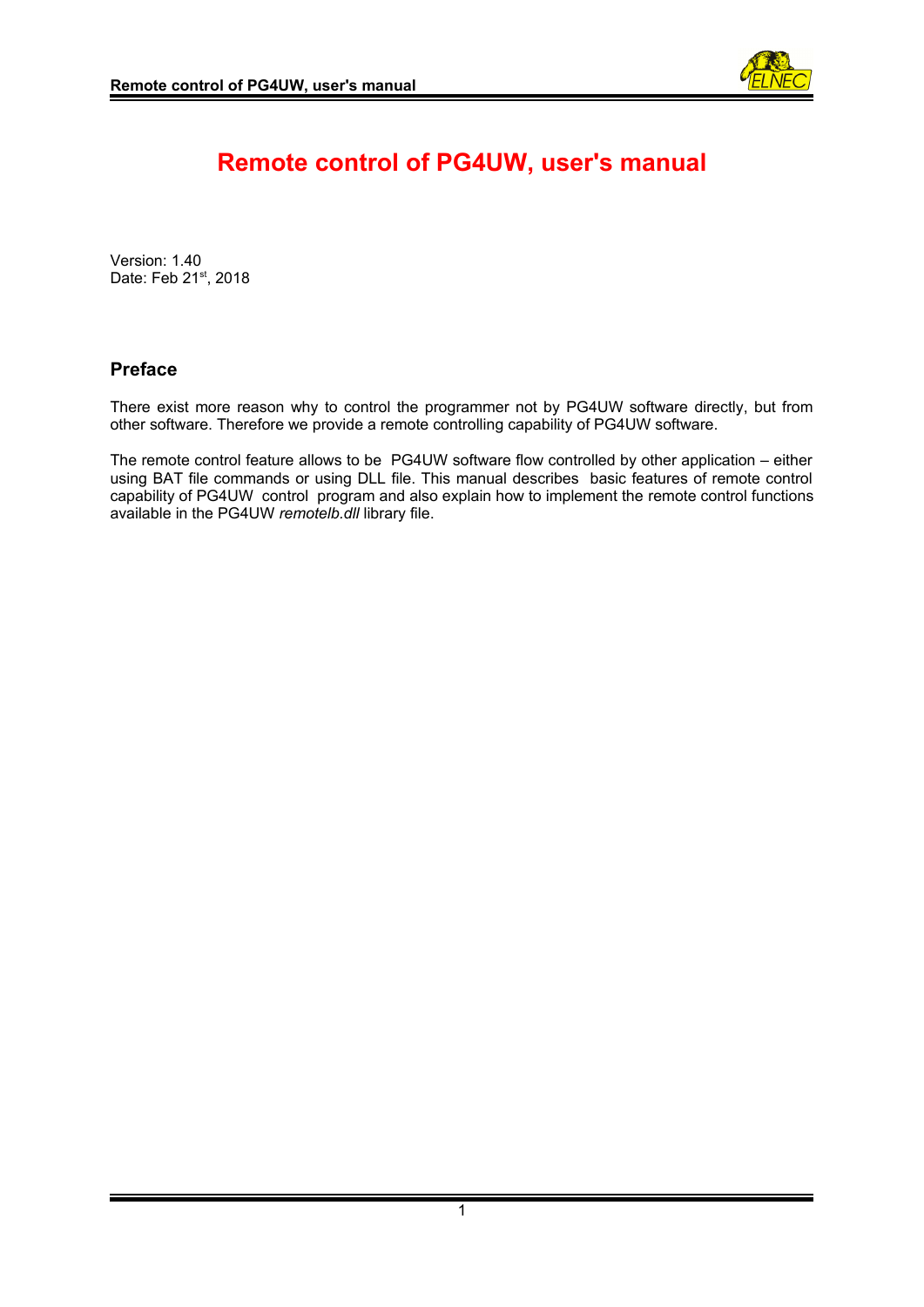

# **Table of Contents**

|                                                                          | 2.1 General functions for Client/Server remote control connection establishing and           |  |  |
|--------------------------------------------------------------------------|----------------------------------------------------------------------------------------------|--|--|
|                                                                          | 2.2 Procedures used for sending basic types of commands from remote Server to PG4UW          |  |  |
|                                                                          |                                                                                              |  |  |
|                                                                          |                                                                                              |  |  |
|                                                                          |                                                                                              |  |  |
|                                                                          |                                                                                              |  |  |
|                                                                          |                                                                                              |  |  |
|                                                                          |                                                                                              |  |  |
|                                                                          | 4.2 Source files written C++ (suitable for Borland C++ Builder and Microsoft Visual C++). 25 |  |  |
|                                                                          | 4.4 Source files written in Microsoft Visual Basic 2002/2003/2005 .NET25                     |  |  |
|                                                                          |                                                                                              |  |  |
| 5. Using remote control with multiply programmers (multiprogramming)  26 |                                                                                              |  |  |
|                                                                          | 5.1 General functions for Client/Server remote control connection establishing and           |  |  |
|                                                                          | 5.2 Procedures used for sending basic types of commands from remote Server to PG4UW          |  |  |
|                                                                          |                                                                                              |  |  |
|                                                                          |                                                                                              |  |  |
|                                                                          |                                                                                              |  |  |
|                                                                          |                                                                                              |  |  |
|                                                                          |                                                                                              |  |  |
|                                                                          | 7. Remote control of PG4UW applications running on different computer(s)  48                 |  |  |
|                                                                          | 7.1 Sequence of steps is recommended when starting multiprogramming system50                 |  |  |
|                                                                          |                                                                                              |  |  |
|                                                                          |                                                                                              |  |  |
|                                                                          |                                                                                              |  |  |
|                                                                          | 9.2 System requirements for application PG4UW when using remote control function53           |  |  |
|                                                                          |                                                                                              |  |  |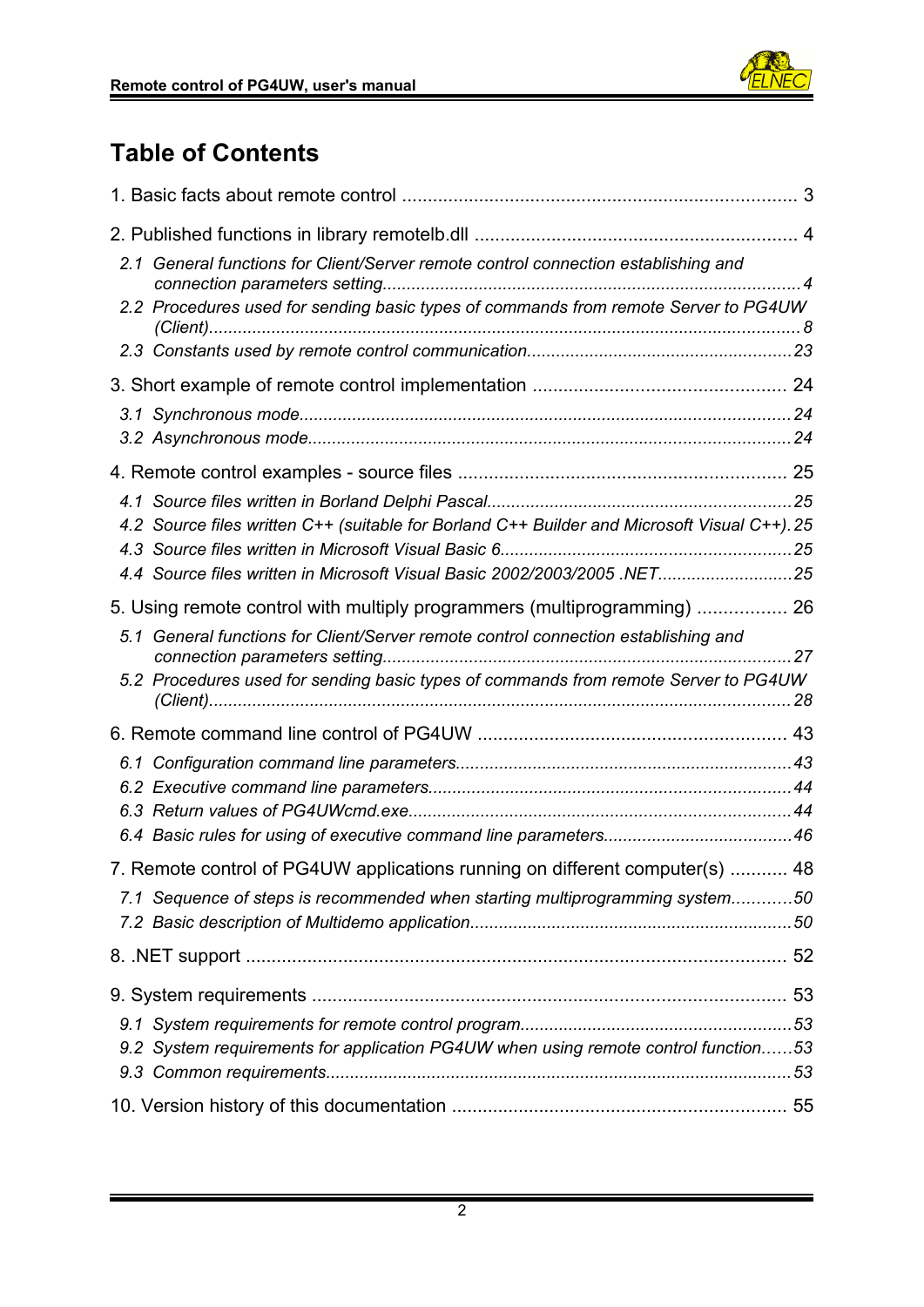

# <span id="page-2-0"></span>**1. Basic facts about remote control**

Remote control of PG4UW control program allows to control some functions of PG4UW application by other application. This is very suitable feature for integrating programmer to mass-production handler system or other useful application.

Remote control main features are:

- 1. Remote control philosophy is:
	- remote application that controls PG4UW acts as Server - PG4UW acts as Client
- 2. the communication between PG4UW and remote Server is realized by set of commands available in DLL library remotelb.dll
- 3. communication is asynchronous and it uses events to handle received messages from PG4UW
- 4. the order of starting PG4UW and Server application is not important but better way is to start the Server application as the first and PG4UW (Client) the second
- 5. communication between PG4UW and remote control program is made via TCP protocol this allows the PG4UW to be installed on one computer and remote control application to be installed on another computer, and these computers will be connected together via network
- 6. remote control library remotelb.dll is written in Borland® Delphi Pascal and is usable by Borland® Delphi Pascal, many C/C++ environments, and also environments with other programming languages, for example Microsoft Visual Basic 6.

Default TCP communication settings for remote control are:

# Port: **telnet** Address: **127.0.0.1** or **localhost**

Address setting applies for PG4UW (Client) only. Port setting applies for PG4UW (Client) and also for Server application.

Default settings allows to use remote control on one computer (address localhost). PG4UW (Client) and remote control Server have to be installed on the same computer.

**Note**: If **firewall** is installed on system, firewall can display warning message when remote control Server or Client is starting. When firewall is showing warning with question asking to allow or deny network access for remote Server or Client, please select 'Allow' option, otherwise remote control will not work. Of course you can specify in firewall options more strict rights to allow remote Server/Client access on specified address and port only.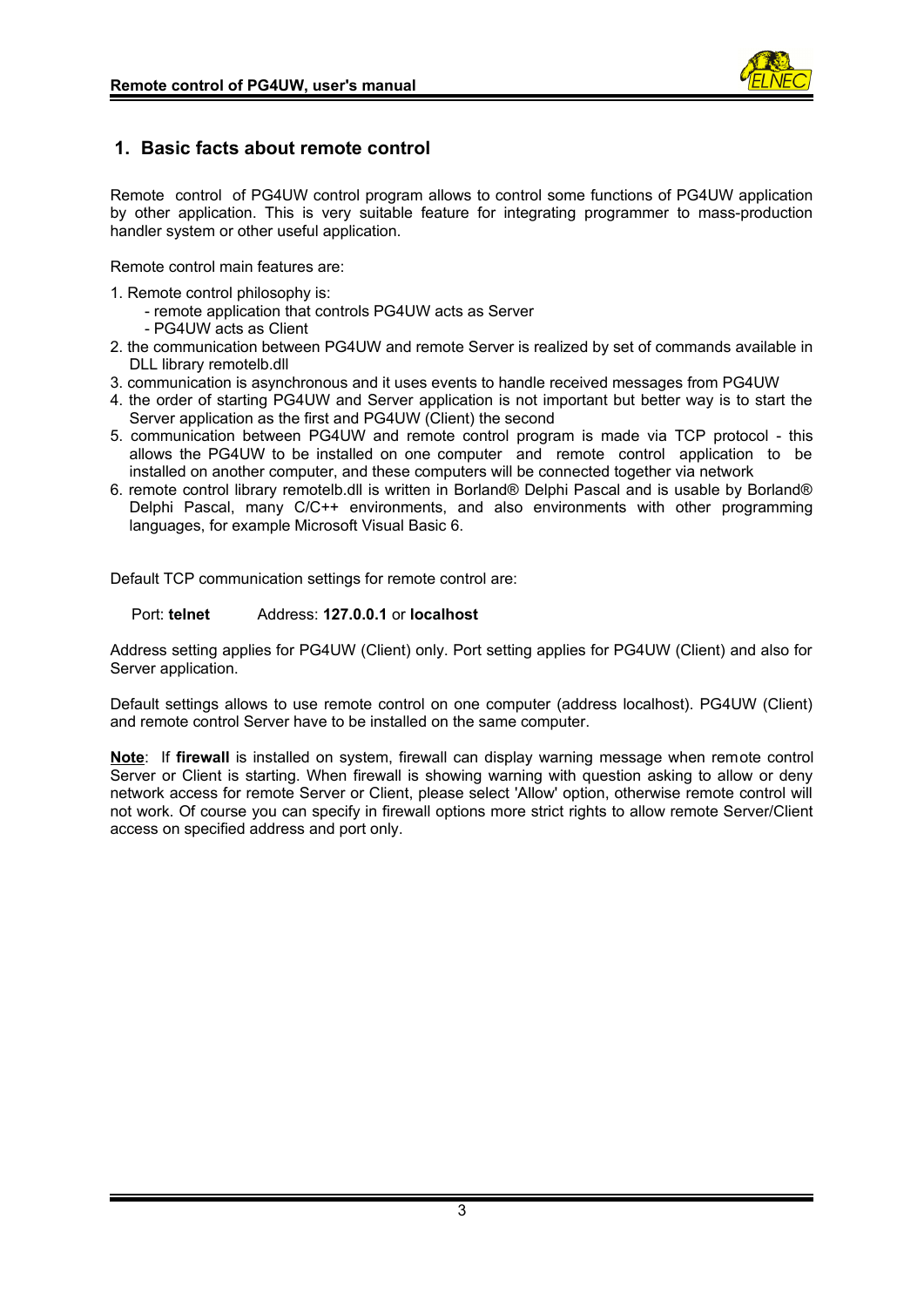

# <span id="page-3-1"></span>**2. Published functions in library remotelb.dll**

Following description presents purpose of each function. For more particular description of function declarations and parameters, please see the file RemoteCtrl.pas.

If the remote Server application is written in C language, there is necessary to write appropriate header .h file to make functions from library remotelb.dll available in C/C++ project. The Pascal unit file RemoteCtrl.pas shows function declarations and parameters. This can be used for writing C/C++ header file.

#### <span id="page-3-0"></span>*2.1 General functions for Client/Server remote control connection establishing and connection parameters setting*

To see the usage of following functions and procedures, see the example application PG4UWrem, especially Pascal unit remoteform.pas.

procedure **CreateClientAndMakeConnectionToServer**( vProcessProc: TProcWithPChar;

 vWriteToLogProc: TProcWithPChar; vPort, vAddr: PChar); stdcall;

Procedure creates Client communication object, with defined parameters and tries to connect to Server. This procedure is used internally in PG4UW (Client) application. Server application should not use this procedure.

procedure **CreateServerAndMakeListenToClients**( vProcessProc: TProcWithPChar;

 vWriteToLogProc: TProcWithPChar; onClientConnectProc: TProc; onClientDisconnectProc: TProc; vPort: PChar); stdcall;

Procedure creates Server communication object, with defined parameters and starts waiting for Client(s). This procedure is used by Server application - remote control program.

# **Input parameters are:**

*vProcessProc: TProcWithPChar* - define pointer to optional callback procedure which will be called every time Server receives message(s) from (PG4UW) Client. This is usual way to receive information or commands from remote PG4UW Client.

If 'vProcessProc' is defined as **nil**, no "on-client command received" event will be used. Then the only way how to receive information and commands from Client is reading of commands explicitly by calling of special function 'GetCommandStringFromFIFO'. For more details please take a look at description of function GetCommandStringFromFIFO.

*vWriteToLogProc: TProcWithPChar* - define pointer to optional callback procedure which is useful especially during debugging of Server program. Procedure is called when any of basic Client-Server communication events will occure.

Communication events are: connect/disconnect Client-Server, send message to Client, receive message from Client. Procedure can contain user defined write to memo or log window of Server application. If it is defined as **nil**, no "write-to-log" events will be used.

*onClientConnectProc: TProc* - optional callback procedure is called as event when Client is connected to Server. If it is defined as **nil**, no "on-client connect" event will be used.

*onClientDisconnectProc: TProc* - optional callback procedure is called as event when Client is disconnected from Server. If it is defined as **nil**, no "on-client disconnect" event will be used.

*vPort: PChar* - defines port for TCP communication (default is 'telnet')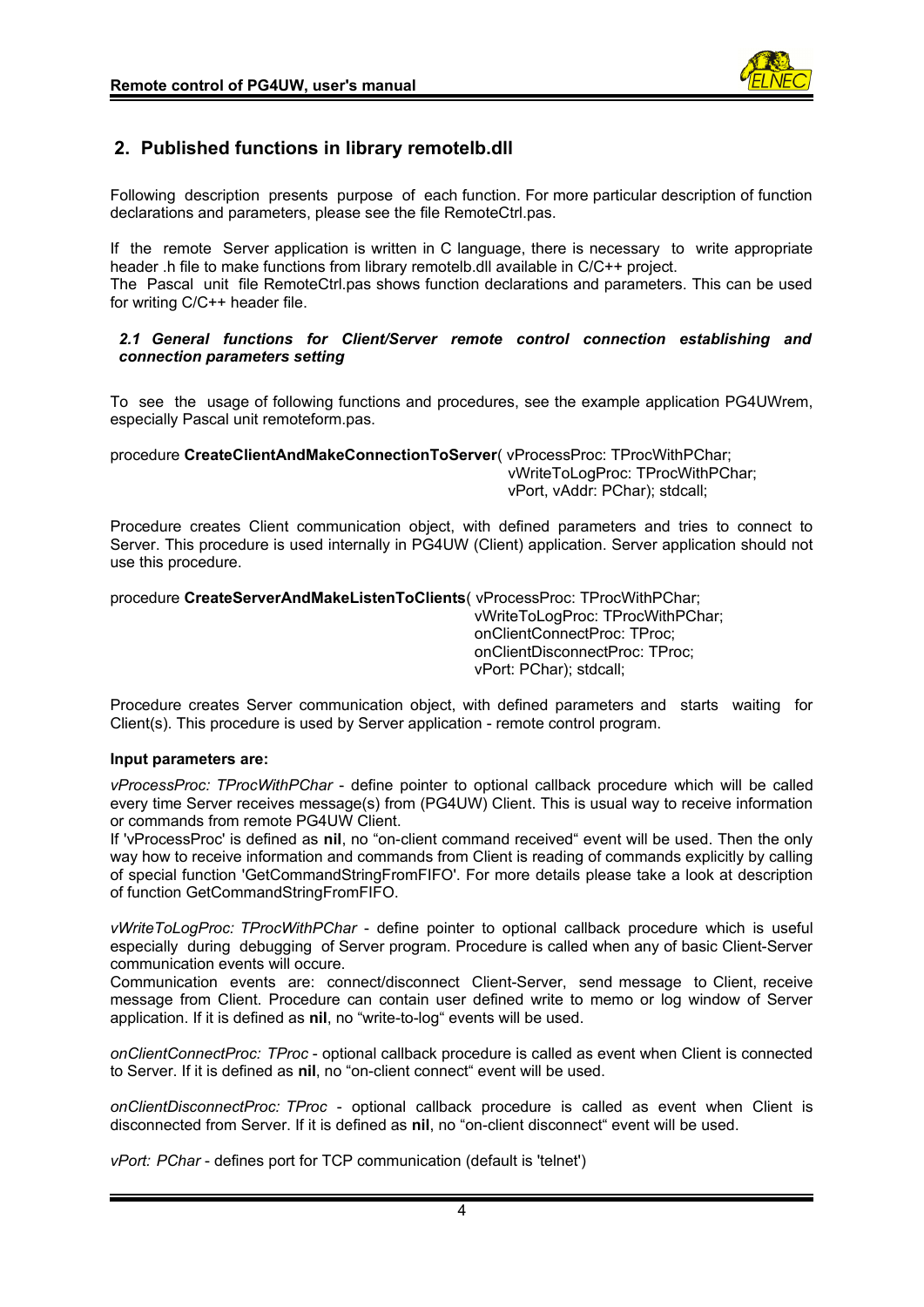

Server does not have address defined itself. Internally Server has defined address 0.0.0.0, which means, that Server accepts Clients from all interfaces.

#### **Code example (callback method):**

```
procedure intServerProcessProc(CMDline: ansistring);
// procedure handles one line of message from client
var
       tmpstr: string;
       index, q: integer;
begin
       CMDline := trim(CMDline);
      // now try to obtain client index from CMDline (not used in single programming mode)
      if pos(TCP_KEYWORD_CINDEX, LowerCase(CMDline)) = 1 then
       begin
                tmpstr := trim(copy(CMDline, length(TCP_KEYWORD_CINDEX)+1, length(CMDline)));
                tmpstr := trim(copy(tmpstr, 1, pos('|', tmpstr)-1));
                if not Str2int(tmpstr, index) then exit;
                q := pos('|', CMDline);
                if q > 0 then CMDline := trim(copy(CMDline, q+1, length(CMDline)))
                else CMDline :=
       end; { if pos(TCP_KEYWORD_CINDEX, LowerCase(CMDline)) = 1... }
       {CMD program is busy}
      if CompareText(CMDline, TCP_CMD_PROG_IS_BUSY) = 0 then
                Process_CMD_PROG_IS_BUSY
      {..... etc. (processing of other commands) }
end;
procedure ServerProcessProc(CMDline: PChar); stdcall;
{ This procedure is used like callback procedure.
it handles one or more lines of messages from client by sequential
calls of intServerProcessProc. Each line of string represents one message.
More lines in string mean more commands. }
const
       CRLF = #13#10;
var
       tmpline, tmpstr: ansistring;
       q: integer;
begin
      tmpline := CMDline;
      // more commands can be cumulated into one packet, each command is at one line
      repeat
                q := Pos(CRLF, tmpline);
                if q > 0 then
                begin
                         tmpstr := copy(tmpline, 1, q-1);
                         delete(tmpline, 1, q+length(CRLF)-1);
                end
                else
                         tmpstr := tmpline;
                if tmpstr <> '' then intServerProcessProc(tmpstr);
       until q = 0;
end; { procedure }
 CreateServerAndMakeListenToClients(ServerProcessProc,// CallbackProcPtr
                                      nil, // WriteToLogwindowProc
                                      nil, // onClientConnectProc
                                      nil, // onClientdisconnectProc
                                      PChar(remote_ctrl_settings.Client_Server_Port));
```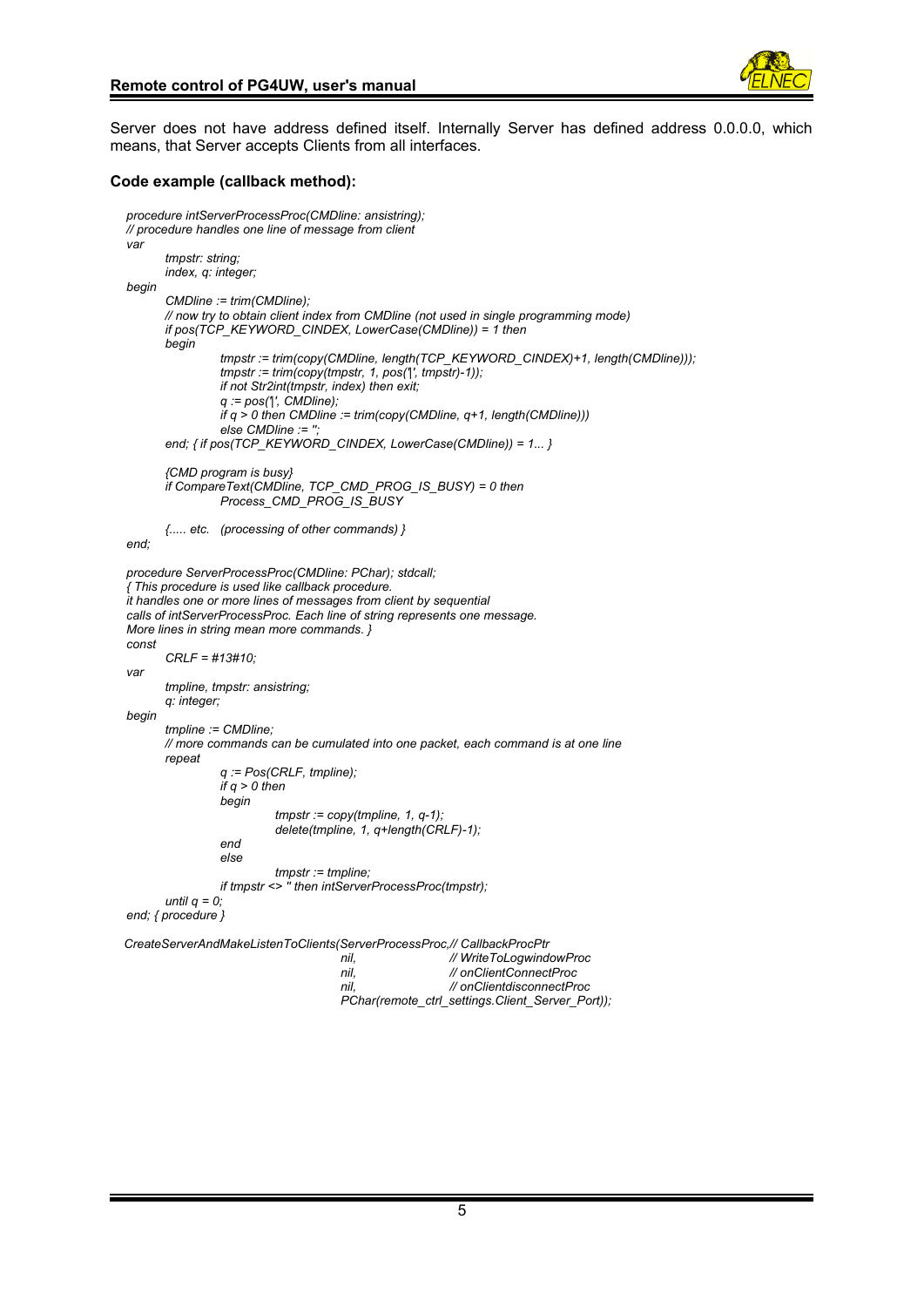

#### **Code example (non-callback method):**

```
procedure intServerProcessProc(CMDline: ansistring);
// procedure handles one line of message from client
var
       tmpstr: string;
      index, q: integer;
begin
       CMDline := trim(CMDline);
      // now try to obtain client index from CMDline (not used in single programming mode)
      if pos(TCP_KEYWORD_CINDEX, LowerCase(CMDline)) = 1 then
      begin
                tmpstr := trim(copy(CMDline, length(TCP_KEYWORD_CINDEX)+1, length(CMDline)));
                tmpstr := trim(copy(tmpstr, 1, pos('|', tmpstr)-1));
                if not Str2int(tmpstr, index) then exit;
                q := pos('|', CMDline);
                if q > 0 then CMDline := trim(copy(CMDline, q+1, length(CMDline)))
                else CMDline :=
      end; { if pos(TCP_KEYWORD_CINDEX, LowerCase(CMDline)) = 1... }
       {CMD program is busy}
      if CompareText(CMDline, TCP_CMD_PROG_IS_BUSY) = 0 then
                Process_CMD_PROG_IS_BUSY
      {..... etc. (processing of other commands) }
end;
 procedure ProcessProcByFIFO;
 { This procedure is used for receiving info and commands from CLient PG4UW app.
 The procedure can be used when no callback procedure is defined in calling
 of procedure CreateServerAndMakeListenToClients. Callback proc is not defined
 by setting its value to nil. }
 const
      MAX_ITERATIONS = 3;
      proc_iterations: integer = 0;
 var
      received_cmd: PChar;
 begin
      if proc_iterations > MAX_ITERATIONS then exit;
      inc(proc_iterations);
      try
      // get command from FIFO
      received_cmd := GetCommandStringFromFIFO;
       while received_cmd <> nil do begin
                // if there was command received from FIFO, call the process proc to process the command
                intServerProcessProc(received_cmd);
                // try to get next command from FIFO
                received_cmd := GetCommandStringFromFIFO;
       end; { while }
      finally
                if proc_iterations > 0 then dec(proc_iterations);
       end; { try }
 end; { procedure }
 CreateServerAndMakeListenToClients(nil, // CallbackProcPtr
                                      nil, // WriteToLogwindowProc
                                      nil, // onClientConnectProc
                                      nil, // onClientdisconnectProc
```
 *PChar(remote\_ctrl\_settings.Client\_Server\_Port));*

procedure **MakeClientConnectionToServer**(FailedErrDisplay: boolean); stdcall;

Procedure tries to connect Client to Server. The procedure is used internally in PG4UW (Client) application. Server application should not use this procedure.

#### procedure **MakeClientDisconnectionFromServer**; stdcall;

Procedure tries to disconnect Client from Server. The procedure is used internally in PG4UW (Client) application. Server application should not use this procedure.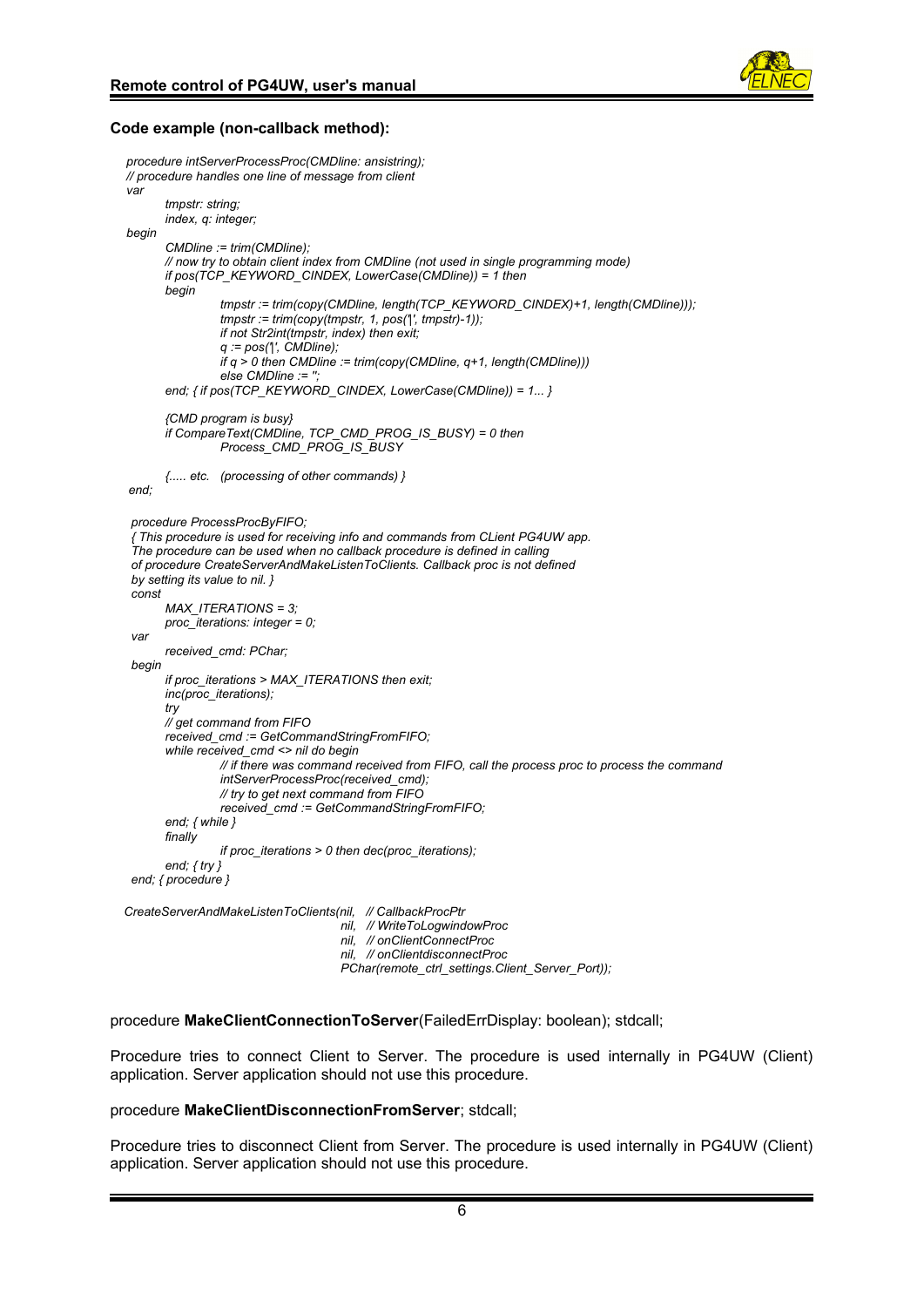

#### procedure **MakeClientServertCloseConnectionAndFree**; stdcall;

Procedure is used for Client and Server applications to close connection and free TCP Client/Server communication object. The Client and Server applications call this routine automatically when they closed.

procedure **SendOperationResultToServer**(op\_result: TOpResultForRemote); stdcall;

Procedure is used by Client applications for sending messages to Server. Server application should not use this procedure.

# procedure **SendLineToServer**(line: PChar); stdcall;

Procedure is used by Client applications for sending messages to Server. Server application should not use this procedure.

#### function **ClientServerObjectExists**: boolean; stdcall;

Function returns true, if Client/Server object already exists, otherwise returns false. Function does not test connection status.

function **ClientConnectionIsClosed**: boolean; stdcall;

Function returns true, if Client connection status is 'Closed', otherwise returns false. Function is used by PG4UW (Client) application. Server application should not use this procedure.

# function **ServerHasConnectedClient**: boolean; stdcall;

Function is used by Server application. Function returns true, if Client is connected to Server, otherwise returns false.

# procedure **EnableWriteEventsToLog**(value: boolean); stdcall;

Procedure is used by Client and Server applications. The purpose of the procedure is to block calls of procedure vWriteToLogProc defined as parameter of procedures CreateClientAndMakeConnectionToServer and CreateServerAndMakeListenToClients.

# function **GetCurrentPort**: PChar; stdcall;

Function is used by Client and Server applications. Function returns the value of current port (for example '2020', 'telnet', etc.).

# function GetCurrentAddr: PChar: stdcall:

Function is used by Client applications. Function returns the value of current address (for example 'localhost' or '127.0.0.1', '192.168.0.10', ...). For Server, the function returns always value '0.0.0.0'.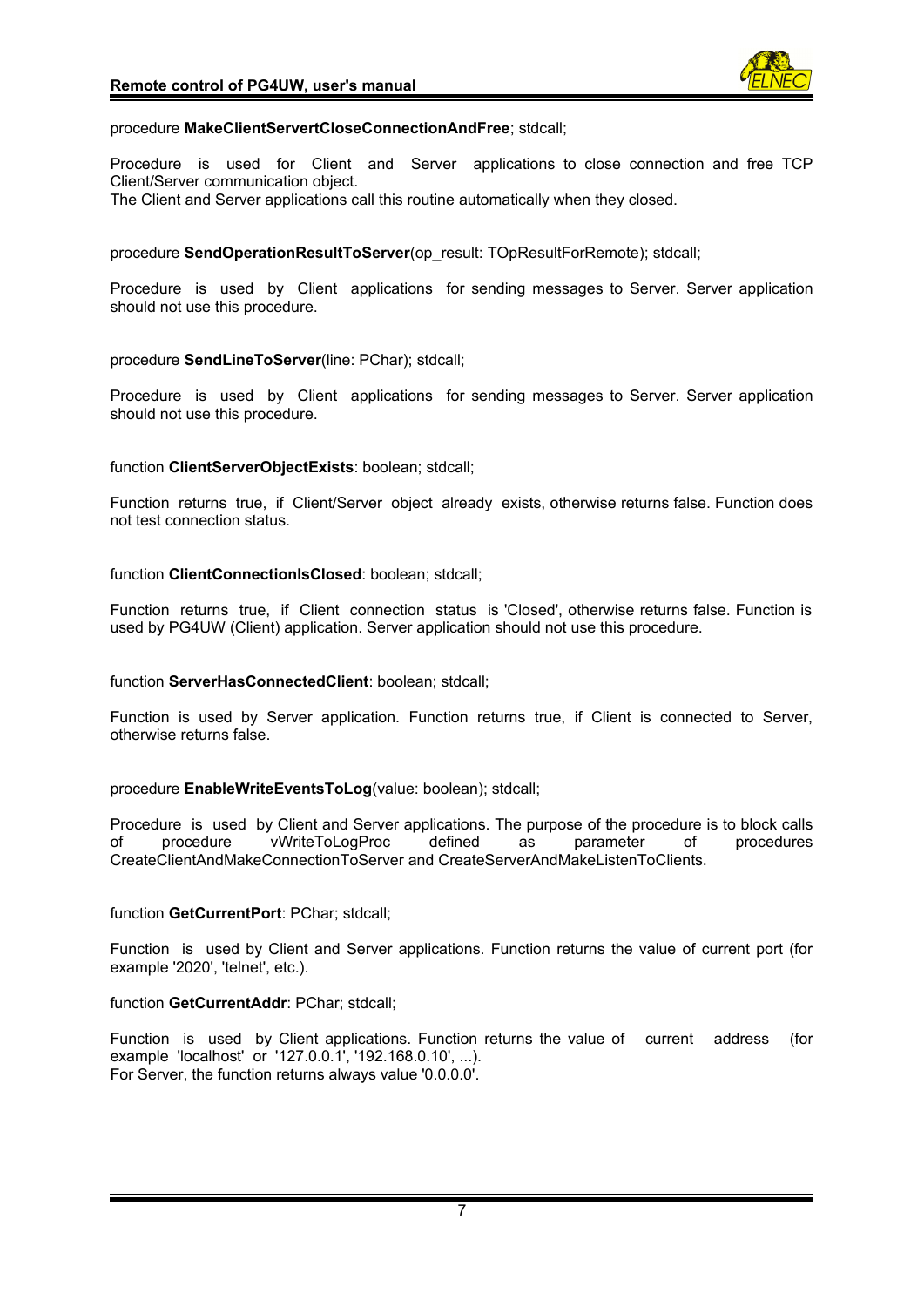

#### procedure **ClientServerProcessMessages**; stdcall;

Procedure is used to quickly build a working message pump. It loops through message processing until all messages are processed. This function is very similar to TApplication.ProcessMessage(). The procedure is suitable especially if your application has no TApplication object (Forms unit not referenced at all).

#### <span id="page-7-0"></span>*2.2 Procedures used for sending basic types of commands from remote Server to PG4UW (Client)*

#### procedure **SEND\_CMD\_BringToFront**; stdcall;

Procedure is used to send message 'bringtofront' to Client. When Client receives the message, it tries to make BringToFront operation. BringToFront operation is basically activation of Client application window.

# **Example:**

*Server request:*

*SEND\_CMD\_BringToFront;*

#### *Answer from client:*

*- client send no answer*

#### procedure **SEND\_CMD\_ShowMainForm;** stdcall;

Procedure is used to send message 'showmainform' to Client. When Client receives the message, it makes Show command for main window of the Client application. The message does nothing if the main window of Client application is already visible. Please use this command only in situations when no operation is currently running in the Client application.

# **Example:**

#### *Server request:*

*SEND\_CMD\_ShowMainForm;*

#### *Answer from client:*

*- client send no answer*

#### procedure **SEND\_CMD\_HideMainForm;** stdcall;

Procedure is used to send message 'hidemainform' to Client. When Client receives the message, it makes Hide command for main window of the Client application. Also Client's icon placed on taskbar will be hidden and small icon appears on the tray panel. The message does nothing if the main window of Client application is already hidden. Please use this command only in situations when no operation is currently running in the Client application.

#### **Example:**

*Server request:*

*SEND\_CMD\_HideMainForm;*

#### *Answer from client:*

*- client send no answer*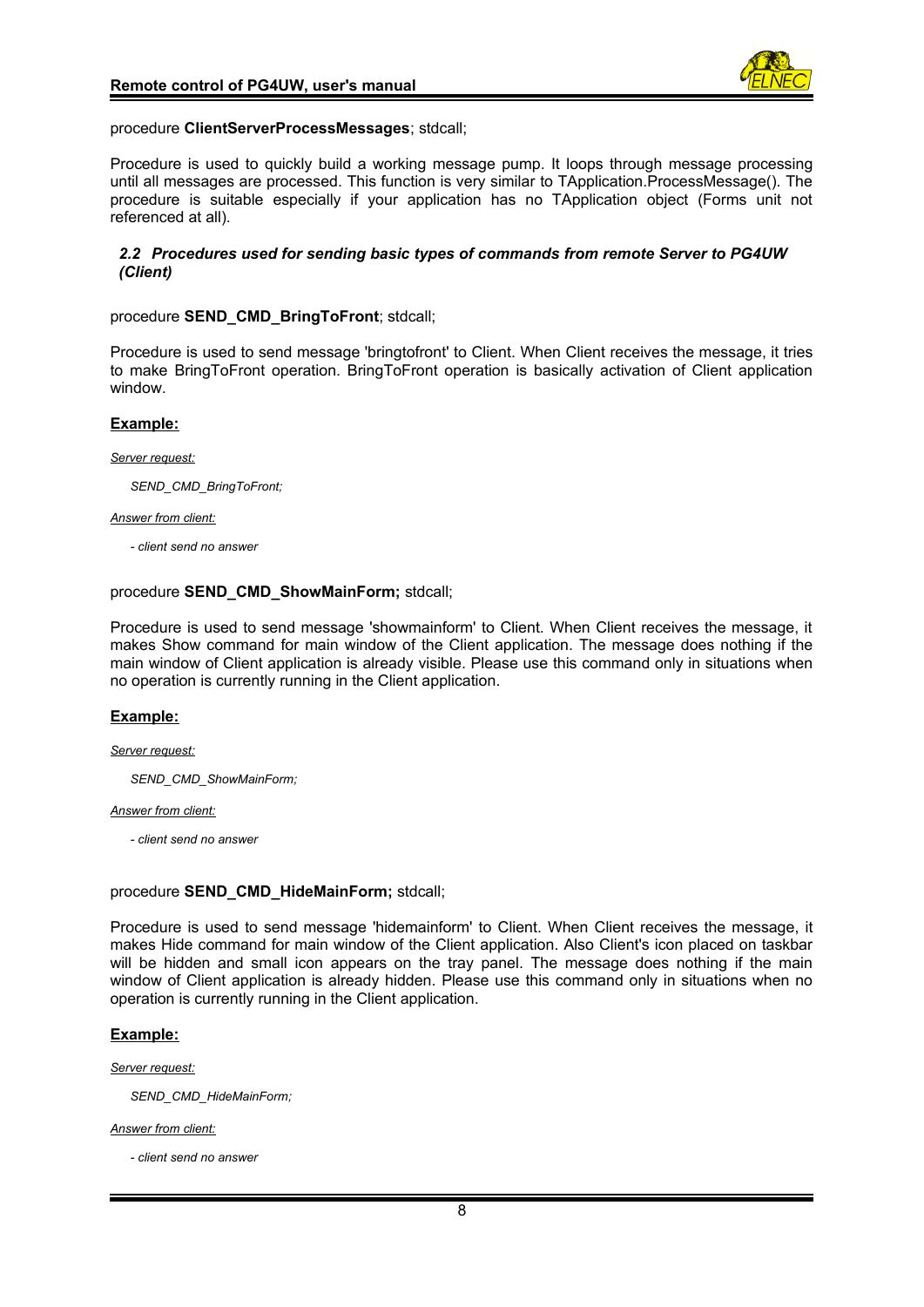

# procedure **SEND\_CMD\_CloseApp;** stdcall;

Procedure is used to send message 'closeapp' to Client. When Client receives the message, it makes Close command for main window of the Clients application. The Close command can be properly performed when no operation is currently running in the Client application. Please use the SEND CMD CloseApp command when no operation on device is running and no modal dialogs are shown. To ensure that no operation is currently running, command **SEND\_CMD\_GetProgStatus**  can be used. Also commands **SEND\_CMD\_Stop** for operation stopping can be used. For more details see enclosed examples of remote control written in Pascal and C++ languages. Examples are described in the chapter III. of this manual.

#### **Example 1:**

*Server request:*

*SEND\_CMD\_CloseApp;*

#### *Answer from client:*

*- client send no answer*

# **Example 2:**

```
procedure Tformsimpledemo.btnDisconnectProgClick(Sender: TObject);
begin
    if not ServerHasConnectedClient then
              btnConnectProg.enabled := true
     else
              // check if PG4UW app is not busy
              if device_progress.busy then
              begin
                        {if} application.MessageBox(Pchar('Programmer is still busy.'#13#10#13#10 +
                        'Please wait to complete current operation on running programmer or use Stop command'#13#10 +
                        'to stop current operation'),
                        PChar(caption),
                        mb_ok + MB_ICONWARNING); exit;
              end { if device_progress[index].busy... }
              else begin
              // the first step is to send commands Stop operations - two times
              SEND_CMD_Stop;
              Application.ProcessMessages;
              Sleep(250); {wait}
              SEND_CMD_Stop;
              Application.ProcessMessages;
              Sleep(250); {wait}
              // the next step is to send commands Close aplication
              SEND_CMD_CloseApp;
              Application.ProcessMessages;
              Sleep(250); {wait}
              btnConnectProg.enabled := true;
     end; { if device_progress.busy... }
```
*// if Sender is "Close" button, let's close remote control application disconnect\_was\_Successful := true; end; { procedure }*

#### procedure **SEND\_CMD\_BlankCheckDevice**; stdcall;

Procedure is used to send message 'blankcheck' to Client. When Client receives the message, it starts device Blank check operation. In the end of operation Client sends operation result to Server. Operation result command received from client can be processed by Server application in procedure defined by pointer parameter vProcessProc in procedure CreateServerAndMakeListenToClients. Client PG4UW can accept and start 'blankcheck' command only when no operation is currently running in PG4UW. If PG4UW is running some operation, the 'blankcheck' command will be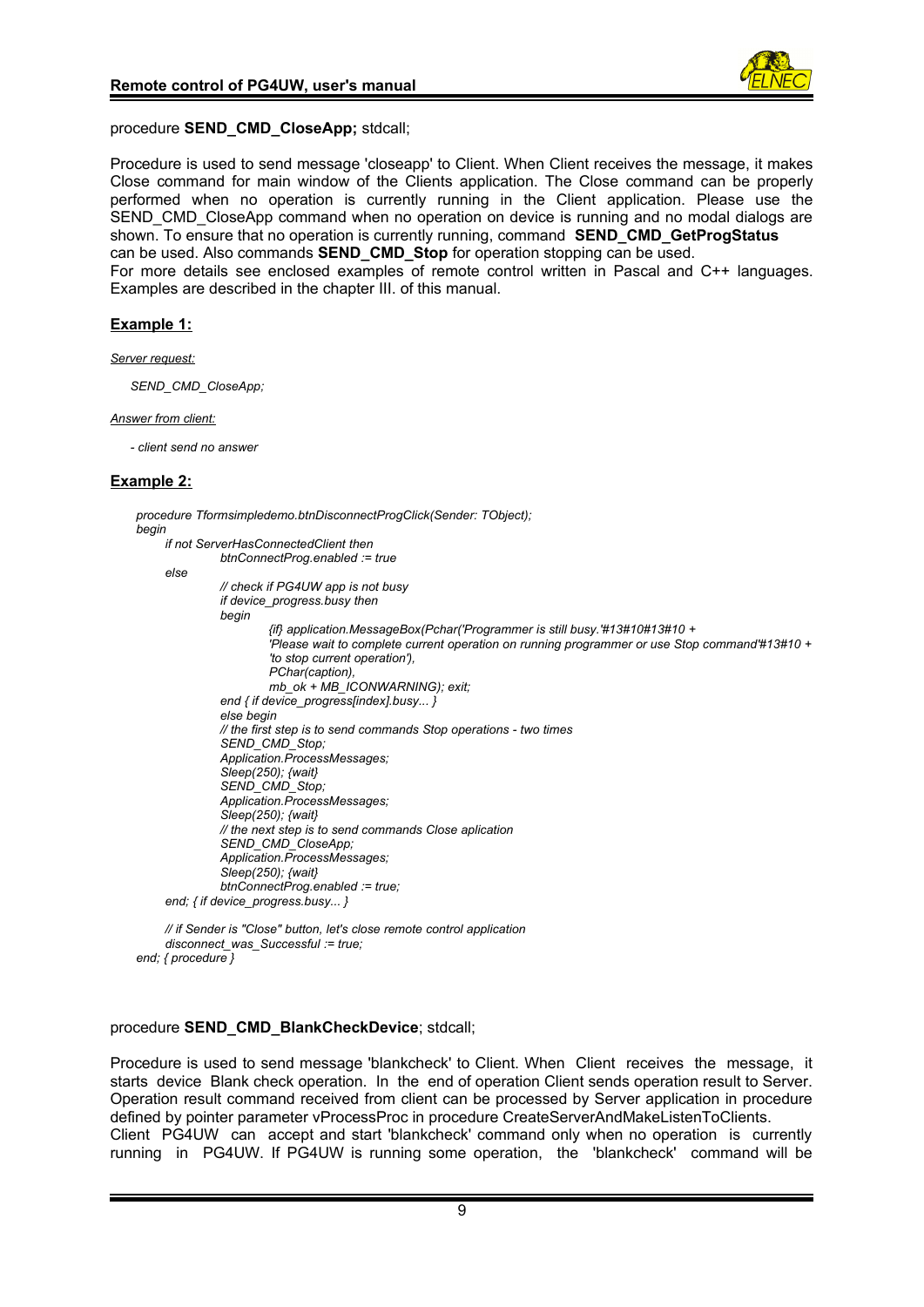ignored. To receive the current status of programmer, use command SEND\_CMD\_GetProgStatus described later.

When last device operation differs from currently selected device operation, we have to send command STOP (to close Repeat wait dialog in PG4UW).

#### **Example 1:**

*Server request:*

*SEND\_CMD\_BlankCheckDevice;*

#### *Answer from client:*

```
See the Client send operation result chapter.
```
#### **Example 2:**

```
procedure Tformsimpledemo.btnRun_zalClick(Sender: TObject);
    const
         lastrunop: TAppOperationType = otNone;
    var
         AppOpType: TAppOperationType;
    begin
        // check if appication is running and ready to go and when it is ready,
        // allow remote control Start operation command send to PG4UW
         if ServerHasConnectedClient then
        begin
        // check if last project or file load operation was successfull
                  if load_file_result <> frgood then
                  begin
                            application.MessageBox('Operation "Run" can not be performed, because last project or file load 
                            was not successful.'#13#10#13#10 +
                             'Please use button "Select Project file" to select wished project file to load and then use'#13#10 +
                            'command button "Load Selected Project file" to make project load.',
                             PChar(caption), mb_ok + MB_ICONWARNING);
 exit;
                  end; { if load_file_result <> frgood... }
                    // check if PG4UW app is not busy
                   if device_progress.busy then
                  begin
                            {if} application.MessageBox(Pchar('Programmer is still busy.'#13#10#13#10 +
                             'Please wait to complete current operation on running programmer or use Stop command'#13#10 
                            + 'to stop current operation'),
                             PChar(caption),
                            mb_ok + MB_ICONWARNING);
                             exit;
                  end;
                  btnRun.enabled := false;
                  btnLoadSelectedPrj.enabled := false;
                  btnLoadSelectedFile.enabled := false;
                  // check, what device operation has to be started
                  AppOpType := MCsettingsRec.app_user_devop_array;
                  // when last device operation differs from currently selected device operation,
                  // we have to send command STOP (to close Repeat wait dialog in PG4UW)
                  if AppOpType <> otRunApp then
                            if lastrunop <> AppOpType then
                            begin
                                     lastrunop := AppOpType;
                                     SEND_CMD_Stop;
                                     application.processmessages;
                                     sleep(350);
                            end; { if lastrunop <> AppOpType... }
                  // now let's send wished command to PG4UW
                  case AppOpType of
                               otNone: ;
                            otRunApp: SEND_CMD_BringToFront;
                         otblankCheck: SEND_CMD_BlankCheckDevice;
```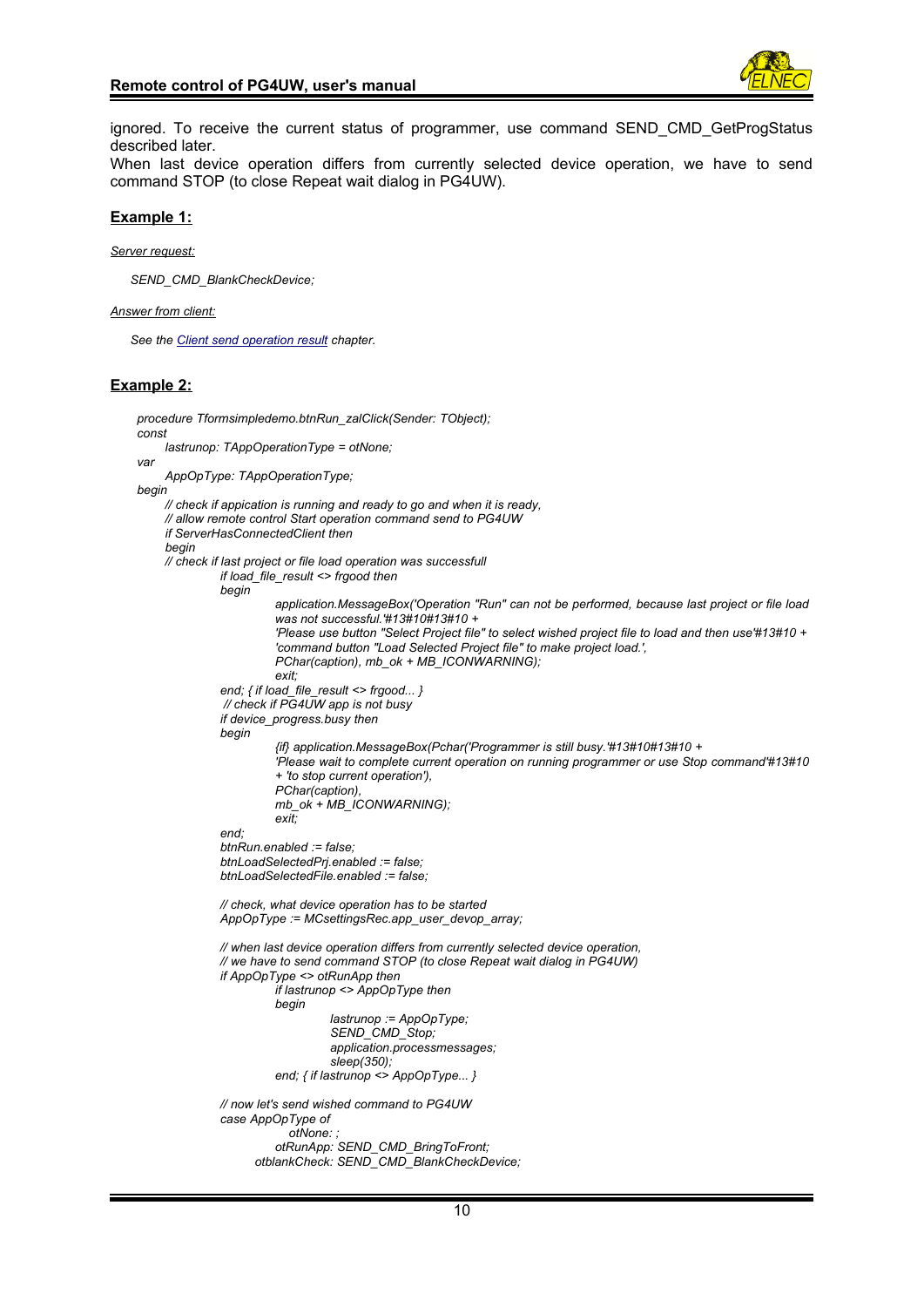

```
 otReadDevice: SEND_CMD_ReadDevice;
 otVerifyDevice: SEND_CMD_VerifyDevice;
 otProgramDevice: SEND_CMD_ProgramDevice;
                       otEraseDevice: SEND_CMD_EraseDevice;
                               otStop: SEND_CMD_Stop;
                   else SEND_CMD_BringToFront; // unknown operation (do Bring to front only)
                   end; { case }
                   sleep(100); {wait}
                   application.processmessages;
                   sleep(20); {wait}
         end { if GetIfAnyClientAppIsConnectedToServer... }
         else
                   application.MessageBox(Pchar('There are no PG4UW applications connected.'#13#10#13#10 +
                                          'Please use the ''Connect programmer'' button to run'#13#10 +
                                          'and connect PG4UW application.'),
                                          PChar(caption),
                                          mb_ok + MB_ICONWARNING);
   end; { procedure }
    //example of procedure for processing client answer
   procedure Process_CMD_OPRESULT(CMDline: ansistring);
   var
        tmpstr: string;
        btn_run_visible: boolean;
   begin
        // enable write commands to log - but if pointer WriteToLogwindowProc in
        // CreateServerAndMakeListenToClients is nil, following line has no effect
        EnableWriteEventsToLog(true);
        tmpstr := copy(CmdLine, length(TCP_CMD_OPRESULT)+1, length(CmdLine));
        // remember device result
        if tmpstr = TCP_KEYWORD_OPRESULT_GOOD then
        begin
                  device_op_result := oprGood;
                  inc(statist_rec.good);
                  inc(statist_rec.total);
         end { if tmpstr = TCP_KEYWORD_OPRESULT_GOOD... }
         else if tmpstr = TCP_KEYWORD_OPRESULT_FAIL then
         begin
                   device_op_result := oprFail;
                   inc(statist_rec.fail);
                   inc(statist_rec.total);
         end { else if tmpstr = TCP_KEYWORD_OPRESULT_FAIL... }
         else if tmpstr = TCP_KEYWORD_OPRESULT_HWERR then
         begin
                   device_op_result := oprHWError;
                   inc(statist_rec.fail);
                  inc(statist_rec.total);
        end { else if tmpstr = TCP_KEYWORD_OPRESULT_HWERR then... }
         else device_op_result := oprNone;
   end;
```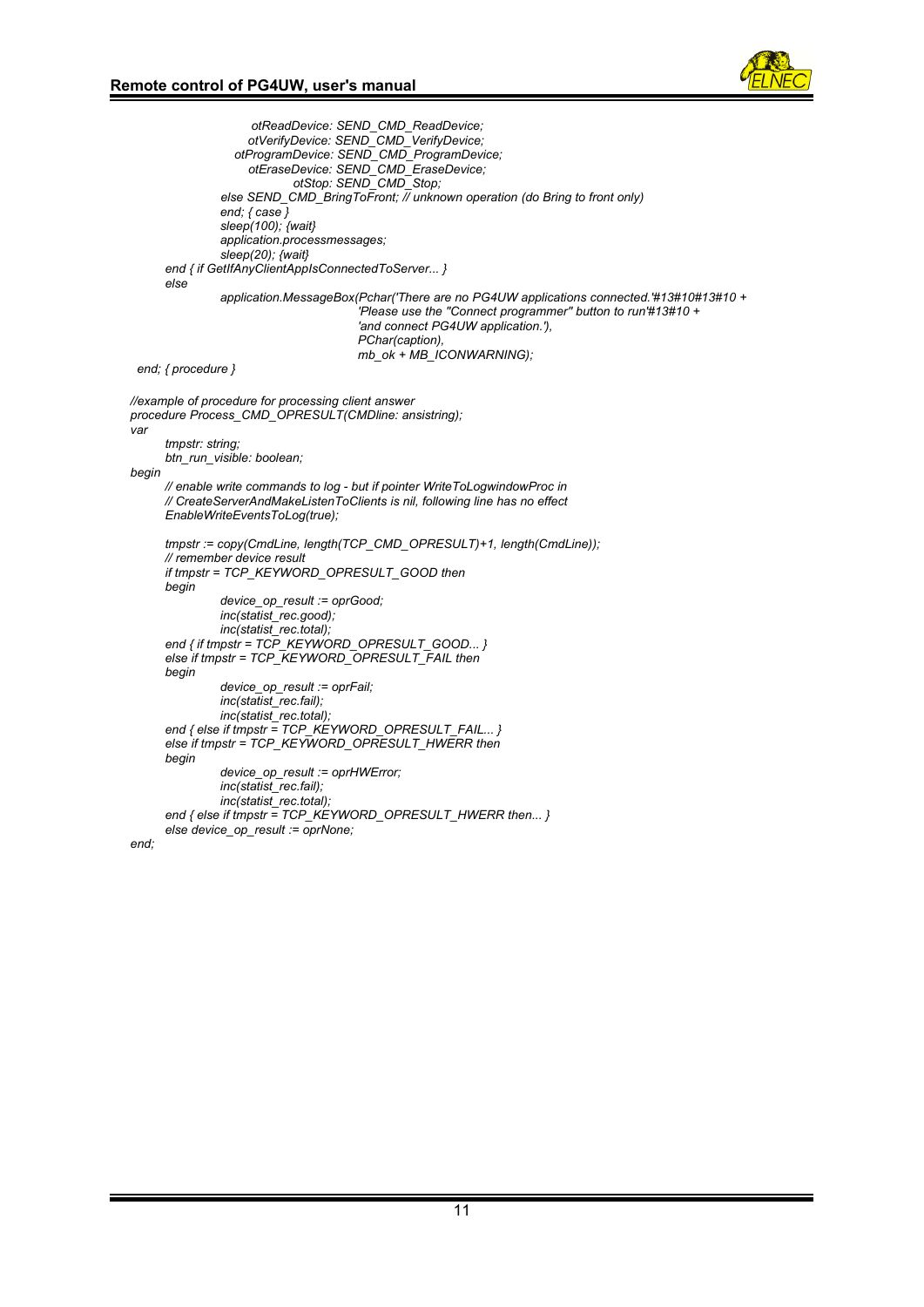

# procedure **SEND\_CMD\_ReadDevice**; stdcall;

Procedure is used to send message 'readdevice' to Client. When Client receives the message, it starts device Read operation. In the end of operation Client sends operation result to Server. Other properties of PG4UW behaviour are same as for command procedure SEND\_CMD\_BlankCheckDevice.

# **Example:**

*Server request:*

*SEND\_CMD\_ReadDevice;*

*Answer from client:*

*See the [Client send operation result](#page-31-0) chapter.*

#### procedure **SEND CMD VerifyDevice**; stdcall;

Procedure is used to send message 'verifydevice' to Client. When Client receives the message, it starts device Verify operation. In the end of operation Client sends operation result to Server. Other<br>properties of PG4UW behaviour are same as for command procedure properties of PG4UW behaviour are same as for command procedure SEND\_CMD\_BlankCheckDevice.

# **Example:**

#### *Server request:*

*SEND\_CMD\_VerifyDevice;*

*Answer from client:*

*See the [Client send operation result](#page-31-0) chapter.*

# procedure **SEND\_CMD\_ProgramDevice**; stdcall;

Procedure is used to send message 'programdevice' to Client. When Client receives the message, it starts device Program operation. In the end of operation Client sends operation result to Server. Other<br>properties of PG4UW behaviour are same as for command procedure properties of PG4UW behaviour are same as for command procedure SEND\_CMD\_BlankCheckDevice.

# **Example:**

*Server request:*

*SEND\_CMD\_ProgramDevice;*

#### *Answer from client:*

*See the [Client send operation result](#page-31-0) chapter.*

# procedure **SEND\_CMD\_EraseDevice**; stdcall;

Procedure is used to send message 'erasedevice' to Client. When Client receives the message, it starts device Erase operation. In the end of operation Client sends operation result to Server. Other properties of PG4UW behaviour are same as for command procedure SEND\_CMD\_BlankCheckDevice.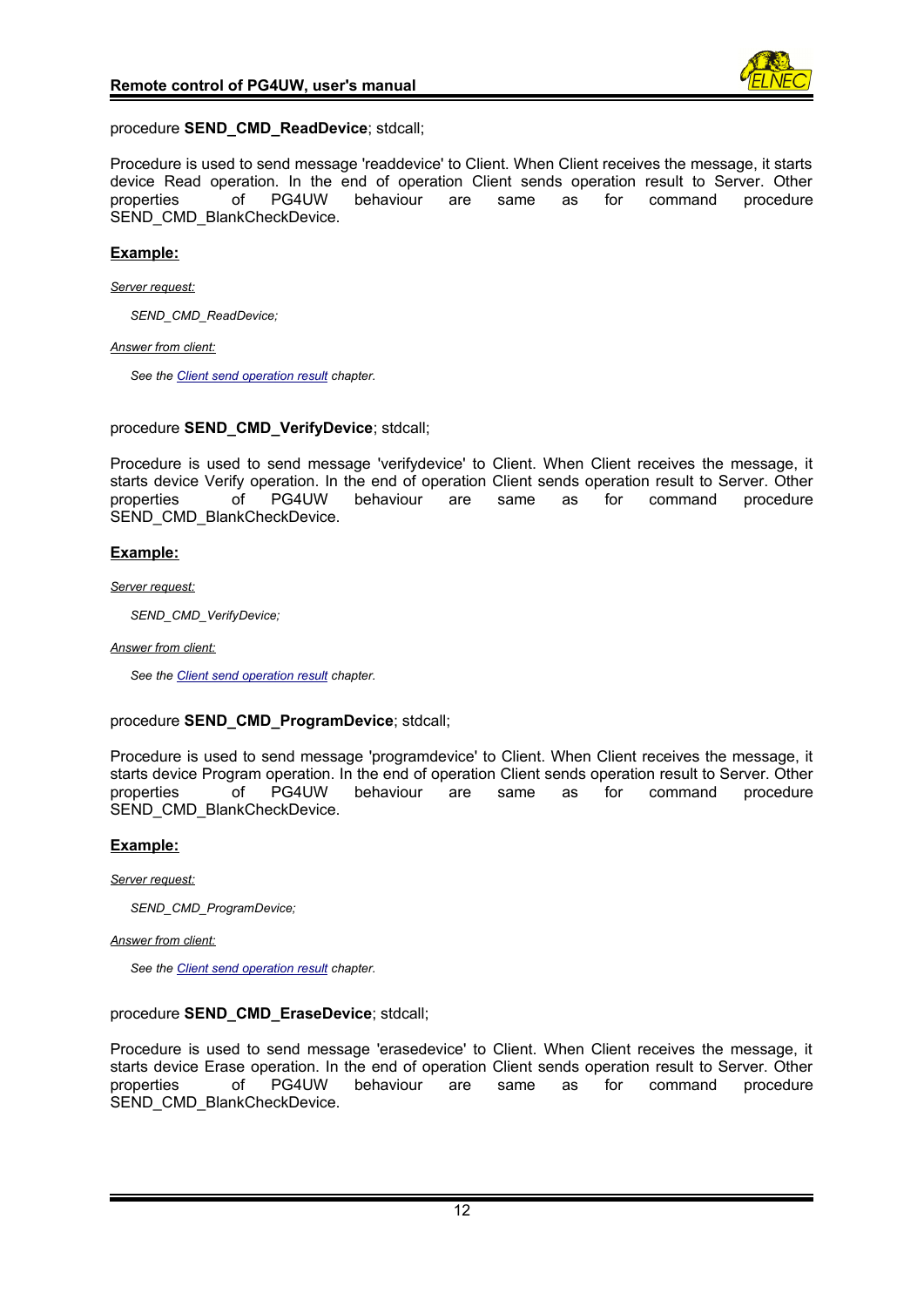

# **Example:**

#### *Server request:*

*SEND\_CMD\_EraseDevice;*

#### *Answer from client:*

*See the [Client send operation result](#page-31-0) chapter.*

# procedure **SEND\_CMD\_RepeatLastDevOperation**; stdcall;

Procedure is used to send lastly used device operation command to Client. For example if lastly used command is SEND\_CMD\_ProgramDevice, the call of procedure SEND\_CMD\_RepeatLastDevOperation will be the same as call of SEND\_CMD\_ProgramDevice.

# **Example:**

*Server request:*

*SEND\_CMD\_RepeatLastDevOperation;*

*Answer from client:*

*- client send operation result*

# procedure **SEND\_CMD\_Stop**; stdcall;

Procedure is used to send message 'stopoperation' to Client. When Client receives the message, it stops current device operation. If no operation is running, the 'stopoperation' command does nothing. Other function of 'stopoperation' is closing message window(s) in Client application.

# **Example:**

*Server request:*

*SEND\_CMD\_Stop;*

*Answer from client:*

*- client send no answer*

procedure **SEND\_CMD\_SelectDevice**(devmanuf, devname: PChar); stdcall;

Procedure is used to send message 'selectdevice:' to Client. When Client receives the message, it tries to select specified device. Device is specified by parameters devmanuf and devname. Parameters are not case sensitive. The Client sends select device result to Server. The result command received from client can be processed by Server application in procedure defined by pointer parameter vProcessProc in procedure CreateServerAndMakeListenToClients.

 **Example:** To select device Intel TE28F160C3B [TSOP48] call

*Server request:*

*SEND\_CMD\_SelectDevice('Intel', 'TE28F160C3B [TSOP48]');*

*Answer from client:*

*- client send operation result*

 *// codes for operations result TCP\_CMD\_SELECT\_DEVICE\_RESULT = 'selectdeviceresult:';*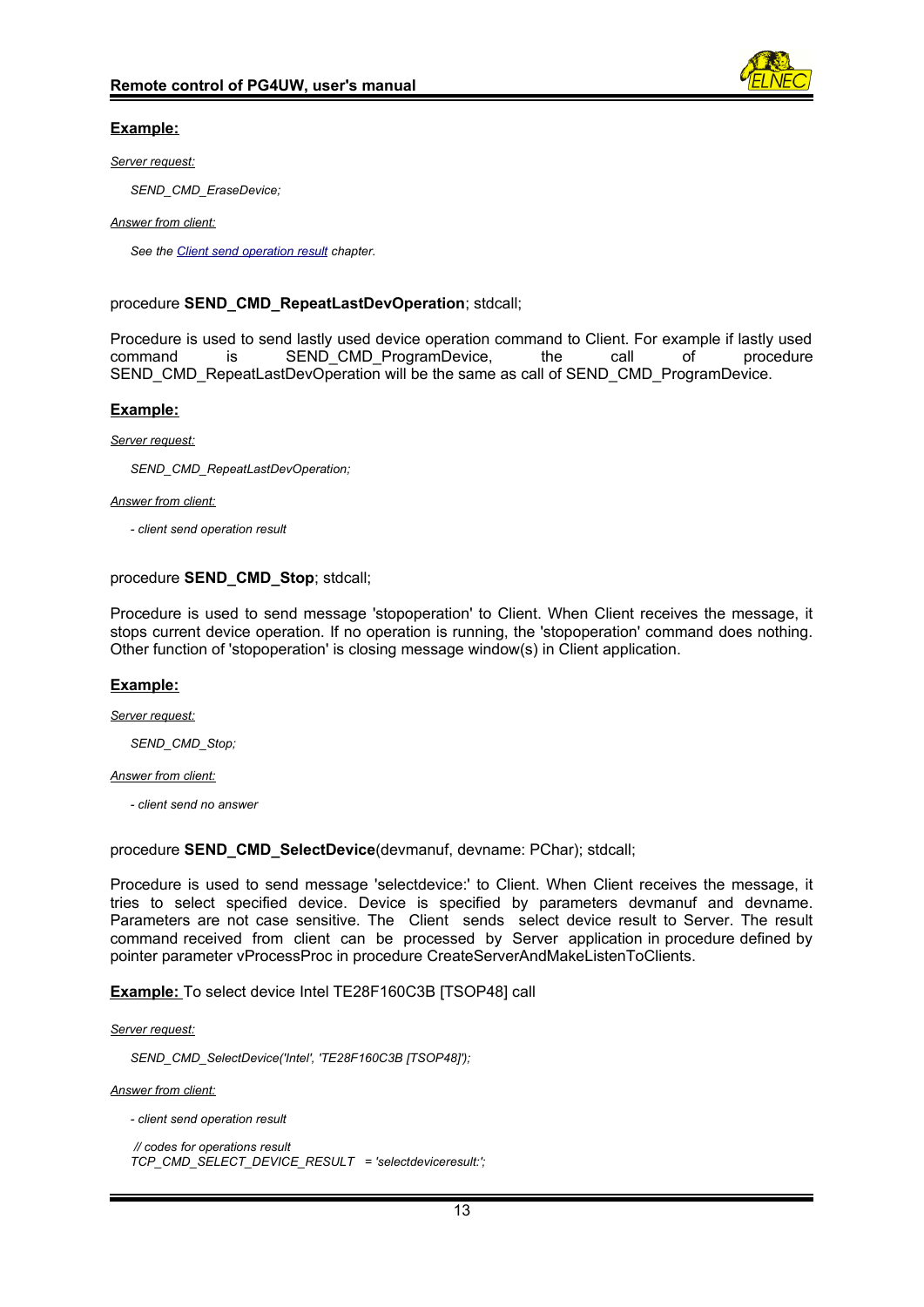

*TCP\_SELECT\_DEVICE\_GOOD = 'good'; TCP\_SELECT\_DEVICE\_ERROR = 'error'; //answer will be in followed form TCP\_CMD\_SELECT\_DEVICE\_RESULT + TCP\_SELECT\_DEVICE\_GOOD //or TCP\_CMD\_SELECT\_DEVICE\_RESULT + TCP\_SELECT\_DEVICE\_ERROR*

#### procedure **SEND\_CMD\_EPROMFLASH\_AutoSelect**(pinsnumber: PChar); stdcall;

Procedure is used to send message 'autoseldevice:' to Client. When Client receives the message, it starts autoselect device operation. Parameter pinsnumber can be used to specify the pin number of device which helps more reliable detection of device type. If parameter pinsnumber is blank Pchar (''), autoselect operation tries to detect inserted device pin number automatically. The Client sends currently selected device to Server but not result of autoselect detection success.

#### **Example:**

*Server request:*

*SEND\_CMD\_EPROMFLASH\_AutoSelect(''); //device pins detected automatically*

*SEND\_CMD\_EPROMFLASH\_AutoSelect('48'); //48-pins device*

#### *Answer from client:*

*- client send currently selected device*

*// codes for operations result TCP\_CMD\_AUTSEL\_EPRFLSH\_RESULT = 'autoseldeviceresult:';*

*//answer will be in followed form TCP\_CMD\_AUTSEL\_EPRFLSH\_RESULT + 'manufacturer' + ' ' + 'device name' + ' '*

#### procedure **SEND\_CMD\_LoadProject**(prjname: PChar); stdcall;

Procedure is used to send message 'loadproject:' to Client. When Client receives the message, it tries to load project file specified by parameter prjname. The Client sends load project result to Server. The result command received from client can be processed by Server application in<br>procedure defined by pointer parameter vProcessProc in procedure procedure defined by pointer parameter vProcessProc in procedure CreateServerAndMakeListenToClients.

#### **Example:**

*Server request:*

*SEND\_CMD\_LoadProject(''C:\test.eprj');* 

*Answer from client:*

*- client send project load result*

 *// codes for Load file/project result TCP\_CMD\_LOAD\_FILE\_PRJ\_RESULT = 'loadresult:'; TCP\_FILE\_LOAD\_GOOD = 'frgood'; TCP\_FILE\_LOAD\_ERROR = 'frerror';*

*//answer will be in followed form TCP\_CMD\_LOAD\_FILE\_PRJ\_RESULT + TCP\_FILE\_LOAD\_GOOD //or TCP\_CMD\_LOAD\_FILE\_PRJ\_RESULT + TCP\_FILE\_LOAD\_ERROR*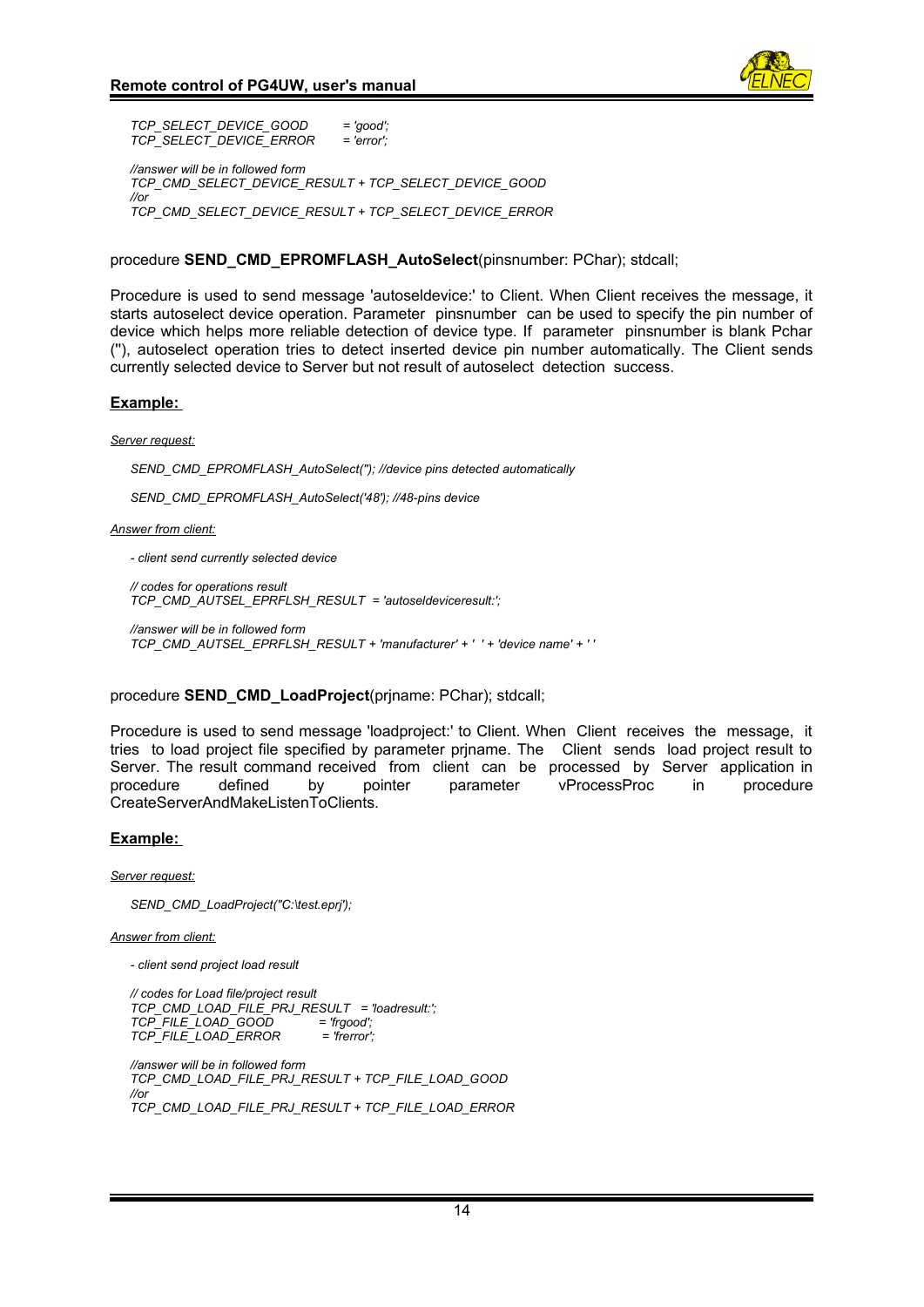

procedure **SEND\_CMD\_GetProjectFileChecksum**(prjname: PChar); stdcall;

Procedure is used to send message 'getprojectfilechecksum:' to Client. When Client receives the message, it tries to compute CRC-32 of project file specified by parameter priname. The Client sends result to Server. The result command received from client can be processed by Server application in procedure defined by pointer parameter vProcessProc in procedure CreateServerAndMakeListenToClients.

procedure **SEND\_CMD\_LoadFile**(fname: PChar); stdcall;

Procedure is used to send message 'loadfile:' to Client. When Client receives the message, it tries to load file specified by parameter fname. The Client sends load file result to Server. The result command received from client can be processed by Server application in procedure defined by pointer parameter vProcessProc in procedure CreateServerAndMakeListenToClients.

#### **Example:**

*Server request:*

*SEND\_CMD\_LoadFile(''C:\test.bin');* 

*Answer from client:*

*- client send file load result*

 *// codes for Load file/project result TCP\_CMD\_LOAD\_FILE\_PRJ\_RESULT = 'loadresult:'; TCP\_FILE\_LOAD\_GOOD = 'frgood'; TCP\_FILE\_LOAD\_ERROR = 'frerror'; TCP\_FILE\_LOAD\_CANCELLED = 'frcancelled'; //answer will be in followed form TCP\_CMD\_LOAD\_FILE\_PRJ\_RESULT + TCP\_FILE\_LOAD\_GOOD //or TCP\_CMD\_LOAD\_FILE\_PRJ\_RESULT + TCP\_FILE\_LOAD\_ERROR //or TCP\_CMD\_LOAD\_FILE\_PRJ\_RESULT + TCP\_FILE\_LOAD\_CANCELLED*

procedure **SEND\_CMD\_GetProgStatus**; stdcall;

Procedure is used to send message 'getprogstatus' to Client. When Client receives the message, it sends its current status info to Server. The status info command received from Client can be processed by Server application in procedure defined by pointer parameter vProcessProc in procedure CreateServerAndMakeListenToClients. Status info contains four basic info status data:

- busy status
- current device operation type

- current device operation progress

For more information see the example unit

# **Example 1:**

#### *Server request:*

*SEND\_CMD\_GetProgStatus;*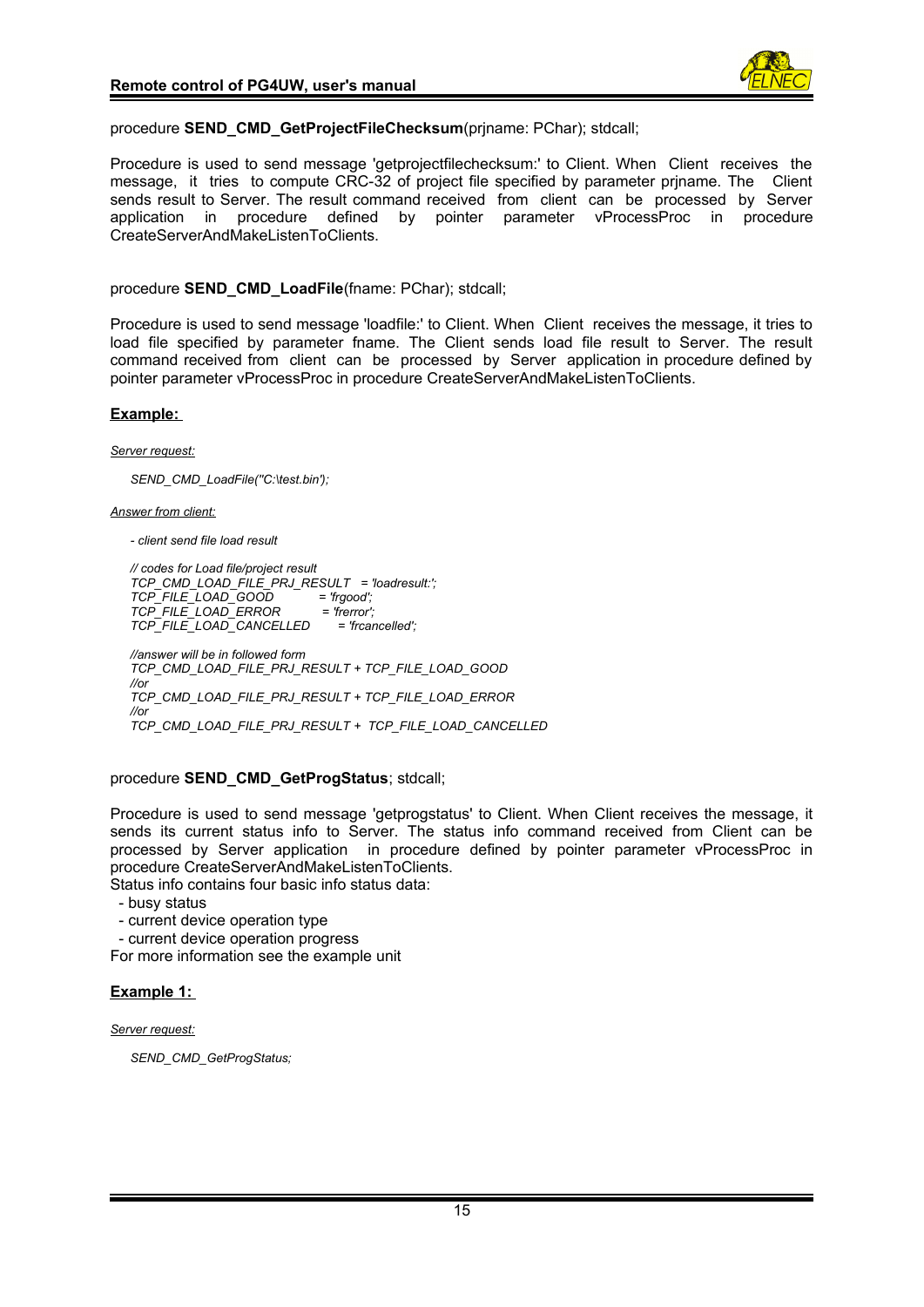

*Answer from client:*

*- client current status information*

*// operation\_code enumeration type operation\_code = (otNone, otRunApp, otblankCheck, otReadDevice, otVerifyDevice, otProgramDevice, otEraseDevice, otPlayPlayer, otLoadProject, otStop, otSelfTest, otSelfTestPlus);*

*//codes for current status information TCP\_KEYWORD\_OPTYPE = 'optype'; TCP\_KEYWORD\_PROGRESS = 'progress'; TCP\_CMD\_PROGRAMMER\_READY\_STATUS = 'programmerreadystatus:'; TCP\_KEY\_PROGRAMMER\_NOTFOUND = 'notfound'; TCP\_KEY\_PROGRAMMER\_READY = 'ready';*

```
//answer will be in followed form
TCP_KEYWORD_OPTYPE + ':' + operation_code + ' ' + 
TCP_KEYWORD_PROGRESS +' :' + device_progress + ' ' +
TCP_CMD_PROGRAMMER_READY_STATUS + TCP_KEY_PROGRAMMER_READY
//or
TCP_KEYWORD_OPTYPE + ':' + operation_code + ' ' + 
TCP_KEYWORD_PROGRESS +' :' + device_progress + ' ' +
TCP_CMD_PROGRAMMER_READY_STATUS + TCP_KEY_PROGRAMMER_NOTFOUND
```
# **Example 2:**

```
send request to client:
```

```
SEND_CMD_GetProgStatus;
```
*processing the response from client:*

```
procedure Process_KEYWORD_OPTYPE(CMDline: ansistring);
var
      tmpstr: string;
     progress, errcode, q: integer;
begin
     // find out current operation type
      q := 1; //pos of TCP_KEYWORD_OPTYPE
     tmpstr := copy(CMDline, q + length(TCP_KEYWORD_OPTYPE)+1, length(CMDline));
      q := pos(' ', tmpstr);
      if q > 0 then tmpstr := trim(copy(tmpstr, 1, q-1))
     else tmpstr := 'unknown';
     // set cur op type
      val(tmpstr, q, errcode);
      if errcode = 0 then device_progress.opcode := q
       else device_progress.opcode := 0;
     // find out current operation progress
     q := pos(TCP_KEYWORD_PROGRESS, CMDline);
     if q > 0 then
      begin
               tmpstr := copy(CMDline, q + length(TCP_KEYWORD_PROGRESS)+1, length(CMDline));
               q := pos(' ', tmpstr);
               if q > 0 then tmpstr := trim(copy(tmpstr, 1, q-1))
               else tmpstr := 'unknown';
               val(tmpstr, progress, errcode);
               if errcode = 0 then device_progress.progress := progress
               else device_progress.progress := 0;
      end; { if q > 0... }
      // find out current programmer status - Ready or Not found (Demo mode)
      q := pos(TCP_CMD_PROGRAMMER_READY_STATUS, CMDline);
      if q > 0 then
     begin
               tmpstr := copy(CMDline, q + length(TCP_CMD_PROGRAMMER_READY_STATUS), length(CMDline));
               q := pos(' ', tmpstr);
               if q > 0 then tmpstr := trim(copy(tmpstr, 1, q-1))
               else tmpstr := trim(tmpstr);
               if tmpstr = TCP_KEY_PROGRAMMER_READY then
```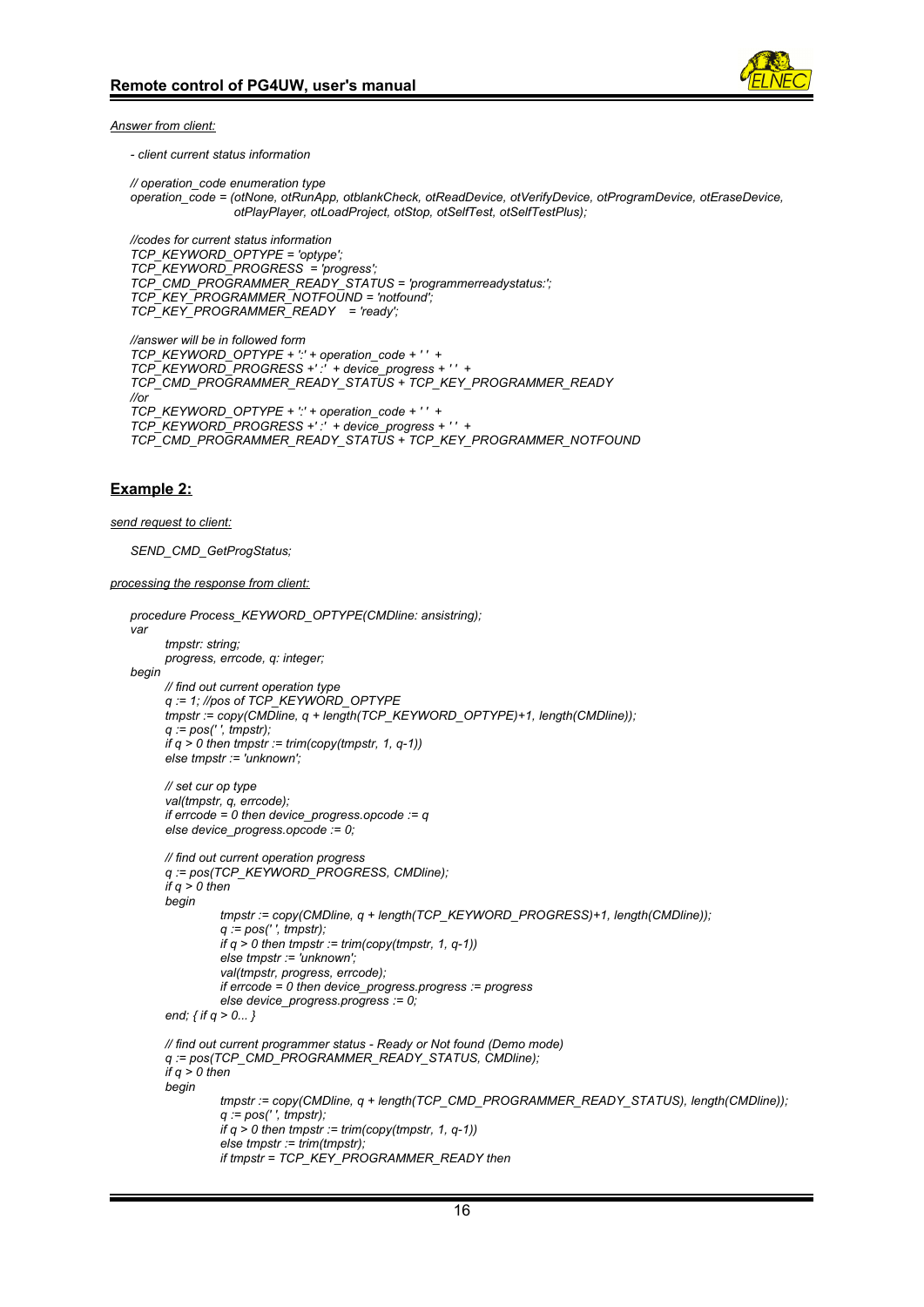

```
begin
                  device_progress.programmer_present := true; // programmer is Ready
                  if device_progress.programmer_ready <> programmer_is_busy then
                            device_progress.programmer_ready := programmer_ready_yes;
         end
          else begin
                   device_progress.programmer_present := false; // programmer is in Demo mode
                   device_progress.programmer_ready := programmer_ready_no;
          end;
end; { if q > 0... }
```
procedure **SEND\_CMD\_Quest\_is\_Client\_Ready**; stdcall;

Procedure sends question to Client, if the Client is Ready. Client sends ready yes/no status message to Server. The ready status command received from Client can be processed by Server application in procedure defined by pointer parameter vProcessProc in procedure CreateServerAndMakeListenToClients.

Client is ready when no device operation is currently running and main Client's window is not hidden by any modal dialogs in Client.

# **Example:**

*Request from server:*

*SEND\_CMD\_Quest\_is\_Client\_Ready;*

*Answer from client:*

 *// codes for server to client 'ready' question TCP\_CMD\_CLIENT\_READY\_ANSWER = 'clienprogramisreadyanswer'; TCP\_KEY\_CLIENT\_READY\_YES = 'isready'; TCP\_KEY\_CLIENT\_READY\_NO = 'isnotready'; //answer will be in followed form TCP\_CMD\_CLIENT\_READY\_ANSWER + TCP\_KEY\_CLIENT\_READY\_YES; //or*

*TCP\_CMD\_CLIENT\_READY\_ANSWER + TCP\_KEY\_CLIENT\_READY\_NO;*

#### procedure **SEND\_CMD\_PROCESS\_CMDLINE**(cmdparams: PChar); stdcall;

Procedure is used to send message 'cmdlineparams:' to Client. When Client receives the message, it starts processing of received parameters. The procedure is used for internal purposes. Please do not use the SEND\_CMD\_PROCESS\_CMDLINE.

#### function **SEND\_CMD\_GetProgrammerConnectedStatus**: BOOL; stdcall;

Function is suitable to detect, if the programmer is successfully connected and present in PG4UW application. Function sends command "get programmer connection status" to client application and waits for client response (timeout is 3 seconds). Function has no parameters.

Return values are:

True - OK - programmers is successfully connected

False - BAD - programmer is not found or no response received (timeout occurs)

#### function **GetCommandStringFromFIFO**: PChar; stdcall;

Function is used to read next remote received information or control command from connected Client (PG4UW) application. The commands received from client are stored internally in remotelb.dll in FIFO buffer. User can access the FIFO sequentially by this function. Each call of this function will pick the oldest command from FIFO buffer and decrements internal FIFO counter by 1.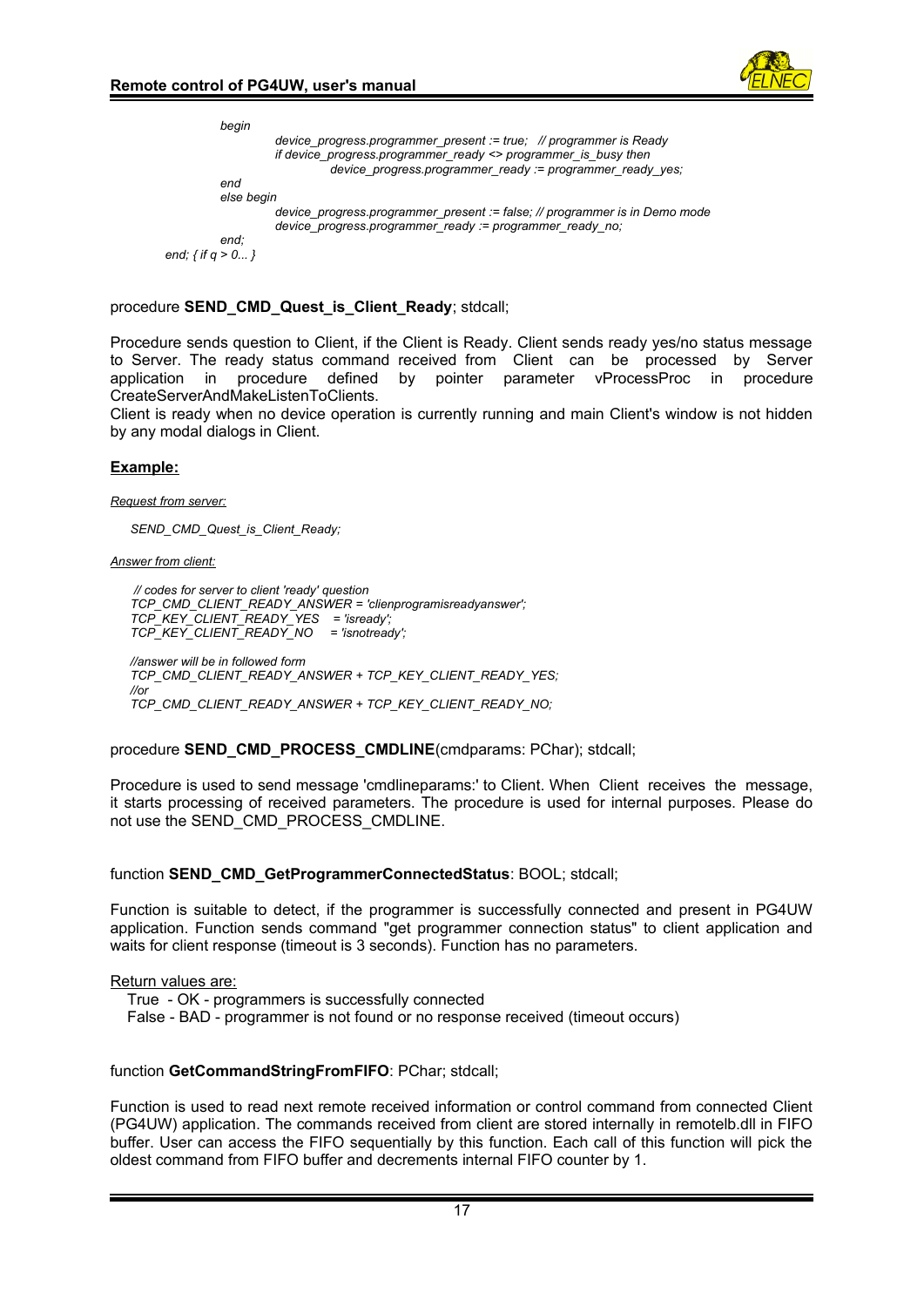

If the number of items in FIFO is 0, function will return value *nil*.

Return values are:

If the function succeeds, the return value is pointer to command string read from FIFO. If the function fails, the return value is nil. Function fails, if it is called while FIFO buffer of commands is empty or FIFO does not exist.

This function is especially useful, when user does not use callback functions in server remote control application. In such case, the commands received from PG4UW Client can be read by using function

GetCommandStringFromFIFO\_CINDEX. More details about using the function, can be seen in remote control examples.

#### Notes:

- 1. The function is active, only when callback procedure pointer specified by parameter 'vProcessProc' in remote control initialization procedure "CreateServerAndMakeListenToMultiClients" is nil. If there is specified callback procedure (vProcessProc <> nil), the function GetCommandStringFromFIFO is not usable, and it will always return value nil.
- 2. The FIFO buffer has size 128 items. It means, it can store maximally of 128 commands received from Client PG4UW. So it is recommended to call function GetCommandStringFromFIFO\_CINDEX periodically to pop commands from FIFO and prevent FIFO buffer from getting full. If the number of commands received is greater than capacity of FIFO memory, the newly coming commands are ignored. Of course the Client does not send commands or information to Server application without requiring them from Server. So reading commands from FIFO has sense in cases, the Server sends commands to Client.
- 3. Commands received by function 'GetCommandStringFromFIFO' are in form
	- of null-terminated strings. The type of null-terminated string is known as:
	- PChar in Pascal language
	- char \* in C/C++

A null-terminated string is a zero-based array of characters that ends with NULL (#0); since the array has no length indicator, the first NULL character marks the end of the string.

#### function **SEND\_CMD\_WBUFFER**( bufaddr: longint;

 bufptr : pointer; bufsize: integer; timeout: integer): integer; stdcall;

Function is used to write specified block of data to main device buffer of remote client (PG4UW program).

#### Parameters used are:

- bufaddr buffer address in PG4UW, where data have to be written
- bufptr pointer to memory block of data, which have to be sent to PG4UW
- bufsize number of bytes, which have to be sent to PG4UW, valid values are from 1 to 256 bytes timeout - the timeout parameter specifies the amount of time (in milliseconds) to wait for a response from the remote client. If client is not answering during the time specified by timeout, function SEND CMD WBUFFER will return error code. If TimeOut is 0, function SEND\_CMD\_WBUFFER will wait for client response until client is responding for max. time 3 seconds.

#### Return values are:

- 0 OK data was sent successfuly
- 1 address parameter bufaddr is out of range
- 2 sent buffer data size parameter bufsize is out of range
- 3 timeout occured, client is not responding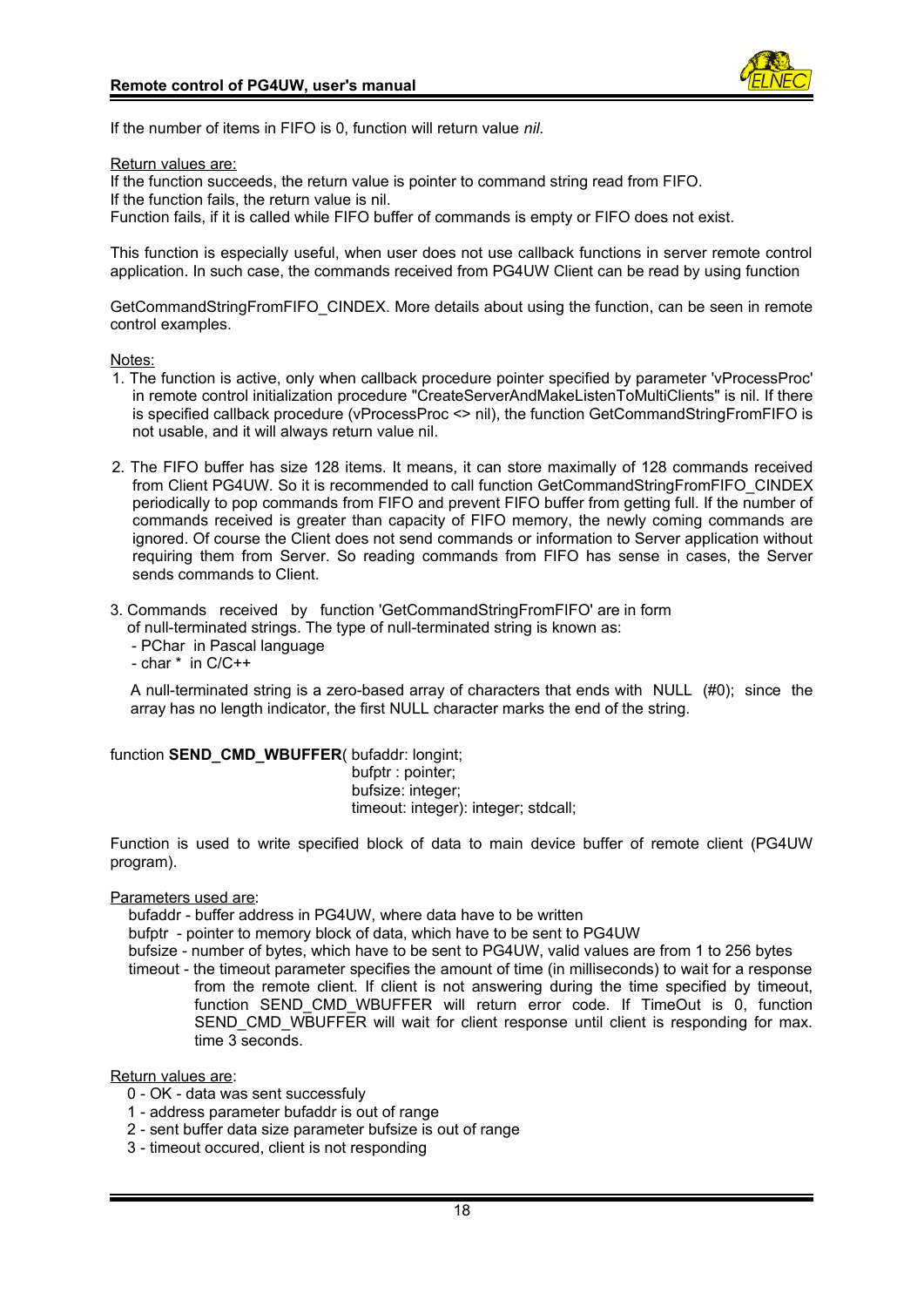

- 4 TCP communication object does not exist or not connected
- 5 unknown error

function **SEND CMD RBUFFER**( bufaddr: longint; bufptr : pointer; bufsize: integer; timeout: integer): integer; stdcall;

Function is used to read specified region of main device buffer from PG4UW remote client to memory region specified by pointer parameter bufptr.

# Parameters used are:

- bufaddr buffer start address in PG4UW, data are read from this address
- bufptr pointer to memory block, where data has to be copied
- bufsize number of bytes, which have to be read from PG4UW buffer, valid values are from 1 to 256 bytes
- timeout the timeout parameter specifies the amount of time (in milliseconds) to wait for a response from the remote client. If client is not answering during the time specified by timeout, function SEND CMD RBUFFER will return error code. If TimeOut is 0, function SEND CMD RBUFFER will wait for client response until client is responding for max. time 3 seconds.

# Return values are:

- 0 OK data was sent successfully
- 1 address parameter bufaddr is out of range
- 2 sent buffer data size parameter bufsize is out of range
- 3 timeout occurred, client is not responding
- 4 TCP communication object does not exist or not connected
- 5 unknown error

# function **SEND\_CMD\_WBUFFER\_EX**( buffindex: integer;

 bufaddr: longint; bufptr : pointer; bufsize: integer; timeout: integer): integer; stdcall;

Function is used to write specified block of data to specified device buffer of remote client (PG4UW program). The function is very similar to function **SEND\_CMD\_WBUFFER**. The only difference is one more parameter – buffindex, which is used to specify buffer to be used for writing data.

# Parameters used are:

- buffindex specifies the order of buffer, where data will sent, the main buffer has index '1'. The first secondary buffer has index '2', etc. Please note, the secondary buffer(s) is(are) available for some kinds of devices only (e.g. Microchip PIC16F628). The kind of buffer indexed by parameter buffindex depends on order of buffer in application PG4UW in dialog View/ Edit buffer. For example device Microchip PIC16F628 has additional buffer with label "Data EEPROM". This buffer can be accessed for data write(s) by this function when buffindex  $= 2$  is specified.
- bufaddr buffer address in PG4UW, where data have to be written
- bufptr pointer to memory block of data, which have to be sent to PG4UW
- bufsize number of bytes, which have to be sent to PG4UW, valid values are from 1 to 256 bytes
- timeout the timeout parameter specifies the amount of time (in milliseconds) to wait for a response from the remote client. If client is not answering during the time specified by timeout, function SEND CMD WBUFFER EX will return error code. If TimeOut is 0, function SEND\_CMD\_WBUFFER\_EX will wait for client response until client is responding for max. time 3 seconds.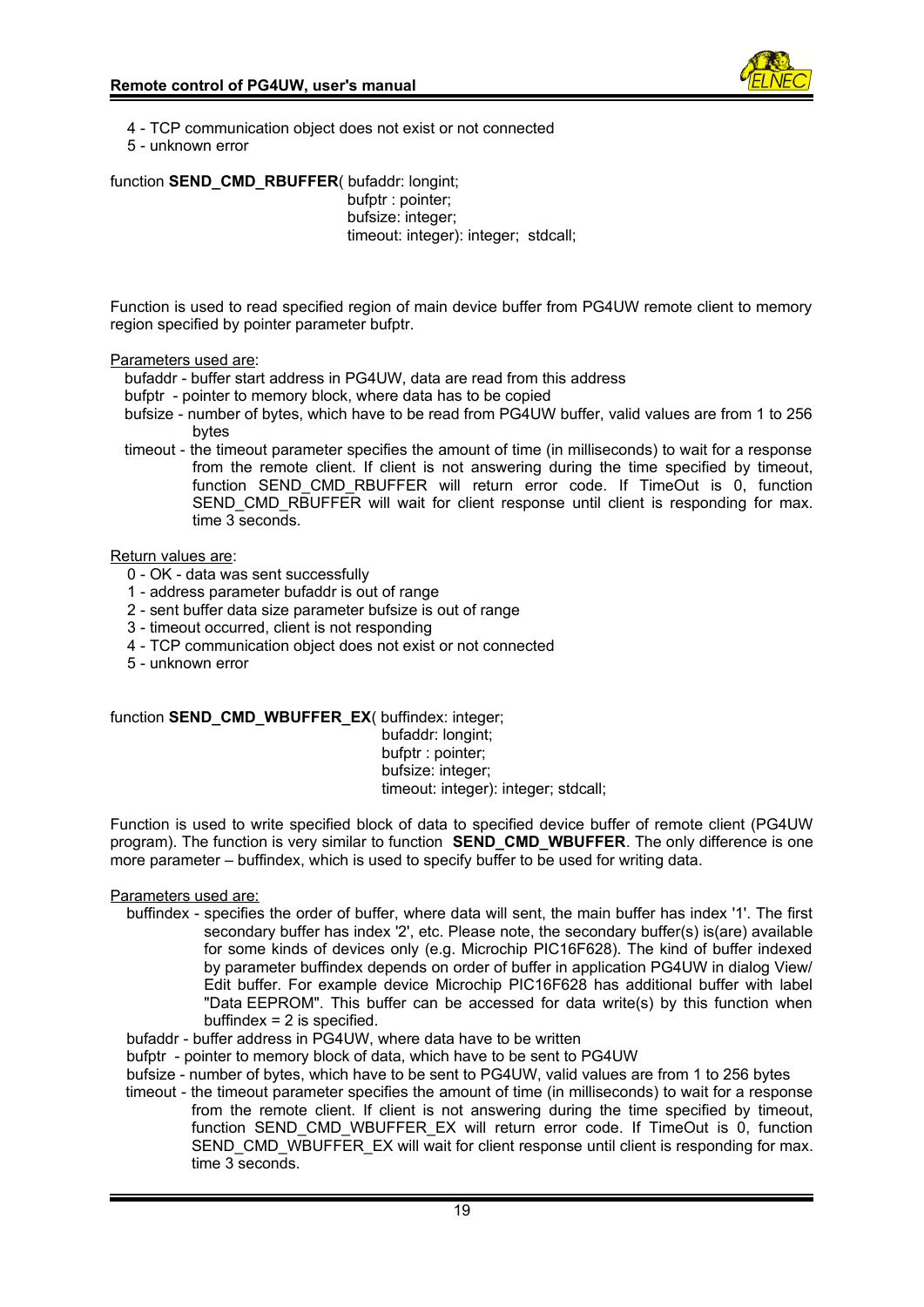

Return values are:

- 0 OK data was sent successfuly
- 1 address parameter bufaddr is out of range
- 2 sent buffer data size parameter bufsize is out of range
- 3 timeout occured, client is not responding
- 4 TCP communication object does not exist or not connected
- 5 unknown error

function **SEND\_CMD\_RBUFFER\_EX**( buffindex: integer; bufaddr: longint; bufptr : pointer; bufsize: integer; timeout: integer): integer; stdcall;

Function is used to read specified region of specified device buffer from PG4UW remote client to memory region specified by pointer parameter bufptr. The function is very similar to function **SEND CMD RBUFFER.** The only difference is one more parameter – buffindex, which is used to specify buffer to be used for reading data from.

Parameters used are:

- buffindex specifies the order of buffer, where data will sent, the main buffer has index '1'. The first secondary buffer has index '2', etc. Please note, the secondary buffer(s) is(are) available for some kinds of devices only (e.g. Microchip PIC16F628). The kind of buffer indexed by parameter buffindex depends on order of buffer in application PG4UW in dialog View/Edit buffer. For example device Microchip PIC16F628 has additional buffer with label "Data EEPROM". This buffer can be accessed for data write(s) by this function when  $buffer = 2$  is specified.
- bufaddr buffer start address in PG4UW, from data has to be read
- bufptr pointer to memory block of data, where data has to be copied
- bufsize number of bytes, which have to be read from PG4UW buffer, valid values are from 1 to 256 bytes
- timeout the timeout parameter specifies the amount of time (in milliseconds) to wait for a response from the remote client. If client is not answering during the time specified by timeout, function SEND CMD RBUFFER EX will return error code. If TimeOut is 0, function SEND\_CMD\_RBUFFER\_EX will wait for client response until client is responding for max. time 3 seconds.

Return values are:

- 0 OK data was sent successfuly
- 1 address parameter bufaddr is out of range
- 2 sent buffer data size parameter bufsize is out of range
- 3 timeout occured, client is not responding
- 4 TCP communication object does not exist or not connected
- 5 unknown error

# function **SEND CMD SaveFile**(filename: PChar;

fileformat: integer;

timeout: integer): integer; stdcall;

Function is used to write buffer content of remote client (PG4UW) to specified file at specified file format.

Parameters used are: filename - name of file, where buffer data have to be saved fileformat - can be one of following values: FILEFORMAT\_BINARY - binary file format FILEFORMAT\_INTELHEX - IntelHex file format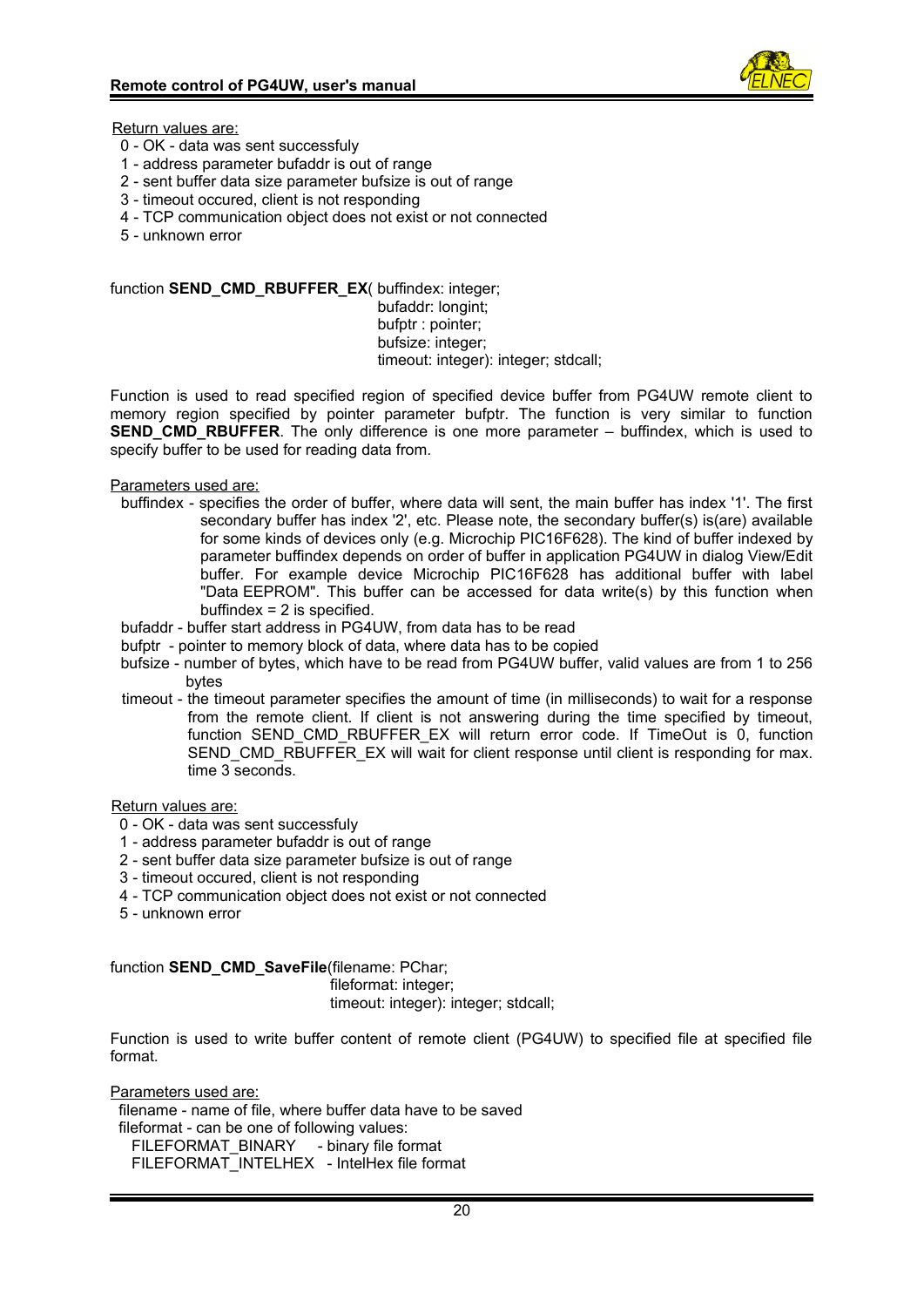FILEFORMAT\_MOTOROLA - Motorola file format

FILEFORMAT\_ASCIISPACE - ASCII Space file format

timeout - the timeout parameter specifies the amount of time (in milliseconds) to wait for a response from the remote client. If client is not answering during the time specified by timeout, function **SEND CMD SaveFile** will return error code. If TimeOut is 0, function SEND\_CMD\_SaveFile will wait for client response until client is responding for max. time of 15 seconds

# Return values are:

- 0 OK data was saved to file successfully
- *Error return codes:*
- 1 unsupported (incorrect) file format
- 2 file save error
- 3 timeout occured, client is not responding
- 4 TCP communication object does not exist or not connected
- 5 file save error or unknown error

function **SEND\_CMD\_GetDev\_Checksum**( timeout: integer; pchecksum: LPDWORD): integer; stdcall;

Function sends command "get device checksum" to PG4UW client application. Function is waiting for client's response.

Parameters used are:

timeout - the timeout parameter specifies the amount of time (in milliseconds) to wait for a response from the remote client. If client is not answering during the time specified by timeout, the function will return error code. If TimeOut is 0, function will wait for client response until client is responding for max. time 10 seconds.

pchecksum - address of variable for checksum value - points to a 32-bit DWORD variable that receives the checksum value

# Return values are:

- 0 OK checksum was received successfuly
- 3 timeout occured, client is not responding
- 4 TCP communication object does not exist or not connected
- 5 unknown error

Checksum returned by function *SEND\_CMD\_GetDev\_Checksum* in the variable referenced by pointer *pchecksum* is the same checksum value as checksum displayed in main window of PG4UW control program in table "Addresses". The checksum means sum of current data in main buffer of PG4UW by following rules:

- the checksum is calculated by summing the contents of buffer data from address "Buffer Start" to address "Buffer End". "Buffer Start" and "Buffer End" addresses are displayed in table "Adresses" in the main program window of PG4UW
- the checksum value is displayed in 32-bit hexadecimal number format
- any carry bits exceeding 32-bits are neglected
- buffer data are summed byte-by-byte irrespective of current buffer view mode (x8/x16/x1) organisation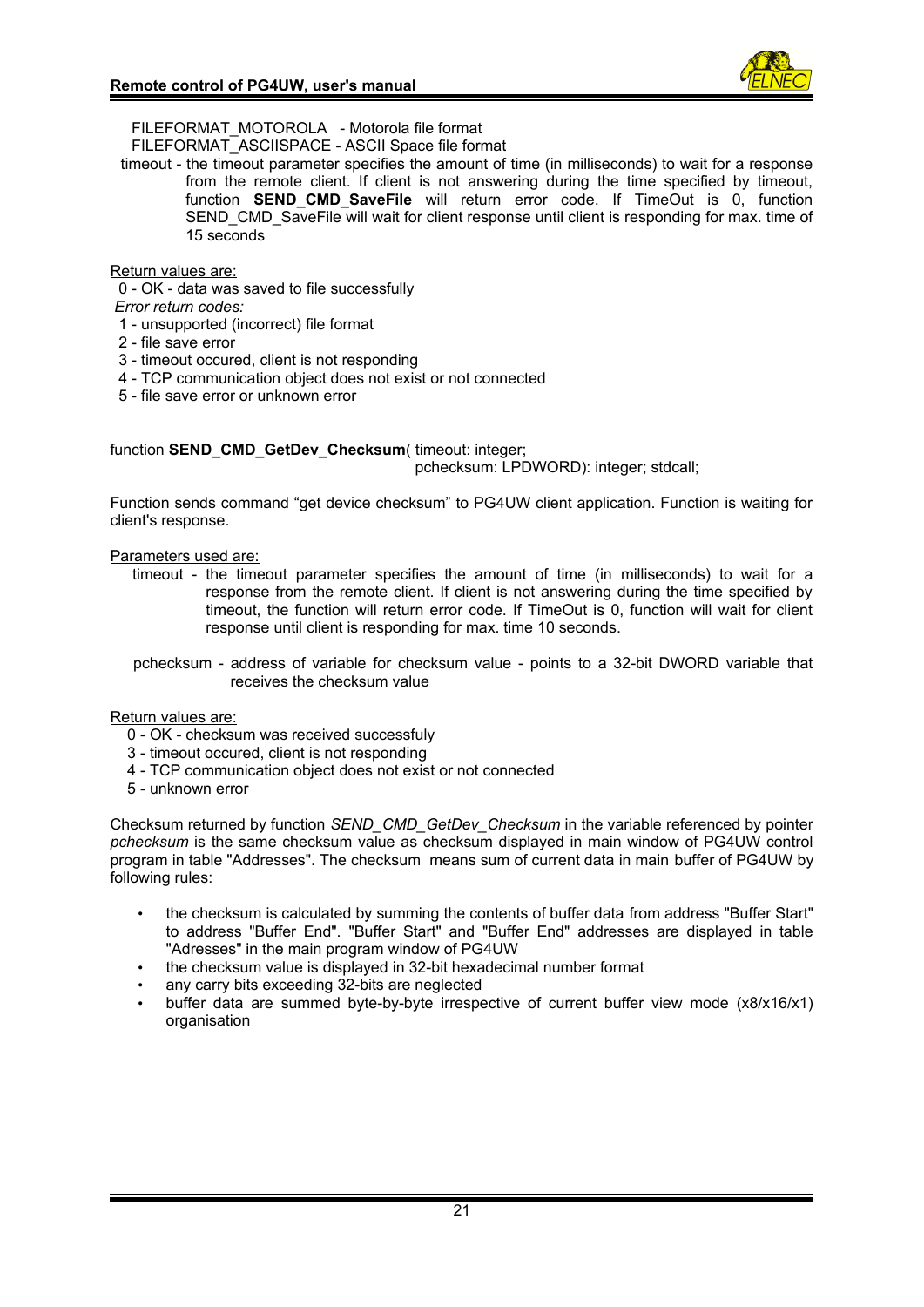

#### function **SEND\_CMD\_GET\_PG4UW\_VERSION**(timeout: integer): PChar; stdcall;

Function sends command "get sw version" to PG4UW client application to retrieve software version.

#### Parameters used are:

timeout - the timeout parameter specifies the amount of time (in milliseconds) to wait for a response from the remote client. If client is not answering during the time specified by timeout, the function will return with empty string. If timeout is 0, function will wait for client response until client is responding for max. time 3 seconds.

#### Return values are:

PChar string, that contains version of PG4UW control program, for example 3.07. If the function fails, return result is empty string "".

function **SEND\_CMD\_CreditBox\_GetTotalAvailableCredits**: integer; stdcall;

Function sends command "get total credits available" to PG4UW client application to retrieve available credits from all currently detected USB connected Credit boxes.

#### Parameters used are:

Function has not parameters.

#### Return values are:

- **0 or more** amount of available credits at found Credit box(es) connected
- **-1** no connected Credit box(es) detected
- **-2** unknown error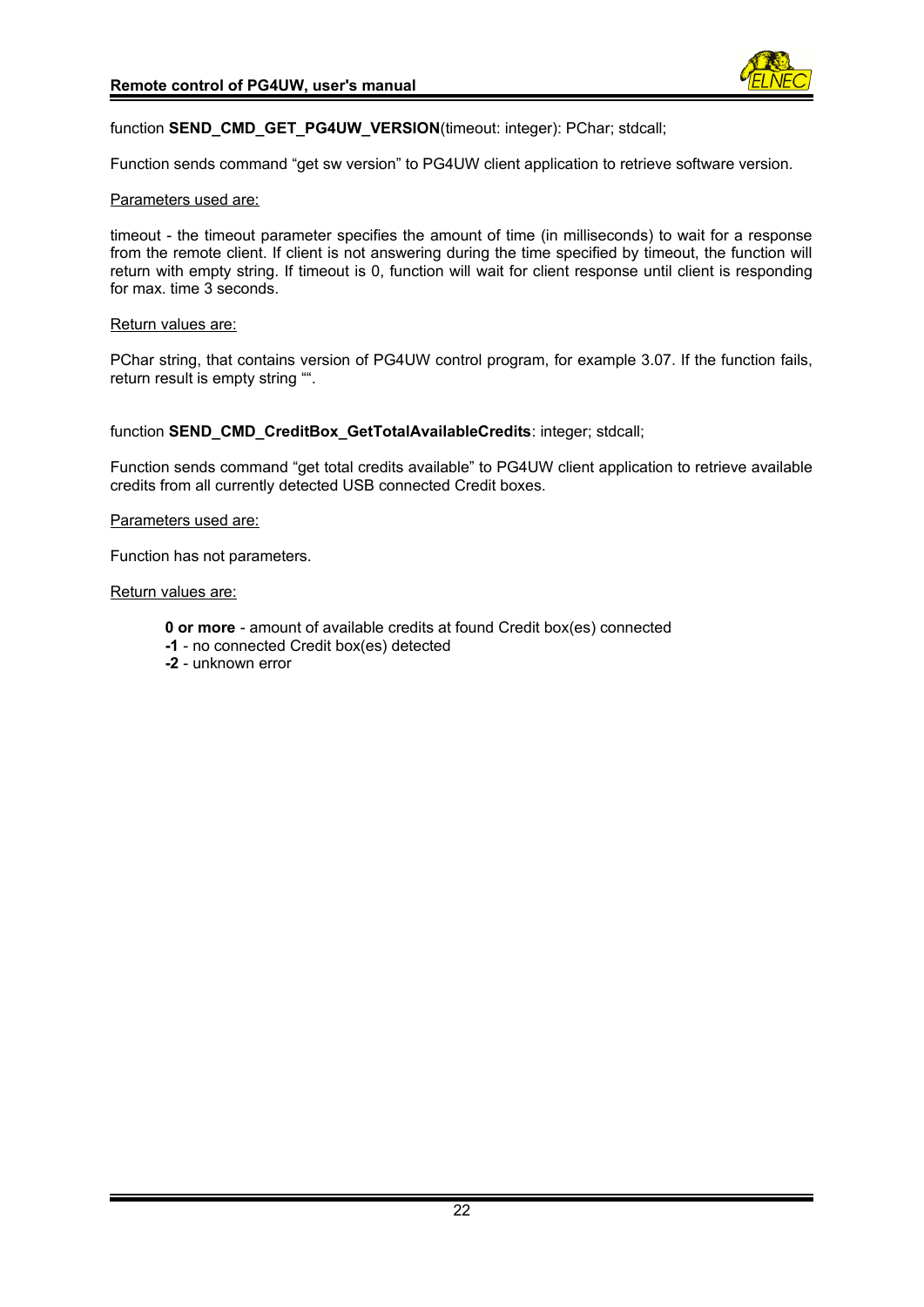

# <span id="page-22-0"></span>*2.3 Constants used by remote control communication*

Following constants define command codes and status codes used by remote communication in the direction Client -> Server. These constants can be tested by Server application in receive message Event handle procedure by which Server can recognize which commands Client sent to Server. For practical use of the constants see the example Server application Pascal source code.

Constants are defined in unit RemoteConst.pas

 //-------------------------------------- REMOTE\_LIBRARY = 'remotelb.dll'; //----- commands Client -> Server ----- TCP\_KEYWORD\_OPTYPE = 'optype'; TCP\_KEYWORD\_OPBUSY = 'opbusy'; TCP\_KEYWORD\_PROGRESS = 'progress'; TCP\_KEYWORD\_OPRESULT = 'opresult'; // codes for brief operation results TCP\_CMD\_OPRESULT = 'opresult:'; TCP\_KEYWORD\_OPRESULT\_GOOD = 'oprGood'; TCP\_KEYWORD\_OPRESULT\_FAIL = 'oprFail'; TCP\_KEYWORD\_OPRESULT\_HWERR = 'oprHWError'; TCP\_KEYWORD\_OPRESULT\_NONE = 'oprNone'; // codes for detailed operation results TCP\_CMD\_DETAILED\_OPRESULT = 'detailedopresult:': // value codes for detailed operation result TDetailedOpResultValues =  $($  dorUnavailable = 0, dorGood, dorAdapterTestFailure, dorInsertionTestFailure, dorIDCheckFailure, dorAccessCanceledByUserFailure, dorOtherFailure, dorOperationalFailure = 999 ); // codes for Load file/project result TCP\_CMD\_LOAD\_FILE\_PRJ\_RESULT = 'loadresult:'; TCP\_FILE\_LOAD\_GOOD = 'frgood'; TCP\_FILE\_LOAD\_ERROR = 'frerror'; TCP\_FILE\_LOAD\_CANCELLED = 'frcancelled'; // codes for Select device result TCP\_CMD\_SELECT\_DEVICE\_RESULT = 'selectdeviceresult:'; TCP\_SELECT\_DEVICE\_GOOD = 'good'; TCP\_SELECT\_DEVICE\_ERROR = 'error'; // codes for Auto Select of EPROM/FLASH device TCP\_CMD\_AUTSEL\_EPRFLSH\_RESULT = 'autoseldeviceresult:'; // not used yet // codes for server to client 'ready' question TCP\_CMD\_CLIENT\_READY\_ANSWER = 'clienprogramisreadyanswer'; TCP\_KEY\_CLIENT\_READY\_YES = 'isready'; TCP\_KEY\_CLIENT\_READY\_NO = 'isnotready'; // codes for command line params result TCP\_CMD\_PROCESS\_CMDL\_RESULT = 'cmdlineparamsresult:'; TCP\_CMD\_PROCESS\_CMDL\_GOOD = 'good'; TCP\_CMD\_PROCESS\_CMDL\_ERROR = 'error';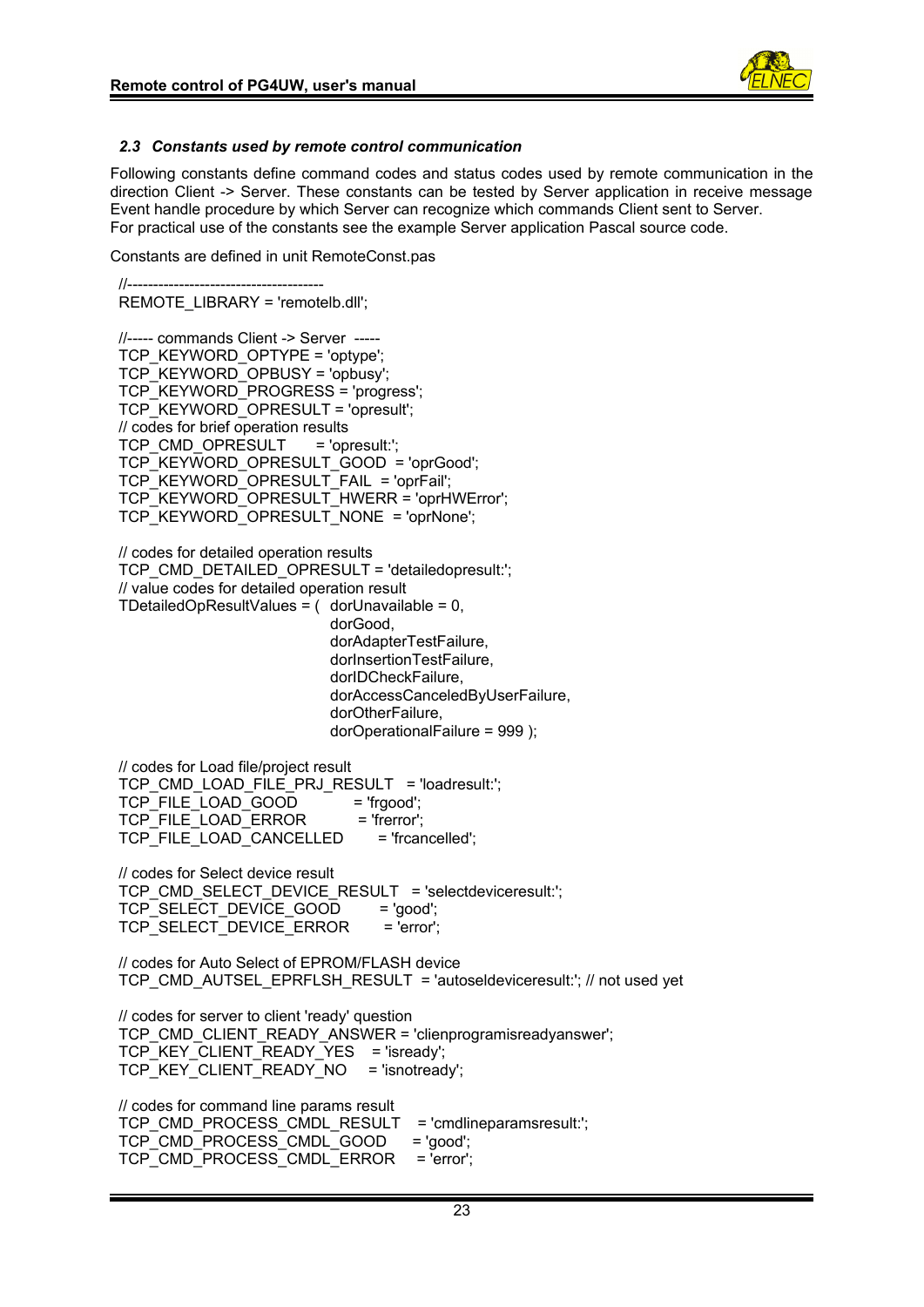

# <span id="page-23-2"></span>**3. Short example of remote control implementation**

There are two basic ways how to use remote control:

- synchronous mode
- asynchronous mode

# <span id="page-23-1"></span>*3.1 Synchronous mode*

In synchronous mode when Server is sending any command to Client, Server will wait in cycle for Client response.

The Server jumps inside cycle until:

- 1. Server receives wished message from Client or
- 2. Server receives 'user break' request

# <span id="page-23-0"></span>*3.2 Asynchronous mode*

In asynchronous mode when Server is sending any command to Client, Server will not wait in cycle for Client response. The Server waits for Client messages indirectly by using Events. Procedure which handles messages from Client must be defined in parameter vProcessProc when creating Server communication object by calling procedure CreateServerAndMakeListenToClients.

Events are used both in synchronous and asynchronous modes. Procedure which handles messages from Client must be defined in parameter vProcessProc when creating Server communication object by calling procedure CreateServerAndMakeListenToClients.

To create remote control Server application, remote control functions have follow order as described bellow:

1. create Server object for remote TCP communication and start listening

*CreateServerAndMakeListenToClients( ServerProcessProc, WriteToLogwindowProc, onClientConnectProc, onClientdisconnectProc, PChar(remote\_ctrl\_settings.Client\_Server\_Port));*

# 2. run PG4UW Client application

3. when Server receives message that client is connected, Server can send commands SEND\_CMD\_...

It is recommended to ask Client if it is ready by **SEND\_CMD\_Quest\_is\_Client\_Ready**.

If Client responds answer TCP KEY CLIENT READY YES it means Client is ready to receive executive commands (for example Load project, Program device and so on).

4. when closing Server application, call the **MakeClientServertCloseConnectionAndFree** procedure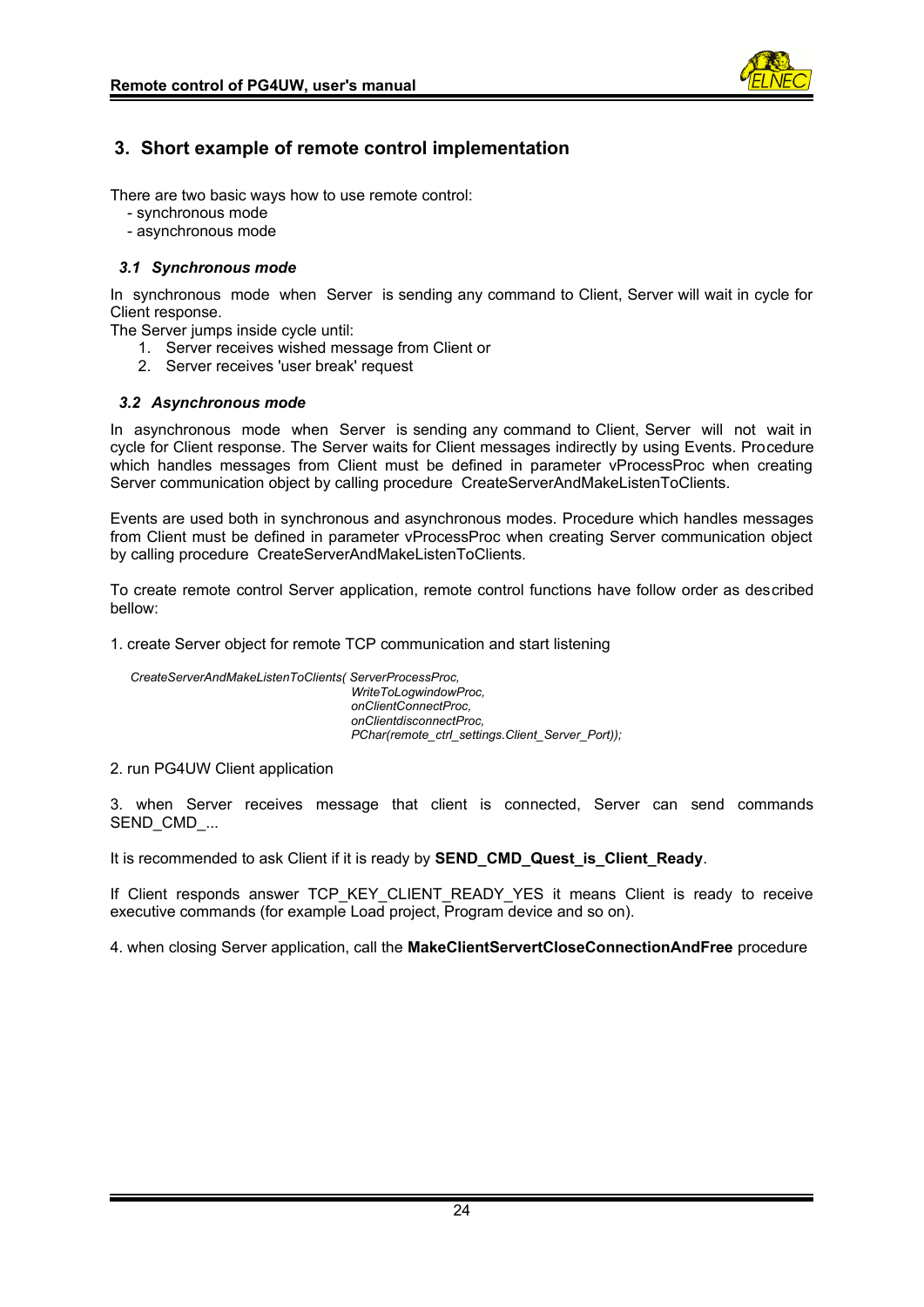

# <span id="page-24-4"></span>**4. Remote control examples - source files**

Remote control examples are available in the subdirectory *\remotectrl\programs\* placed in the directory where PG4UW control program is installed.

The typical path to remote control examples looks like this:

*c:\Program Files\Manufacturer\_sw\Programmer\remotectrl\programs\*

The Start Menu link to the examples is created also during installation of PG4UW, if the "Create Start Menu shortcut" option is checked during installation.

Remote control examples are in the form of source files written in Pascal and C++ languages.

Source files are placed in the following subdirectories.

# <span id="page-24-3"></span>*4.1 Source files written in Borland Delphi Pascal*

- **PG4UWcmd\** demonstration of remote control usage from Windows console application and command line
- **PG4UWrem\** remote control usage from remote Windows GUI application, demonstrates basic remote control commands
- **RemoDemo\** remote control usage from remote Windows application demonstrates implementation of Handler operator for automation of device programming
- **MultiDemo**\ demonstration of multiprogramming remote control, more PG4UW applications more programmers – running on one computer at the same time

# <span id="page-24-2"></span>*4.2 Source files written C++ (suitable for Borland C++ Builder and Microsoft Visual C++)*

- **PG4UWcmd.vc\** demonstration of remote control usage from Windows console application and command line
- **RemoDemo.bc\** remote control usage from remote Windows application demonstrates implementation of Handler operator for automation of device programming (sources written for Borland C++ Builder only, because forms are used here)

#### <span id="page-24-1"></span>*4.3 Source files written in Microsoft Visual Basic 6*

- **PG4UWcmd.VB6\** demonstration of remote control usage from Windows console application and command line
- **RemoDemo.VB6\** remote control usage from remote Windows application demonstrates implementation of Handler operator for automation of device programming

#### <span id="page-24-0"></span>*4.4 Source files written in Microsoft Visual Basic 2002/2003/2005 .NET*

- **PG4UWcmd.VB.NET\** demonstration of remote control usage from Windows console application and command line
- **RemoDemo.VB.NET\** remote control usage from remote Windows application demonstrates implementation of Handler operator for automation of device programming
- **MultiDemo.VB.NET\** demonstration of multiprogramming remote control, more PG4UW applications - more programmers - running on one computer at the same time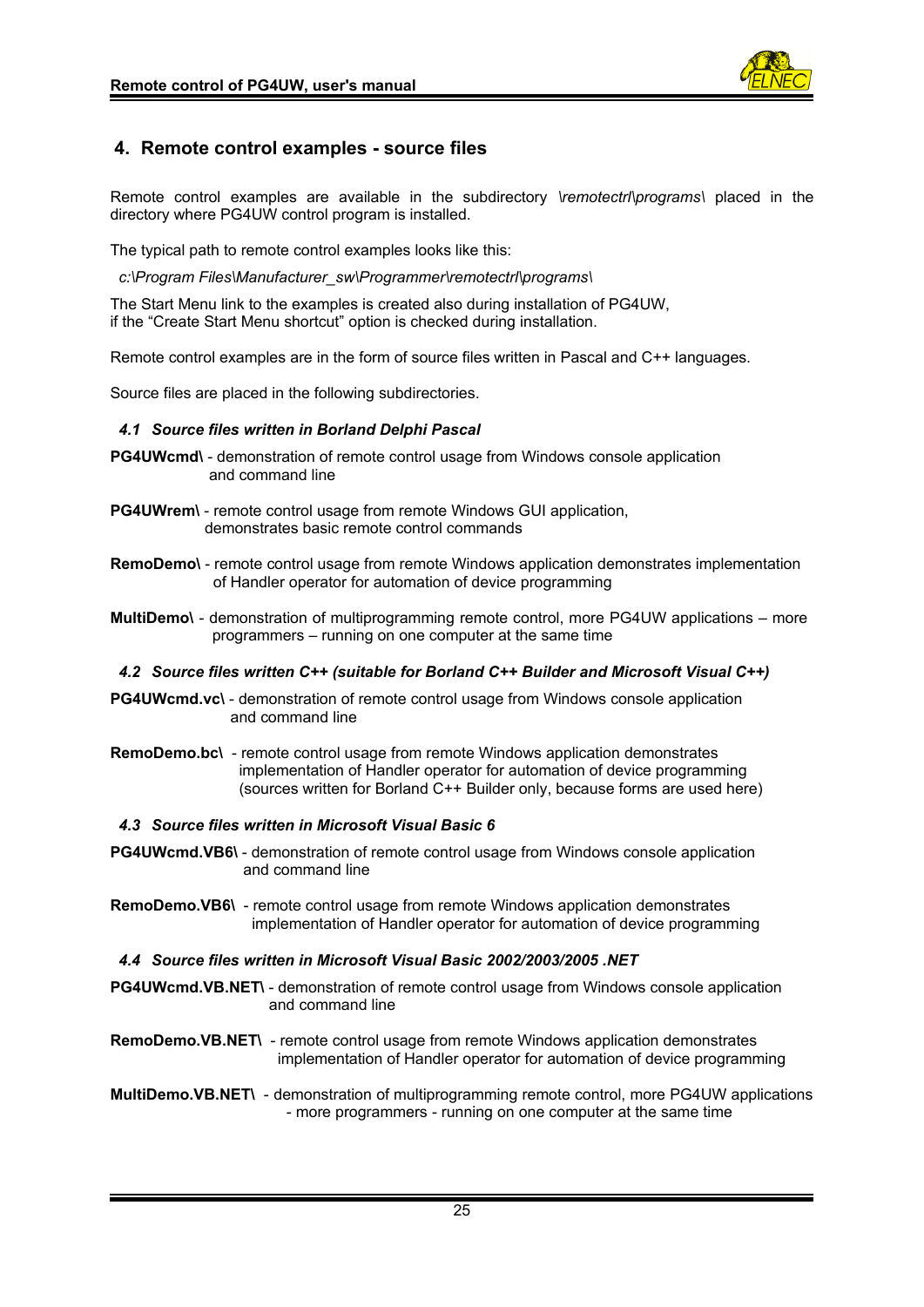

# <span id="page-25-0"></span>**5. Using remote control with multiply programmers (multiprogramming)**

Library **remotelb.dll** contains also set of functions which can be used for remote control of multiply programmers at the same time. Functions are very similar to "normal" functions, except that they have one additional parameter – index of Client (programmer), that has to be addressed by the remote command send from server (remote control Master) application.

# Restrictions:

- multiprogramming feature is available for programmers (programming sites) connected via USB port only, therefore multiprogramming remote control can not be used for programmers, connected to PC via LPT port.
- remote control for multiprogramming (BeeHive4+, BeeHive204, N x BeeProg+, N x BeeProg2/ BeeProg2C, BeeProg2AP) is available for ISP programming only (for example implementation of programmers into ATE machines). For automated off line multiprogramming (programming in ZIF socket) customer can use BeeHive204AP/BeeHive204AP-AU, BeeHive304, N x BeeProg2AP and N x BeeProg3, programmer(s). Remote control of these programmers is done by remote control of PG4UWMC software. Ask us for details.
- the PG4UW remote control for multiprogramming is available only for registered programmers. Registration have to be done within 60 days after purchase of programmer. See please "Support » Product registration" section at our web site.
- let me note, the PG4UW remote control for multiprogramming is optional part of the software and is intentionally NOT PROMOTED part of programmers and software, therefore this feature could not be a reason for purchase of programmer(s). Therefore instead of complaining of above restrictions, please do not use this feature of software.
- remotelb.dll is not thread safe, therefore if you write multi-thread application, use please critical section.

Multiprogramming uses individual PG4UW.exe applications running instances for each of programmer used. To allow running more than one instance of PG4UW.exe at the same time, special command line parameters have to be specified, when starting each of PG4UW.exe instance.

Command line parameter syntax is following:

# *PG4UW.exe /usb:<index>:<programmer serial number>*

*index* - specifies unique index, that will be used with the instance of PG4UW. The index allows to distinguish each instance of PG4UW when sending remote control commands from remote control software. Index is defined as number in range 1 to 16. The index value can also be considered to be Site number.

*programmer serial number* - specifies serial number of programmer, which has to be used with the instance of PG4UW application. The programmer with specified serial number will be searched on USB ports by the instance of PG4UW. There is allowed to use one programmer serial number in one PG4UW instance only at the same time.

Note:

In case that you are using our multiprogramming system, 'programmer serial number' mean 'site serial number'. To obtain site serial number please do following steps:

- run PG4UWMC
- press 'Search' button in main menu
- in dialog 'Search for Programmers' select proper programmer type and press 'Search' button
- in 'Programmers activity log' you can see site serial numbers for each site.

When connecting sites in your multiprogramming system, please start PG4UW instances sequentially. There exists a message, which is sent by instance successfully started and initialized, which means, that you can proceed with starting another instance.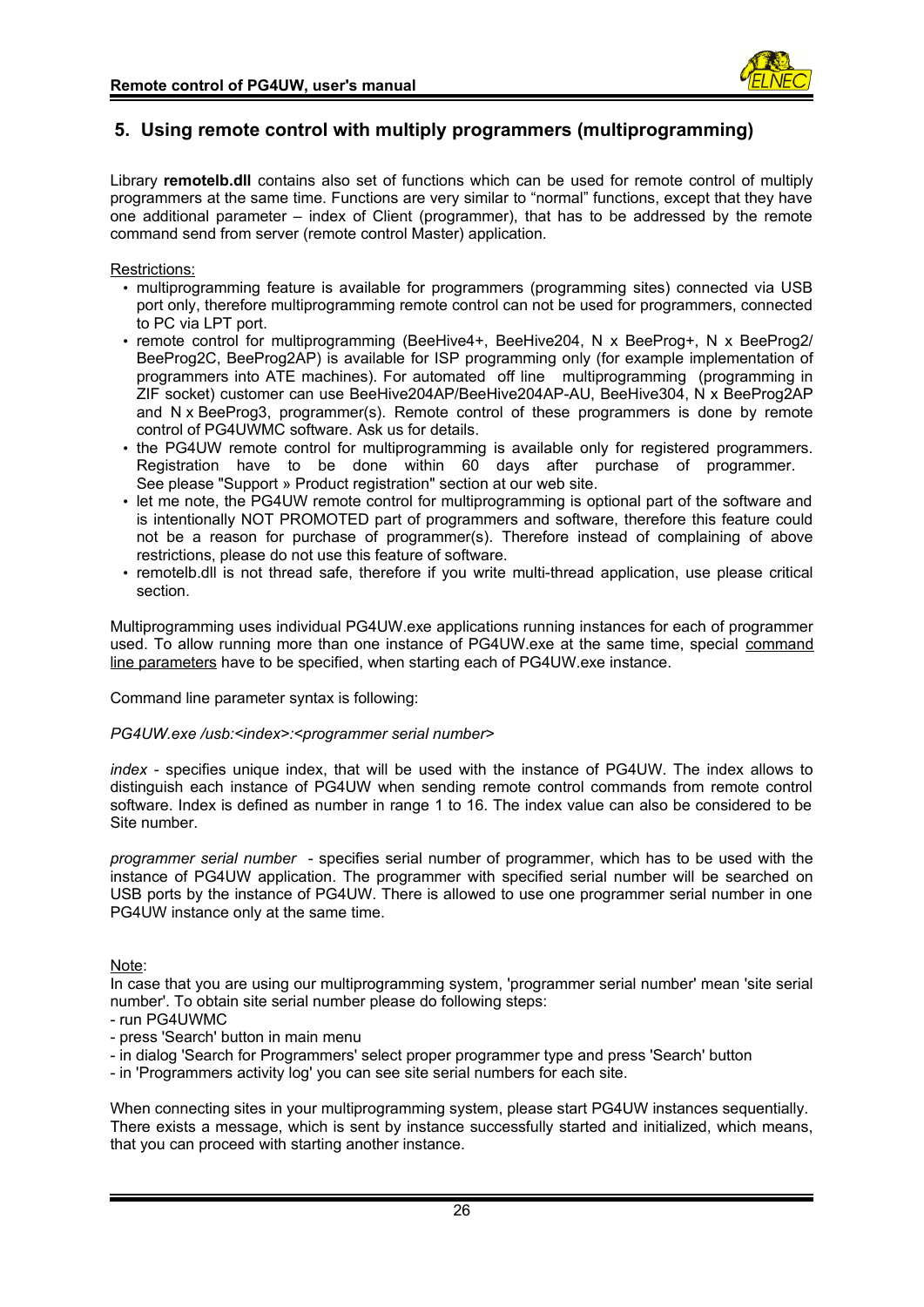

#### Example:

We want to use multiprogramming with two programmers that have serial numbers 192-00123 and 192-00124. The procedure to run two instances of PG4UW is following:

1. the first instance for programmer with s/n: 192-00123 - in command line we specify:

PG4UW.exe /usb:1:192-00123

2. Then we should wait for response from started site

*Answer from client:*

*- client sends response TCP\_CMD\_SERVER\_CAN\_RUN\_ANOTHER\_SITE = 'canrunanothersite';*

3. the second instance for programmer with s/n: 192-00124 can be started - in command line we specify:

PG4UW.exe /usb:2:192-00124

More on starting multiple sites can be found in example **MultiDemo** mentioned bellow.

When we want to use multiprogramming remote control, following command line parameters are useful to automatically enable remote control communication in PG4UW:

- 1. PG4UW.exe /usb:1:192-00123 /enableremote:autoanswer
- 2. PG4UW.exe /usb:2:192-00124 /enableremote:autoanswer

# **Remotelb.dll remote control with multiprogramming published functions**

Following description presents purpose of each remote control function in multiprogramming mode. For more particular description of function declarations and parameters, please see the file *remotemulticlient.pas*.

If the remote Server application is written in C language, there is necessary to write appropriate header .h file to make functions from library *remotelb.dll* available in C/C++ project.

The Pascal unit file *remotemulticlient.pas* shows function declarations and parameters. This can be used for writing C/C++ header file.

#### <span id="page-26-0"></span>*5.1 General functions for Client/Server remote control connection establishing and connection parameters setting*

To see the usage of following functions and procedures, the example of multiprogramming remote control application **MultiDemo** is available. The example is placed in the directory where PG4UW program is installed in the subdirectory <PG4UW\_inst\_dir>\remotectrl\programs\MultiDemo\. The complete path can look like this:

 *C:\Program Files\Manufacturer\_sw\Programmer\remotectrl\programs\MultiDemo\* procedure **CreateServerAndMakeListenToMultiClients**( MultiClientMode: BOOL;

 vProcessProc: TProcWithPChar; vWriteToLogProc: TProcWithPChar; onClientConnectProc: TProc; onClientDisconnectProc: TProc; vPort: PChar); stdcall;

Procedure creates Server communication object, with defined parameters and starts waiting for Client(s). This procedure is used by Server application - remote control program.

Input parameters are:

*MultiClientMode: BOOL* - this parameter should be always true for multiprogramming mode.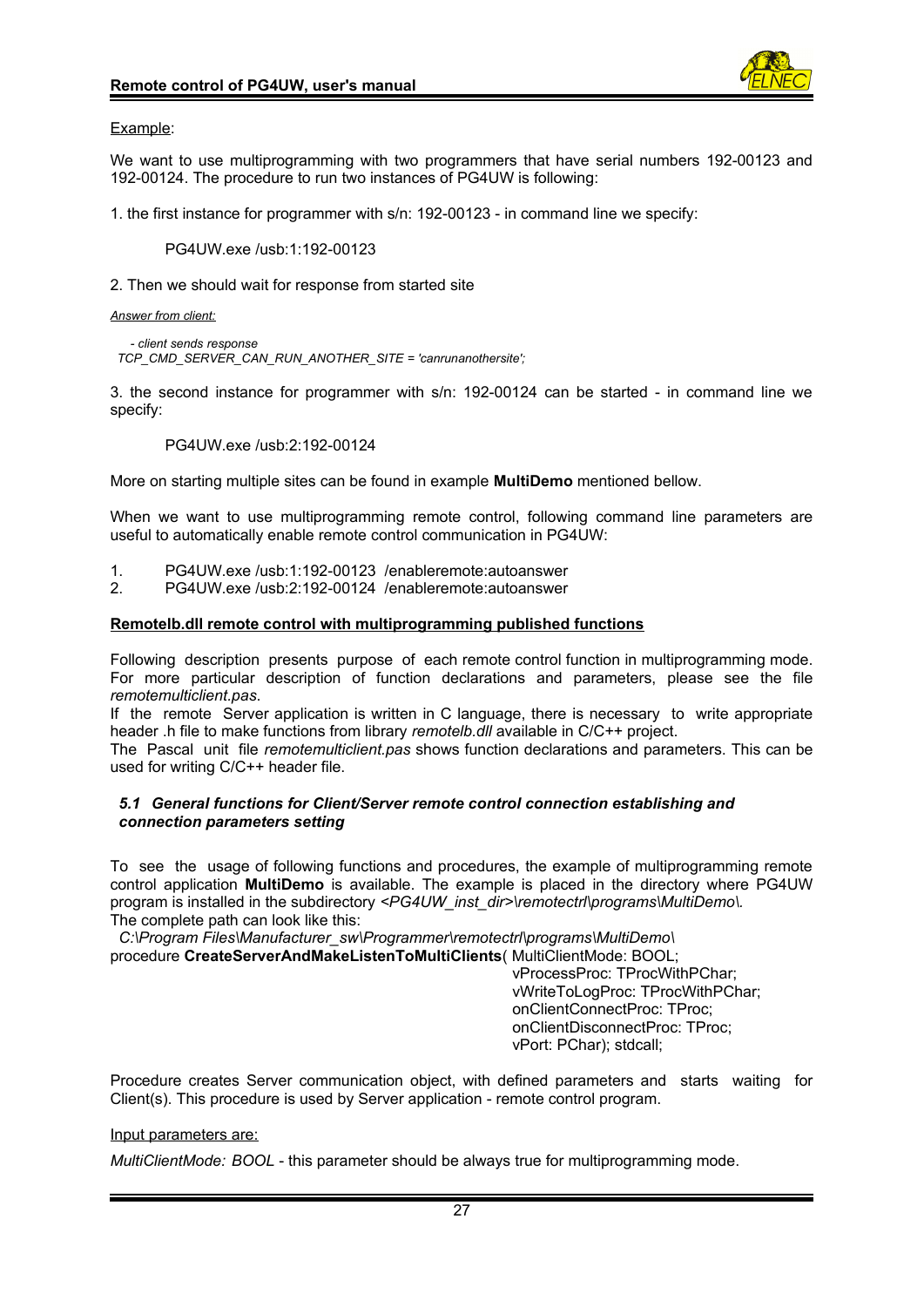

*vProcessProc: TProcWithPChar* - define pointer to optional callback procedure which will be called every time Server receives message(s) from (PG4UW) Clients. This is usual way to receive information or commands from remote PG4UW Client.

If 'vProcessProc' is defined as **nil**, no "on-client command received" event will be used. Then the only way how to receive information and commands from Client is reading of commands explicitly by calling of special function 'GetCommandStringFromFIFO\_CINDEX'. For more details please take a look at description of function GetCommandStringFromFIFO\_CINDEX.

*vWriteToLogProc: TProcWithPChar* - define pointer to optional callback procedure which is useful especially during debugging of Server program. Procedure is called when any of basic Client-Server communication events occures. Communication events are: connect/disconnect Client-Server, send message to Client, receive message from Client. Procedure can contain user defined write to memo or log window of Server application. If it is defined as **nil**, no "write-to-log" events will be used.

*onClientConnectProc: TProc* - optional callback procedure is called as event when Client is connected to Server. If it is defined as **nil**, no "on-client connect" event will be used.

*onClientDisconnectProc: TProc* - optional callback procedure is called as event when Client is disconnected from Server. If it is defined as **nil**, no "on-client disconnect" event will be used.

*vPort: PChar* - defines port for TCP communication (default is 'telnet')

Server does not have address defined itself. Internally Server has defined address 0.0.0.0, which means, that Server accepts Clients from all interfaces.

function **GetIfClientAppWithOrdNumExists**(index: integer): BOOL; stdcall;

Function is used by Server application. Function returns true, if Client with "index" number is connected to Server, otherwise returns false.

# function **GetIfAnyClientAppIsConnectedToServer**: BOOL; stdcall;

Function is used by Server application. Function returns true, if at least one Client is connected to Server, otherwise returns false.

#### <span id="page-27-0"></span>*5.2 Procedures used for sending basic types of commands from remote Server to PG4UW (Client)*

#### procedure **SEND\_CMD\_BringToFront\_CINDEX**(index: integer); stdcall;

Procedure is used to send message 'bringtofront' to Client with index specified by parameter "index". When Client receives the message, it tries to make BringToFront operation. BringToFront operation is basically activation of Client application window.

# **Example:**

*Server request:*

*SEND\_CMD\_BringToFront\_CINDEX;*

#### *Answer from client:*

*- client send no answer*

#### procedure **SEND\_CMD\_ShowMainForm\_CINDEX**(index: integer); stdcall;

Procedure is used to send message 'showmainform' to Client with index specified by parameter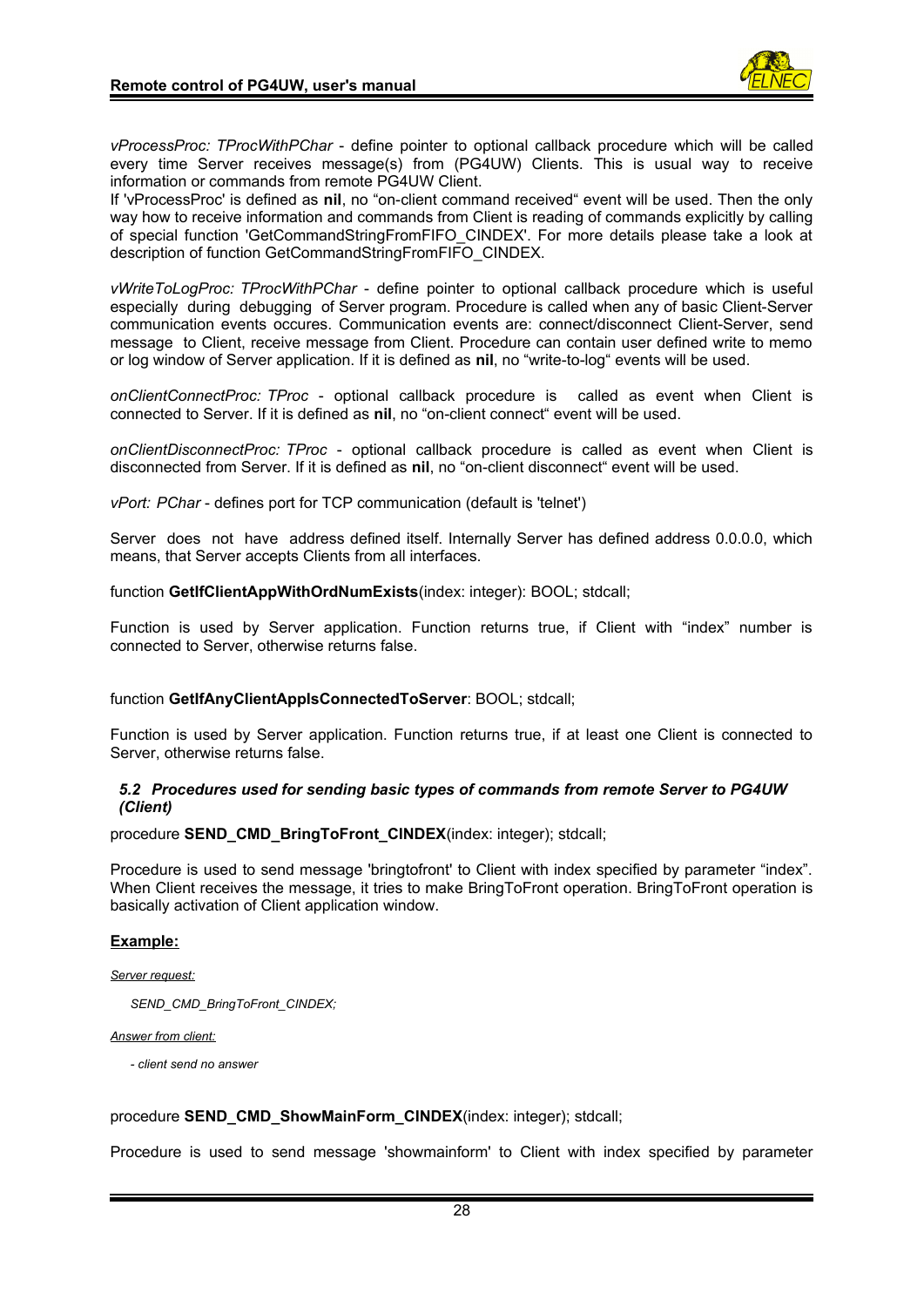

"index". When Client receives the message, it makes Show command for main window of the Client application. The message does nothing if the main window of Client application is already visible. Please use this command only in situations when no operation is currently running in the Client application.

#### **Example:**

*Server request:*

*SEND\_CMD\_ShowMainForm\_CINDEX(1);*

#### *Answer from client:*

*- client send no answer*

#### procedure **SEND\_CMD\_HideMainForm\_CINDEX**(index: integer); stdcall;

Procedure is used to send message 'hidemainform' to Client with index specified by parameter "index". When Client receives the message, it makes Hide command for main window of the Client application. Also Client's icon placed on taskbar will be hidden and small icon appears on the tray panel. The message does nothing if the main window of Client application is already hidden. Please use this command only in situations when no operation is currently running in the Client application.

# **Example:**

*Server request:*

*SEND\_CMD\_HideMainForm\_CINDEX(1);*

*Answer from client:*

*- client send no answer*

#### procedure **SEND\_CMD\_BlankCheckDevice\_CINDEX**(index: integer); stdcall;

Procedure is used to send message 'blankcheck' to Client with index specified by parameter "index". When Client receives the message, it starts device Blank check operation. In the end of operation Client sends operation result to Server. Operation result command received from client can be processed by Server application in procedure defined by pointer parameter vProcessProc in procedure CreateServerAndMakeListenToClients.

Client PG4UW can accept and start 'blankcheck' command only when no operation is currently running in PG4UW. If PG4UW is running some operation, the 'blankcheck' command will be ignored. To receive the current status of programmer, use command SEND\_CMD\_GetProgStatus described later.

# **Example 1:**

*Server request:*

*SEND\_CMD\_BlankCheckDevice\_CINDEX(1);*

*Answer from client:*

*See the [Client send operation result](#page-31-0) chapter.*

#### **Example 2:**

```
procedure SiteStartDeviceProgramming(siteindex: integer);
begin
       // check index range
```

```
 if (siteindex < 1) or (siteindex > MAX_SITE_COUNT) then exit;
```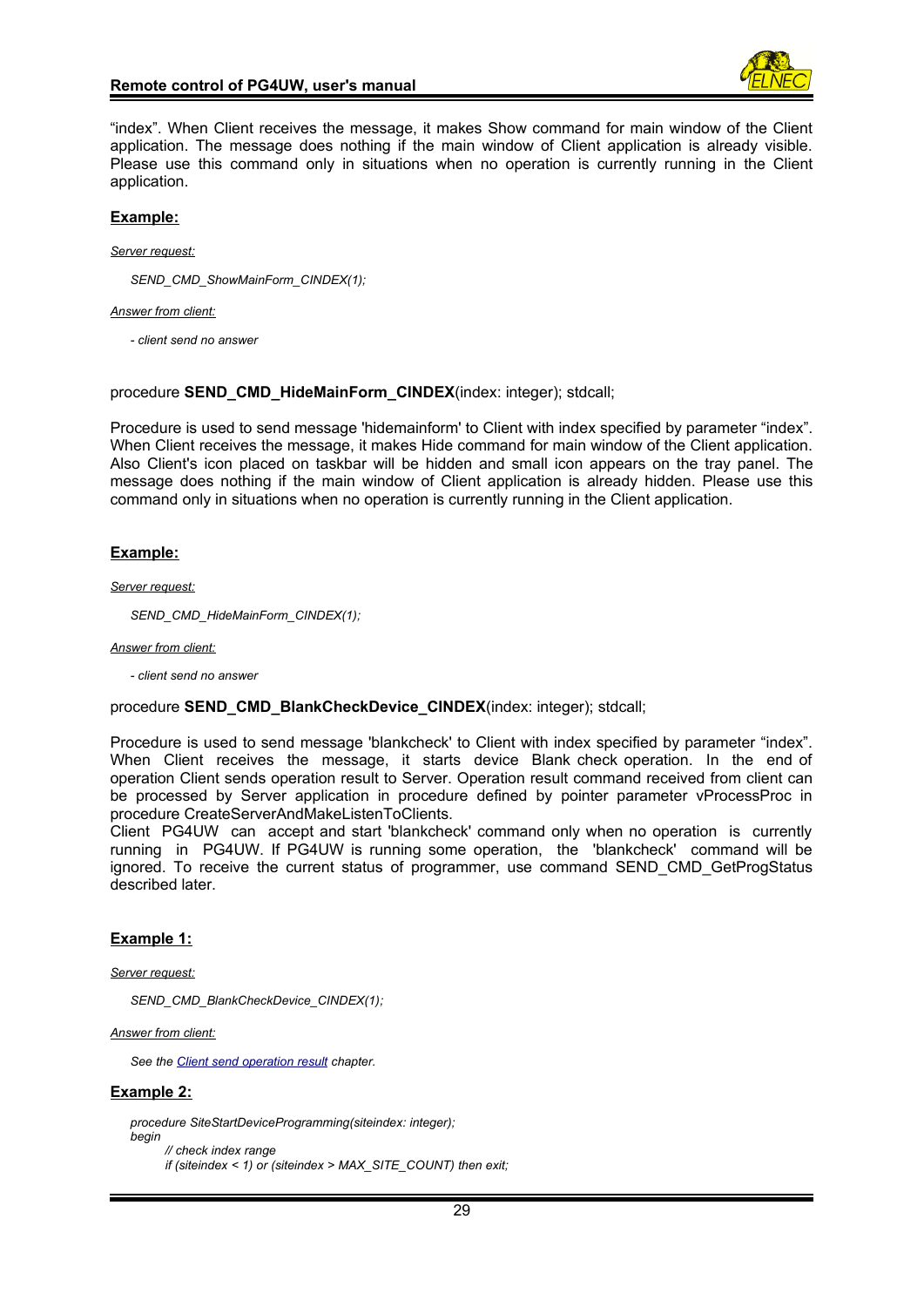

```
 // check if Site is Ready and not busy
         if CheckIfTheSiteIsBusy(siteindex) = true then
          begin
                  ShowMessage(Format('Sorry, the Site #%d is busy now. Operation can not be started immediately.'#13#10 +
                  'Please try again later.', [siteindex]));
                  exit;
          end; { if CheckIfTheSiteIsBusy(siteindex) = true... }
         // preventively send command "Stop", only when current operation detected
         // on Site is different from operation 'Blank check device'
          if TAppOperationType(device_progress[siteindex].opcode) <> otblankCheck then
          begin
                   SEND_CMD_Stop_CINDEX(siteindex); 
                  application.processmessages;
                   sleep(250);
          end; { if }
          { there can be send one of following commands:
          SEND_CMD_BringToFront_CINDEX(index);
          SEND_CMD_BlankCheckDevice_CINDEX(index);
          SEND_CMD_ReadDevice_CINDEX(index);
          SEND_CMD_VerifyDevice_CINDEX(index);
          SEND_CMD_ProgramDevice_CINDEX(index);
          SEND_CMD_EraseDevice_CINDEX(index);
          SEND_CMD_Stop_CINDEX(index);
          SEND_CMD_LoadProject_CINDEX(index, PChar(PRJstr));
 }
         // send command "Program device" to Site client PG4UW
          SEND_CMD_BlankCheckDevice_CINDEX(index);
          application.processmessages;
          sleep(0);
   end;
```
procedure **SEND\_CMD\_VerifyDevice\_CINDEX**(index: integer); stdcall;

Procedure is used to send message 'verifydevice' to Client with index specified by parameter "index". When Client receives the message, it starts device Verify operation. In the end of operation Client sends operation result to Server. Other properties of PG4UW behaviour are same as for command procedure SEND\_CMD\_BlankCheckDevice.

# **Example:**

*Server request:*

*SEND\_CMD\_VerifyDevice\_CINDEX(1);*

#### *Answer from client:*

*See the [Client send operation result](#page-31-0) chapter.* procedure **SEND\_CMD\_ProgramDevice\_CINDEX**(index: integer); stdcall;

Procedure is used to send message 'programdevice' to Client with index specified by parameter "index". When Client receives the message, it starts device Program operation. In the end of operation Client sends operation result to Server. Other properties of PG4UW behaviour are same as for command procedure SEND\_CMD\_BlankCheckDevice.

#### **Example:**

*Server request:*

*SEND\_CMD\_ProgramDevice\_CINDEX(1);*

*Answer from client:*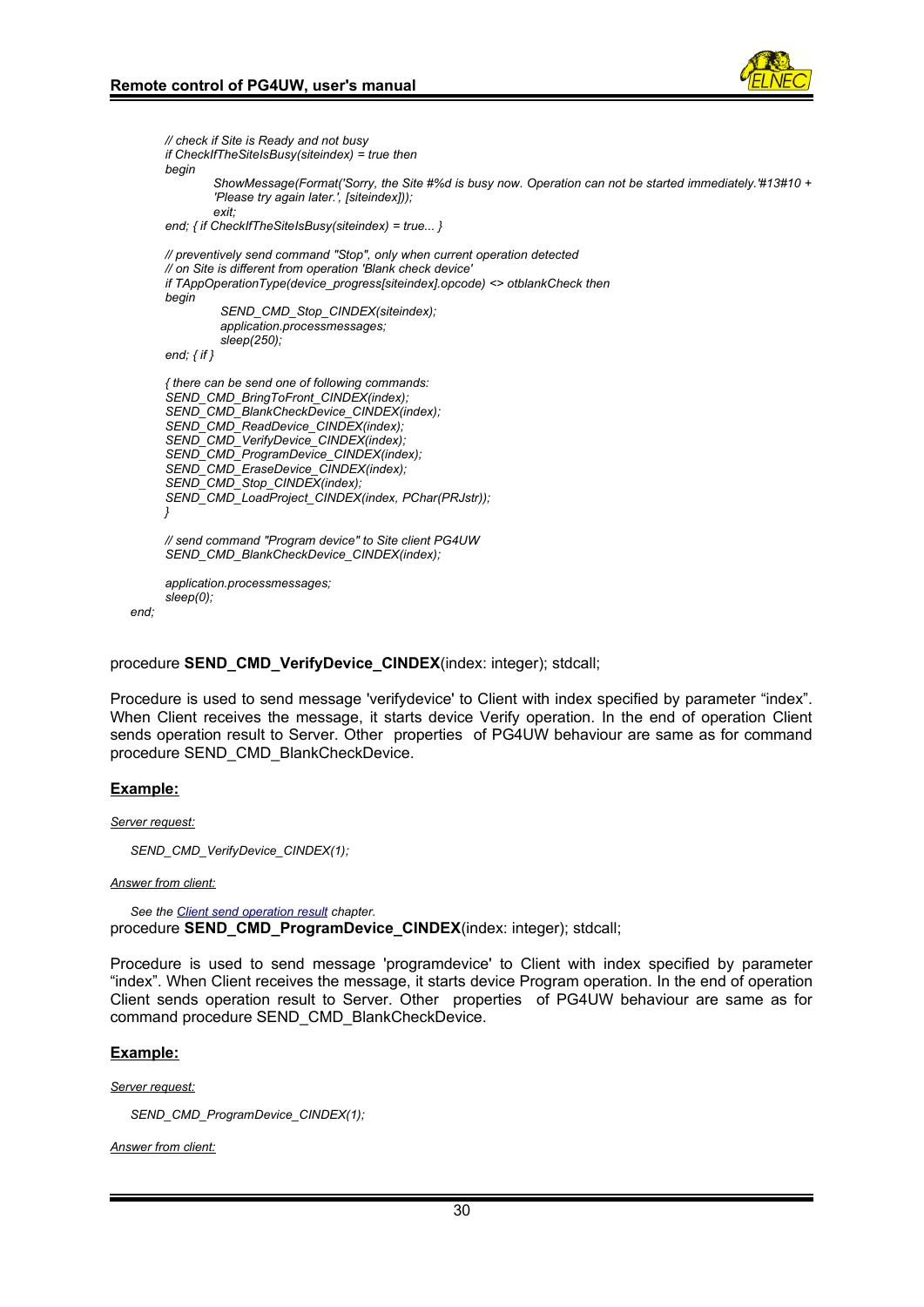

*See the [Client send operation result](#page-31-0) chapter.*

# procedure **SEND\_CMD\_EraseDevice\_CINDEX**(index: integer); stdcall;

Procedure is used to send message 'erasedevice' to Client with index specified by parameter "index". When Client receives the message, it starts device Erase operation. In the end of operation Client sends operation result to Server. Other properties of PG4UW behaviour are same as for command procedure SEND\_CMD\_BlankCheckDevice.

# **Example:**

*Server request:*

*SEND\_CMD\_EraseDevice\_CINDEX(1);*

*Answer from client:*

*See the [Client send operation result](#page-31-0) chapter.*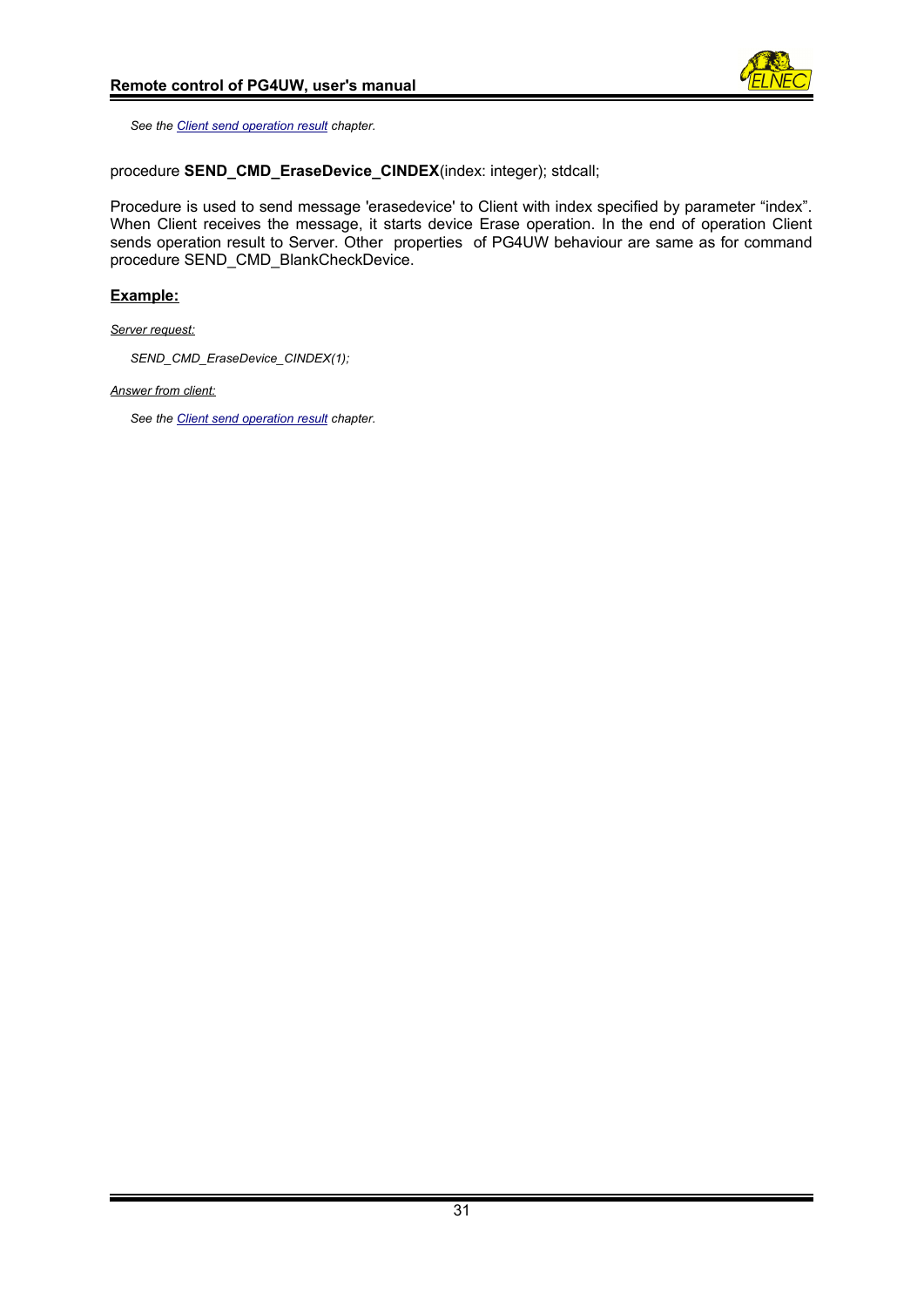

#### <span id="page-31-0"></span>Description of **Client send operation result** for device operations

There are available two commands for device operation result status. Both commands are sent automatically from PG4UW to remote control application after device operation was finished. It is recommended, the remote control application software uses only one of them at once.

*1.* command *TCP\_CMD\_OPRESULT = 'opresult';*

The command offers brief information about device operation result. It contains one of following return codes: *// code for brief operation result TCP\_CMD\_OPRESULT = 'opresult:'; // value codes for operation result TCP\_KEYWORD\_OPRESULT\_GOOD = 'oprGood'; TCP\_KEYWORD\_OPRESULT\_FAIL = 'oprFail'; TCP\_KEYWORD\_OPRESULT\_HWERR = 'oprHWError'; TCP\_KEYWORD\_OPRESULT\_NONE = 'oprNone';*

*// answer will be in one of following string form TCP\_CMD\_OPRESULT + TCP\_KEYWORD\_OPRESULT\_GOOD // or TCP\_CMD\_OPRESULT + TCP\_KEYWORD\_OPRESULT\_FAIL // or TCP\_CMD\_OPRESULT + TCP\_KEYWORD\_OPRESULT\_HWERR to uz je // or TCP\_CMD\_OPRESULT + TCP\_KEYWORD\_OPRESULT\_NONE*

*2.* command *TCP\_CMD\_DETAILED\_OPRESULT = 'detailedopresult:';*

The command offers more detailed information about device operation result. It contains one of following return codes:

*// code for detailed operation result TCP\_CMD\_DETAILED\_OPRESULT = 'detailedopresult:'; // value codes for detailed operation result TDetailedOpResultValues = ( dorUnavailable = 0, dorGood, dorAdapterTestFailure, dorInsertionTestFailure, dorIDCheckFailure, dorAccessCanceledByUserFailure, dorOtherFailure, dorOperationalFailure = 999 );*

Example for answer string of detailed operation result received from PG4UW:

*// example in Delphi Pascal language* var *OpResultValue*: TDetailedOpResultValues; *ResultStr*: string;

... *ResultStr* := Format("%s%d", [*TCP\_CMD\_DETAILED\_OPRESULT*, Integer(*OpResultValue*)]);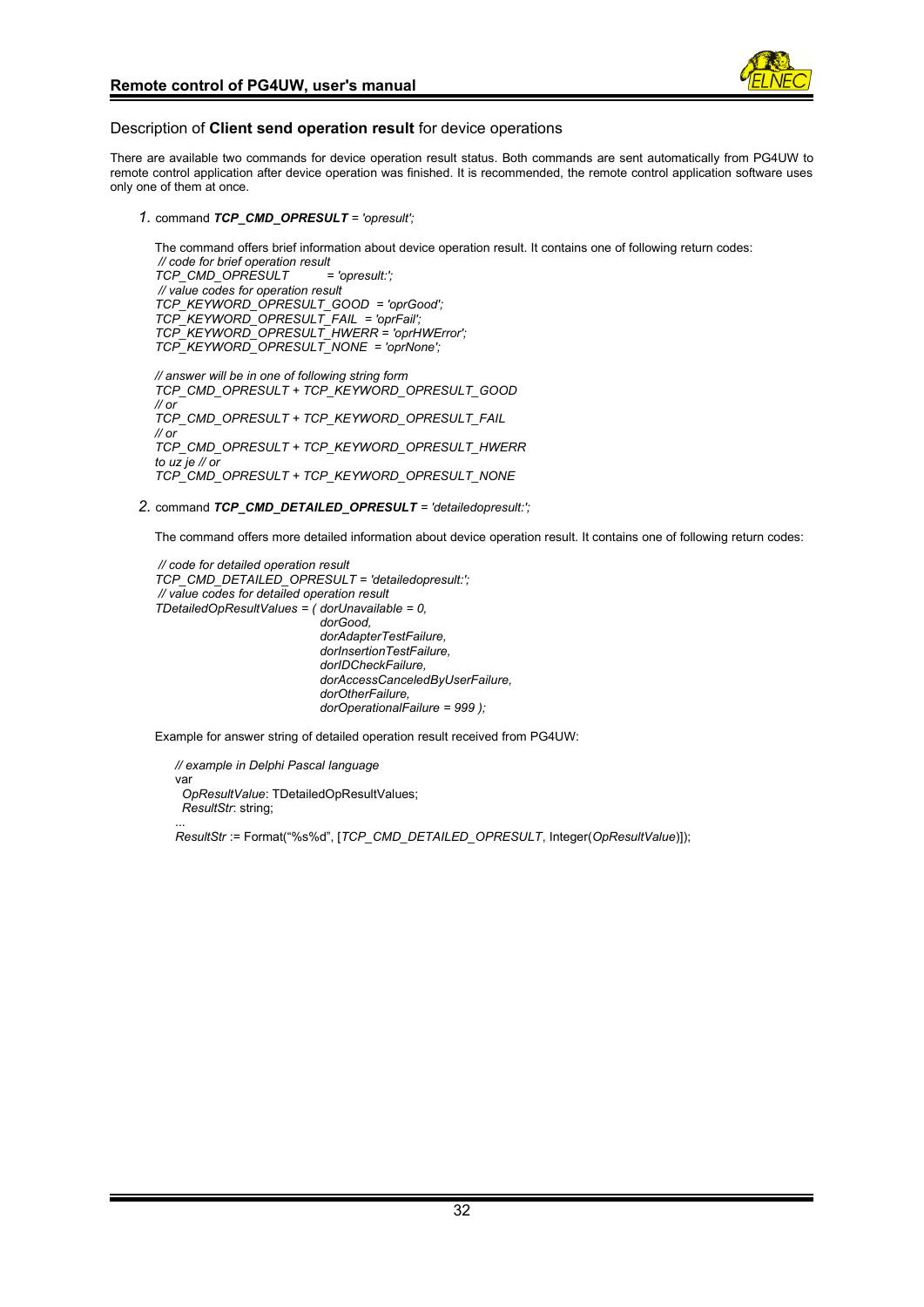

# procedure **SEND\_CMD\_RepeatLastDevOperation\_CINDEX**(index: integer); stdcall;

Procedure is used to send lastly used device operation command to Client with index specified by parameter "index". For example if lastly used command is SEND\_CMD\_ProgramDevice, the call of procedure SEND\_CMD\_RepeatLastDevOperation will be the same as call of SEND\_CMD\_ProgramDevice.

procedure **SEND\_CMD\_Stop\_CINDEX**(index: integer); stdcall;

Procedure is used to send message 'stopoperation' to Client with index specified by parameter "index". When Client receives the message, it stops current device operation. If no operation is running, the 'stopoperation' command does nothing. Other function of 'stopoperation' is closing message window(s) in Client application.

#### **Example:**

#### *Server request:*

*SEND\_CMD\_Stop\_CINDEX(1);*

#### *Answer from client:*

*- client send no answer*

#### procedure **SEND\_CMD\_CloseApp\_CINDEX**(index: integer); stdcall;

Procedure is used to send message 'closeapp' to Client with index specified by parameter "index". When Client receives the message, it makes Close command for main window of the Clients application. The Close command can be properly performed when no operation is currently running in the Client application. Please use the SEND\_CMD\_CloseApp command when no operation on device is running and no modal dialogs are shown. To ensure that no operation is currently running, command **SEND\_CMD\_GetProgStatus** can be used. Also commands **SEND\_CMD\_Stop** for operation stopping can be used.

For more details see enclosed examples of remote control written in Pascal and C++ languages. Examples are described in the chapter III. of this manual.

# **Example 1:**

*Server request:*

*SEND\_CMD\_CloseApp\_CINDEX(1);*

*Answer from client:*

*- client send no answer*

# **Example 2:**

```
{ Procedure sends remote command SEND_CMD_CloseApp_CINDEX to Site
 with index siteindex. Procedure also checks the Site is not busy.
 If the Site is busy (currently running device operation), the procedure
 shows warning message and does not perform the close command. }
procedure SiteCloseSiteApp(siteindex: integer);
const
       MAX_TIMEOUT_FOR_DISCONNECT = 8000{ms};
var
       start_time: DWORD;
begin
      // check index range
```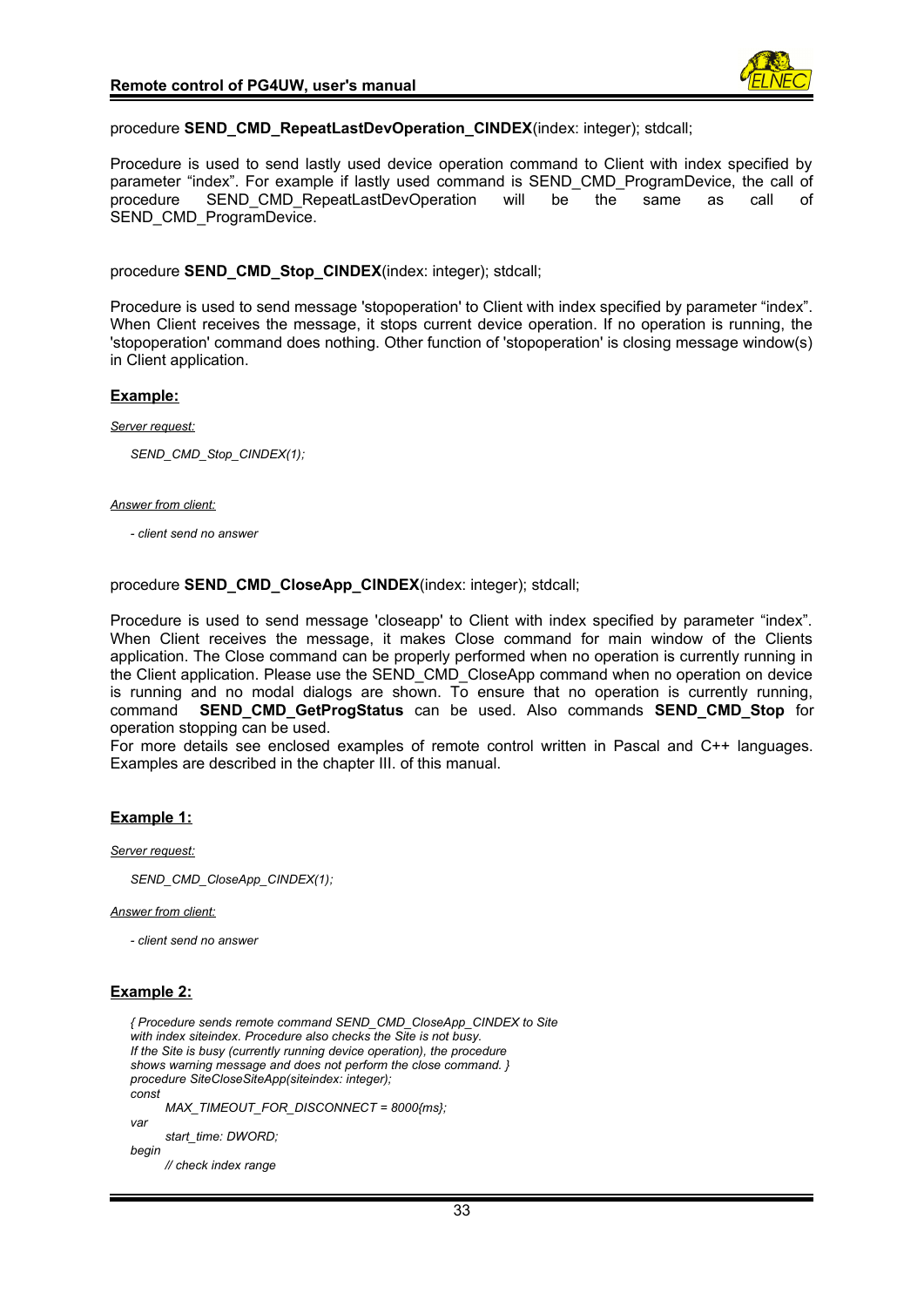

 *if (siteindex < 1) or (siteindex > MAX\_SITE\_COUNT) then exit; // check if Site is Ready and not busy if CheckIfTheSiteIsBusy(siteindex) = true then begin ShowMessage(Format('Sorry, the Site #%d is busy now. Operation can not be started immediately.'#13#10 + 'Please try again later.', [siteindex])); exit; end; { if CheckIfTheSiteIsBusy(siteindex) = true... } if GetIfClientAppWithOrdNumExists(siteindex) = true then try // write info about disconnecting of Sites to Log window WriteToLogwindowProc('Disconnecting Sites, wait please...'); SEND\_CMD\_CloseApp\_CINDEX(siteindex); application.processmessages; // wait for disconnecting of Site start\_time := GetTickCount; while GetIfClientAppWithOrdNumExists(siteindex) = true do begin sleep(100); application.processmessages; // check also timeout if (GetTickCount - start\_time) > MAX\_TIMEOUT\_FOR\_DISCONNECT then break; end; { while } finally // write info about Sites disconnection completion to Log window WriteToLogwindowProc('Sites successfuly disconnected.'); end; { try } end;*

procedure **SEND\_CMD\_SelectDevice\_CINDEX**(index: integer; devmanuf, devname: PChar); stdcall;

Procedure is used to send message 'selectdevice:' to Client with index specified by parameter "index". When Client receives the message, it tries to select specified device. Device is specified by parameters devmanuf and devname. Parameters are not case sensitive. The Client sends select device result to Server. The result command received from client can be processed by Server application in procedure defined by pointer parameter vProcessProc in procedure CreateServerAndMakeListenToClients.

 **Example:** To select device Intel TE28F160C3B [TSOP48] call

*Server request:*

*SEND\_CMD\_SelectDevice\_CINDEX(1, 'Intel', 'TE28F160C3B [TSOP48]');*

*Answer from client:*

*- client send operation result*

 *// codes for operations result TCP\_CMD\_SELECT\_DEVICE\_RESULT = 'selectdeviceresult:'; TCP\_SELECT\_DEVICE\_GOOD = 'good'; TCP\_SELECT\_DEVICE\_ERROR = 'error';*

```
//answer will be in followed form
TCP_CMD_SELECT_DEVICE_RESULT + TCP_SELECT_DEVICE_GOOD
//or
TCP_CMD_SELECT_DEVICE_RESULT + TCP_SELECT_DEVICE_ERROR
```
procedure **SEND\_CMD\_EPROMFLASH\_AutoSelect\_CINDEX**(index: integer;

pinsnumber: PChar); stdcall;

Procedure is used to send message 'autoseldevice:' to Client with index specified by parameter "index". When Client receives the message, it starts autoselect device operation. Parameter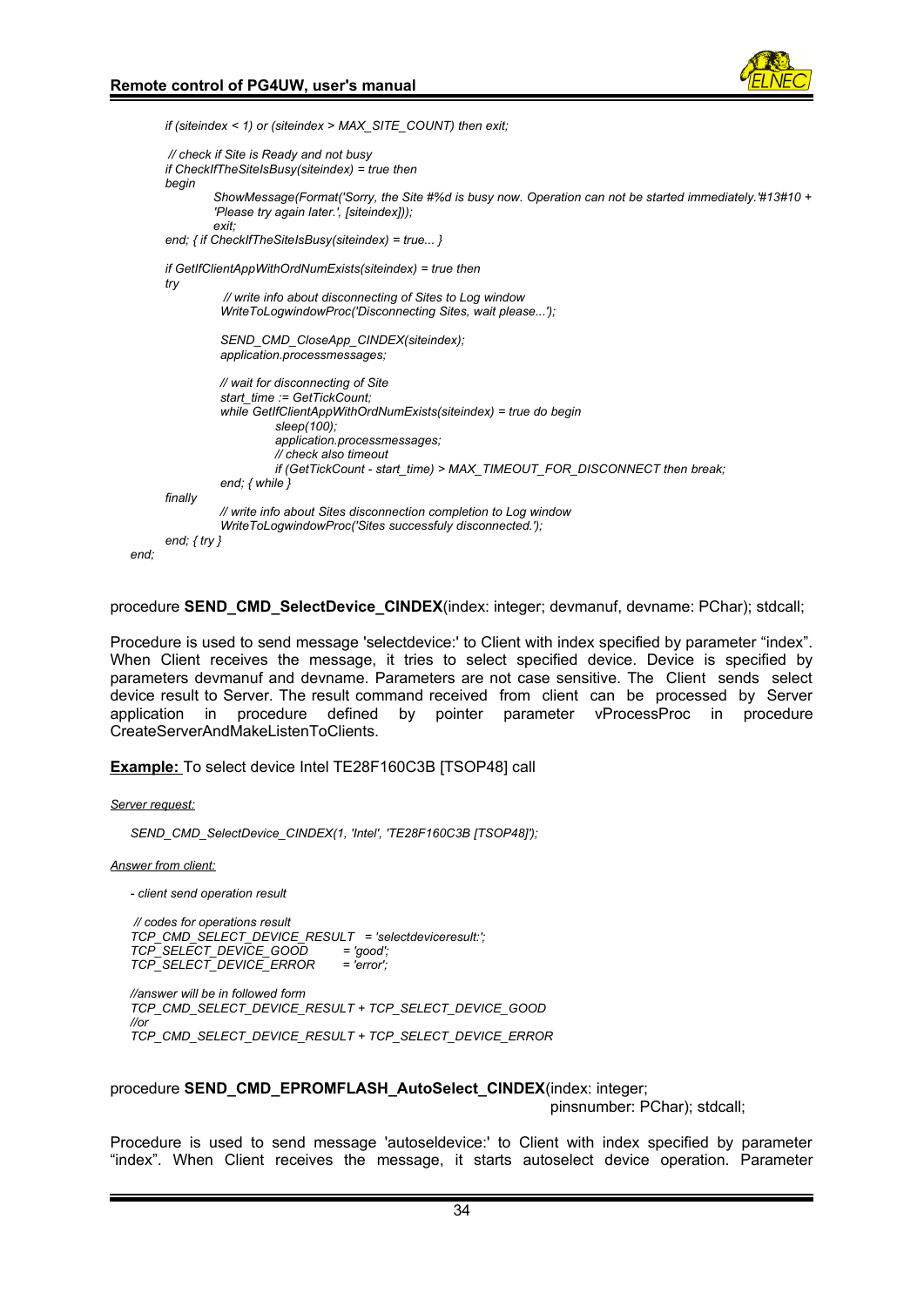

pinsnumber can be used to specify the pin number of device which helps more reliable detection of device type. If parameter pinsnumber is blank Pchar (''), autoselect operation tries to detect inserted device pin number automatically. The Client sends currently selected device to Server but not result of autoselect detection success.

#### **Example:**

*Server request:*

*SEND\_CMD\_EPROMFLASH\_AutoSelect\_CINDEX(1, ''); //device pins detected automatically*

*SEND\_CMD\_EPROMFLASH\_AutoSelect\_CINDEX(1, '48'); //48-pins device*

#### *Answer from client:*

*- client send currently selected device*

*// codes for operations result TCP\_CMD\_AUTSEL\_EPRFLSH\_RESULT = 'autoseldeviceresult:';*

*//answer will be in followed form TCP\_CMD\_AUTSEL\_EPRFLSH\_RESULT + 'manufacturer' + ' ' + 'device name' + ' '*

procedure **SEND\_CMD\_LoadProject\_CINDEX**(index: integer; prjname: PChar); stdcall;

Procedure is used to send message 'loadproject:' to Client with index specified by parameter "index". When Client receives the message, it tries to load project file specified by parameter prjname. The Client sends load project result to Server. The result command received from client can be processed by Server application in procedure defined by pointer parameter vProcessProc in procedure CreateServerAndMakeListenToClients.

# **Example:**

*Server request:*

*SEND\_CMD\_LoadProject\_CINDEX(1, ''C:\test.eprj');* 

*Answer from client:*

*- client send project load result*

 *// codes for Load file/project result TCP\_CMD\_LOAD\_FILE\_PRJ\_RESULT = 'loadresult:'; TCP\_FILE\_LOAD\_GOOD = 'frgood'; TCP\_FILE\_LOAD\_ERROR = 'frerror'; //answer will be in followed form TCP\_CMD\_LOAD\_FILE\_PRJ\_RESULT + TCP\_FILE\_LOAD\_GOOD //or*

*TCP\_CMD\_LOAD\_FILE\_PRJ\_RESULT + TCP\_FILE\_LOAD\_ERROR*

procedure **SEND\_CMD\_GetProjectFileChecksum\_CINDEX**(index: integer; prjname: PChar); stdcall;

Procedure is used to send message 'getprojectfilechecksum:' to Client with index specified by parameter "index". When Client receives the message, it tries to compute CRC-32 of project file specified by parameter prjname. The Client sends result to Server. The result command received from client can be processed by Server application in procedure defined by pointer parameter vProcessProc in procedure CreateServerAndMakeListenToClients.

procedure **SEND\_CMD\_LoadFile\_CINDEX**(index: integer; fname: PChar); stdcall;

Procedure is used to send message 'loadfile:' to Client with index specified by parameter "index".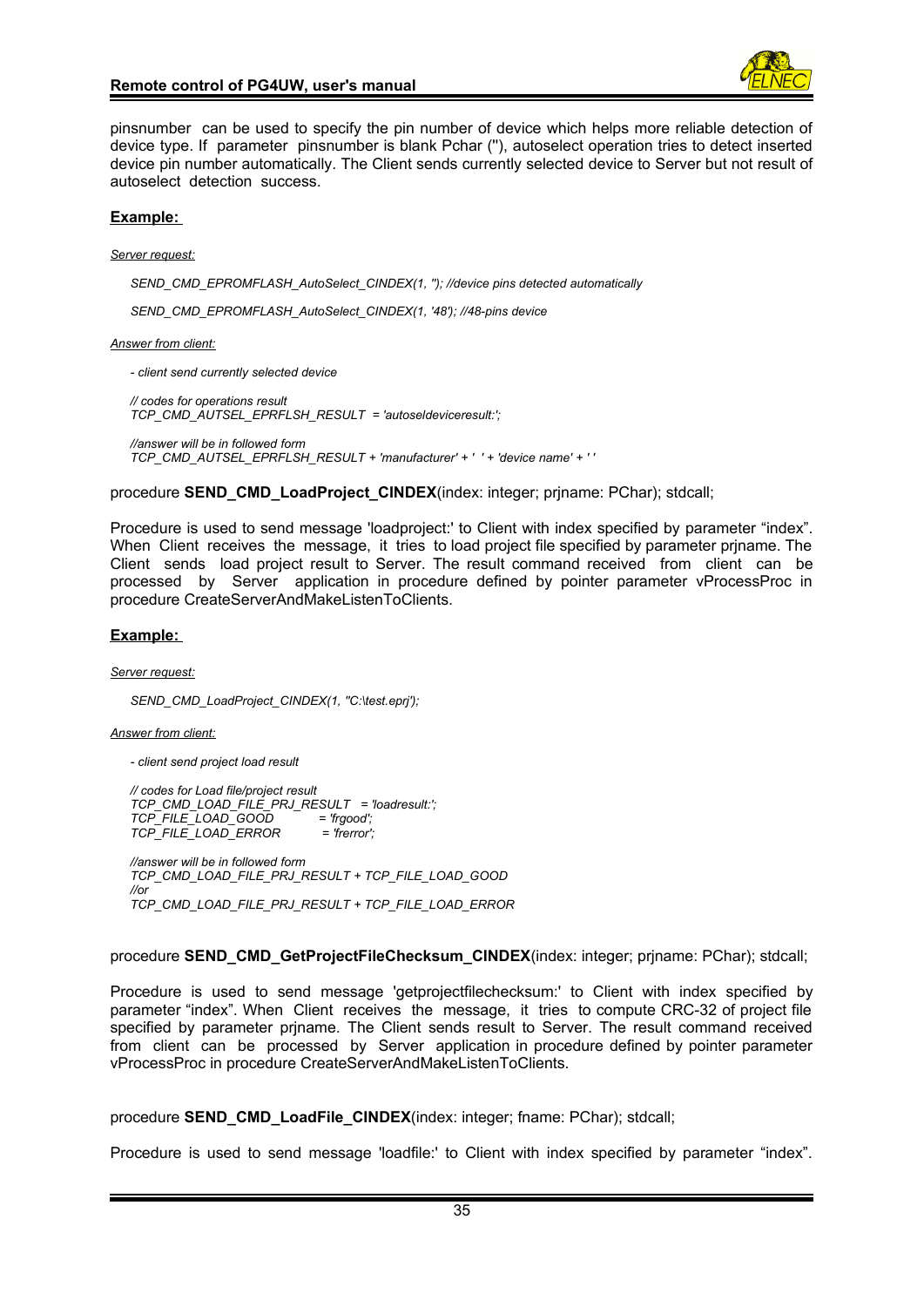

When Client receives the message, it tries to load file specified by parameter fname. The Client sends load file result to Server. The result command received from client can be processed by Server application in procedure defined by pointer parameter vProcessProc in procedure CreateServerAndMakeListenToClients.

#### **Example:**

*Server request:*

*SEND\_CMD\_LoadFile\_CINDEX(1, ''C:\test.bin');* 

*Answer from client:*

*- client send file load result*

 *// codes for Load file/project result TCP\_CMD\_LOAD\_FILE\_PRJ\_RESULT = 'loadresult:'; TCP\_FILE\_LOAD\_GOOD = 'frgood'; TCP\_FILE\_LOAD\_ERROR = 'frerror'; TCP\_FILE\_LOAD\_CANCELLED = 'frcancelled'; //answer will be in followed form TCP\_CMD\_LOAD\_FILE\_PRJ\_RESULT + TCP\_FILE\_LOAD\_GOOD //or TCP\_CMD\_LOAD\_FILE\_PRJ\_RESULT + TCP\_FILE\_LOAD\_ERROR //or TCP\_CMD\_LOAD\_FILE\_PRJ\_RESULT + TCP\_FILE\_LOAD\_CANCELLED*

procedure **SEND CMD GetProgStatus CINDEX**(index: integer); stdcall;

Procedure is used to send message 'getprogstatus' to Client with index specified by parameter "index". When Client receives the message, it sends its current status info to Server. The status info command received from Client can be processed by Server application in procedure defined by pointer parameter vProcessProc in procedure CreateServerAndMakeListenToClients. Status info contains four basic info status data:

- busy status

- current device operation type
- current device operation progress

For more information see the example unit

#### **Example 1:**

*Server request:*

*SEND\_CMD\_GetProgStatus\_CINDEX(1);*

*Answer from client:*

*- client current status information*

*//operation\_code enumeration type operation\_code =(otNone, otRunApp, otblankCheck, otReadDevice, otVerifyDevice, otProgramDevice, otEraseDevice, otPlayPlayer, otLoadProject, otStop, otSelfTest, otSelfTestPlus);*

*//codes for current status information TCP\_KEYWORD\_OPTYPE = 'optype'; TCP\_KEYWORD\_PROGRESS = 'progress'; TCP\_CMD\_PROGRAMMER\_READY\_STATUS = 'programmerreadystatus:'; TCP\_KEY\_PROGRAMMER\_NOTFOUND = 'notfound'; TCP\_KEY\_PROGRAMMER\_READY = 'ready'; TCP\_KEYWORD\_OPTYPE + ':' + operation\_code + ' ' + TCP\_KEYWORD\_PROGRESS +' :' + device\_progress + ' ' + TCP\_CMD\_PROGRAMMER\_READY\_STATUS + TCP\_KEY\_PROGRAMMER\_READY //or*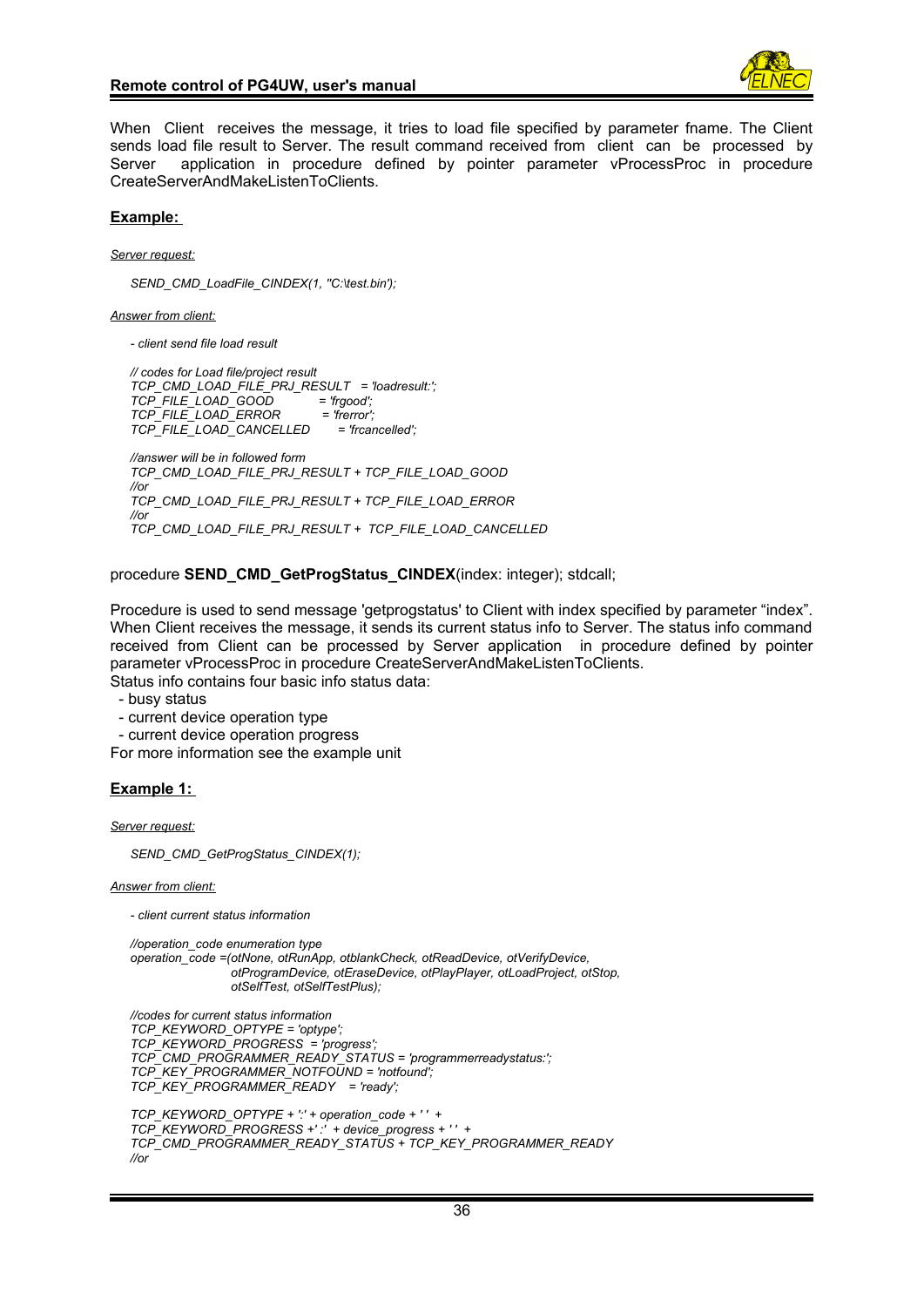

```
TCP_KEYWORD_OPTYPE + ':' + operation_code + ' ' + 
TCP_KEYWORD_PROGRESS +' :' + device_progress + ' ' +
TCP_CMD_PROGRAMMER_READY_STATUS + TCP_KEY_PROGRAMMER_NOTFOUND
```
#### **Example 2:**

*send request to client:*

*SEND\_CMD\_GetProgStatus\_CINDEX(1);*

#### *processing the response from client:*

```
procedure Process_KEYWORD_OPTYPE(index: integer; CMDline: ansistring);
var
       tmpstr: string;
       progress, errcode, q: integer;
begin
       // find out current operation type
       q := 1; //pos of TCP_KEYWORD_OPTYPE
       tmpstr := copy(CMDline, q + length(TCP_KEYWORD_OPTYPE)+1, length(CMDline));
       q := pos(' ', tmpstr);
       if q > 0 then tmpstr := trim(copy(tmpstr, 1, q-1))
       else tmpstr := 'unknown';
       // set cur op type
       val(tmpstr, q, errcode);
       if errcode = 0 then device_progress[index].opcode := q
       else device_progress[index].opcode := 0;
       // find out current operation progress
       q := pos(TCP_KEYWORD_PROGRESS, CMDline);
      if q > 0 then
       begin
                 tmpstr := copy(CMDline, q + length(TCP_KEYWORD_PROGRESS)+1, length(CMDline));
                 q := pos(' ', tmpstr);
                if q > 0 then tmpstr := trim(copy(tmpstr, 1, q-1))
                 else tmpstr := 'unknown';
                 val(tmpstr, progress, errcode);
                 if errcode = 0 then device_progress[index].progress := progress
                 else device_progress[index].progress := 0;
       end; { if q > 0... }
       // find out current programmer status - Ready or Not found (Demo mode)
       q := pos(TCP_CMD_PROGRAMMER_READY_STATUS, CMDline);
       if q > 0 then
       begin
                 tmpstr := copy(CMDline, q + length(TCP_CMD_PROGRAMMER_READY_STATUS), length(CMDline));
                 q := pos(' ', tmpstr);
                if q > 0 then tmpstr := trim(copy(tmpstr, 1, q-1))
                 else tmpstr := trim(tmpstr);
                 if tmpstr = TCP_KEY_PROGRAMMER_READY then
                           device_progress[index].pgm_status := true // programmer is Ready
                 else
                           device_progress[index].pgm_status := false; // programmer is in Demo mode
       end; { if q > 0... }
       // refresh status indicators
       if formMultiPanel <> nil then
                 if device_progress[index].opcode = integer(otnone) then
                           with formMultiPanel do begin
                                     Set_progressbar_value(index,
                                     device_progress[index].progress,
                                     device_progress[index].busy);
                                     // reset result flag if no operation is active
                                     device_result[index] := oprNone;
                                     formMultiPanel.SetLEDcolors(index,
                                     device_progress[index].busy,
                                   device_result[index]);
                           end; { with }
end; { procedure }
```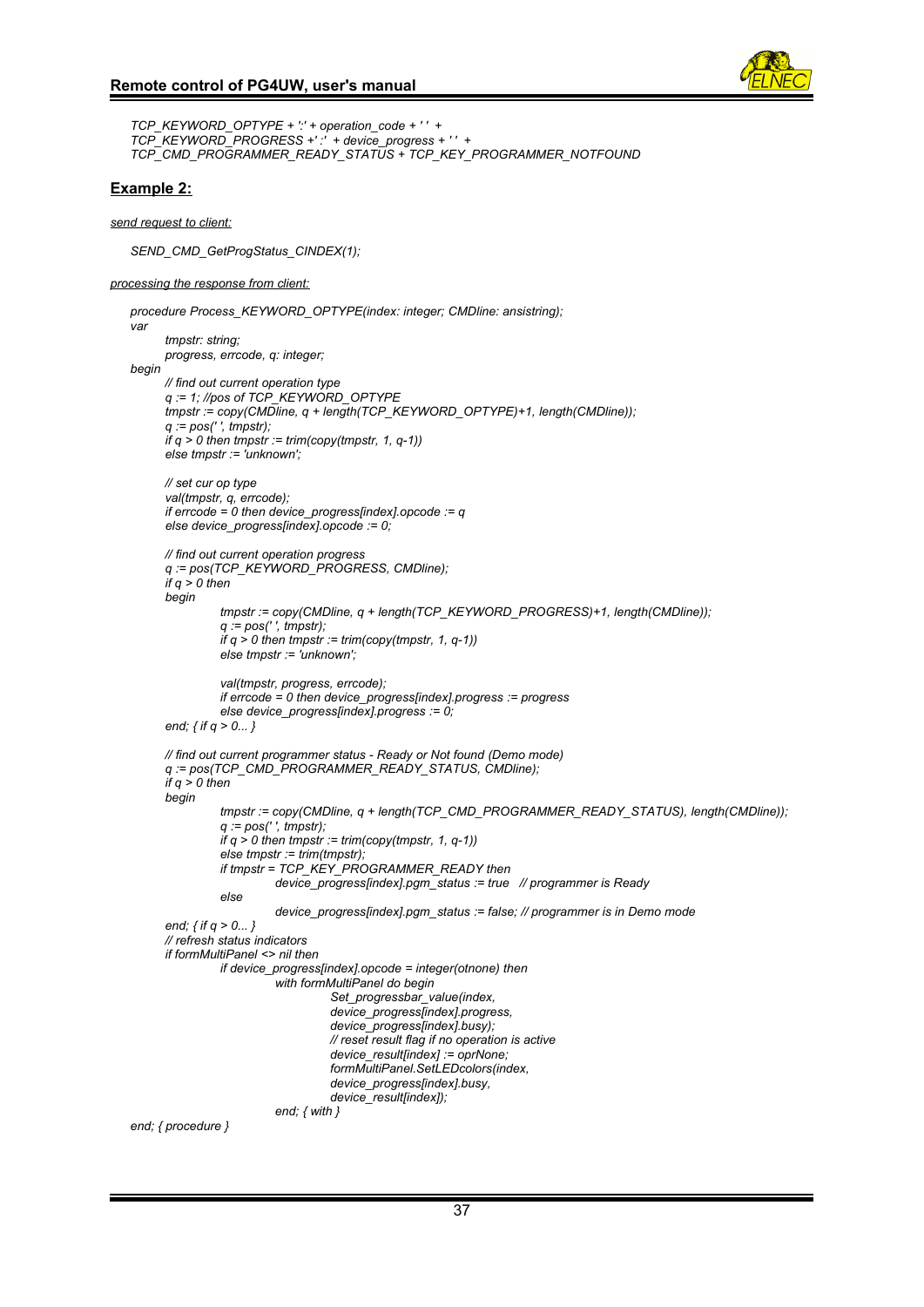

procedure **SEND CMD Quest is Client Ready CINDEX**(index: integer); stdcall;

Procedure sends question to Client, if the Client is Ready. Client sends ready yes/no status message to Server. The ready status command received from Client can be processed by Server application in procedure defined by pointer parameter vProcessProc in procedure CreateServerAndMakeListenToClients.

Client is ready when no device operation is currently running and main Client's window is not hidden by any modal dialogs in Client.

# **Example:**

*Request from server:*

*SEND\_CMD\_Quest\_is\_Client\_Ready\_CINDEX(1);*

*Answer from client:*

 *// codes for server to client 'ready' question TCP\_CMD\_CLIENT\_READY\_ANSWER = 'clienprogramisreadyanswer'; TCP\_KEY\_CLIENT\_READY\_YES = 'isready'; TCP\_KEY\_CLIENT\_READY\_NO = 'isnotready'; //answer will be in followed form TCP\_CMD\_CLIENT\_READY\_ANSWER + TCP\_KEY\_CLIENT\_READY\_YES; //or TCP\_CMD\_CLIENT\_READY\_ANSWER + TCP\_KEY\_CLIENT\_READY\_NO;*

function **SEND\_CMD\_GetProgrammerConnectedStatus\_CINDEX**(index: integer); stdcall;

Function is suitable to detect, if the programmer Site with index "index" is successfully connected and present in PG4UW application associated with the Site. Function sends command "get programmer connection status" to client PG4UW application and waits for client response (timeout is 3 seconds).

Function has no parameters.

Return values are:

True - OK - programmers is successfully connected

False - BAD - programmer is not found or no response received (timeout occurs)

function **GetCommandStringFromFIFO\_CINDEX**(index: integer): PChar; stdcall;

Function is used to read next remote received information or control command from Client (PG4UW) application with index specified by parameter 'index'. The commands received from client are stored internally in remotelb.dll in FIFO buffer. User can access the FIFO sequentially by this function. Each call of this function will pick the oldest command from FIFO buffer and decrements internal FIFO counter by 1. If the number of items in FIFO is 0, function will return value *nil*.

Return values are:

If the function succeeds, the return value is pointer to command string read from FIFO. If the function fails, the return value is *nil*.

Function fails, if it is called while FIFO buffer of commands is empty or FIFO does not exist.

This function is especially useful, when user does not use callback functions in server remote control application. In such case, the commands received from PG4UW Client can be read by using function GetCommandStringFromFIFO\_CINDEX. More details about using the function, can be seen in remote control examples.

Notes:

1. The function is active, only when callback procedure pointer specified by parameter 'vProcessProc' in remote control initialization procedure "CreateServerAndMakeListenToMultiClients" is nil. If there is specified callback procedure (vProcessProc <> nil), the function GetCommandStringFromFIFO is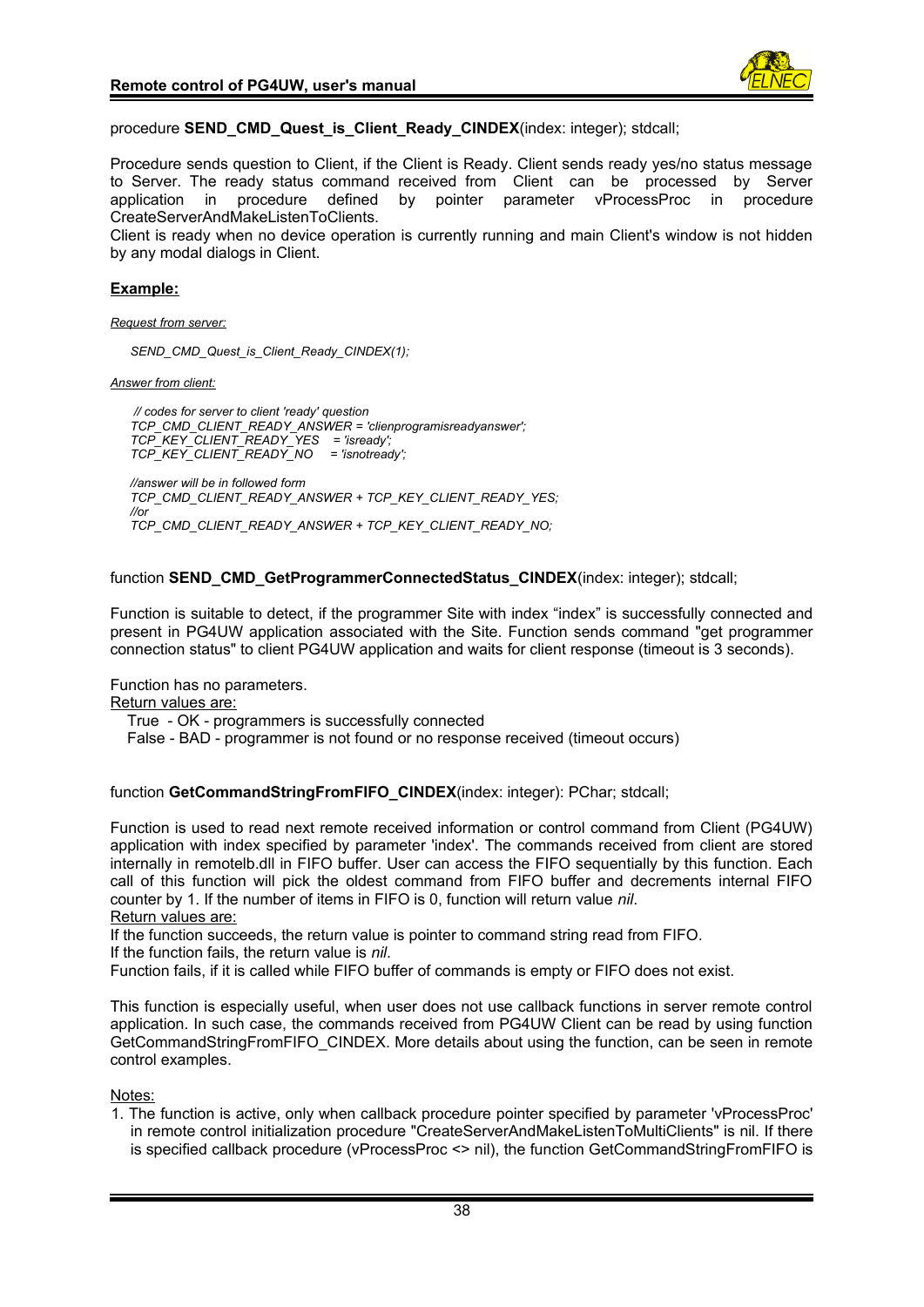

not usable, and it will always return value nil.

- 2. The FIFO buffer has size 128 items. It means, it can store maximally of 128 commands received from Client PG4UW. So it is recommended to call function GetCommandStringFromFIFO\_CINDEX periodically to pop commands from FIFO and prevent FIFO buffer from getting full. If the number of commands received is greater than capacity of FIFO memory, the newly coming commands are ignored. Of course the Client does not send commands or information to Server application without requiring them from Server. So reading commands from FIFO has sense in cases, the Server sends commands to Client.
- 3. Commands received by function 'GetCommandStringFromFIFO\_CINDEX' are in form
	- of null-terminated strings. The type of null-terminated string is known as:
	- PChar in Pascal language
	- char \* in C/C++

A null-terminated string is a zero-based array of characters that ends with NULL (#0); since the array has no length indicator, the first NULL character marks the end of the string.

# function **SEND\_CMD\_WBUFFER\_CINDEX**( index: integer;

 bufaddr: longint; bufptr : pointer; bufsize: integer; timeout: integer): integer; stdcall;

Function is used to write specified block of data to main device buffer of remote client (PG4UW program).

Parameters used are:

index - index of Client (programmer Site)

bufaddr - buffer address in PG4UW, where data have to be written

- bufptr pointer to memory block of data, which have to be sent to PG4UW
- bufsize number of bytes, which have to be sent to PG4UW, valid values are from 1 to 256 bytes
- timeout the timeout parameter specifies the amount of time (in milliseconds) to wait for a response from the remote client. If client is not answering during the time specified by timeout, function SEND\_CMD\_WBUFFER\_CINDEX will return error code. If TimeOut is 0, function SEND CMD WBUFFER CINDEX will wait for client response until client is responding for max. time 3 seconds.

Return values are:

- 0 OK data was sent successfuly
- 1 address parameter bufaddr is out of range
- 2 sent buffer data size parameter bufsize is out of range
- 3 timeout occured, client is not responding
- 4 TCP communication object does not exist or not connected
- 5 unknown error

# function **SEND\_CMD\_RBUFFER\_CINDEX**( index: integer;

 bufaddr: longint; bufptr : pointer; bufsize: integer;

timeout: integer): integer; stdcall;

Function is used to read specified region of main device buffer from PG4UW remote client to memory region specified by pointer parameter bufptr.

Parameters used are:

- index index of Client (programmer Site)
- bufaddr buffer start address in PG4UW, data are read from this address
- bufptr pointer to memory block, where data has to be copied

bufsize - number of bytes, which have to be read from PG4UW buffer, valid values are from 1 to 256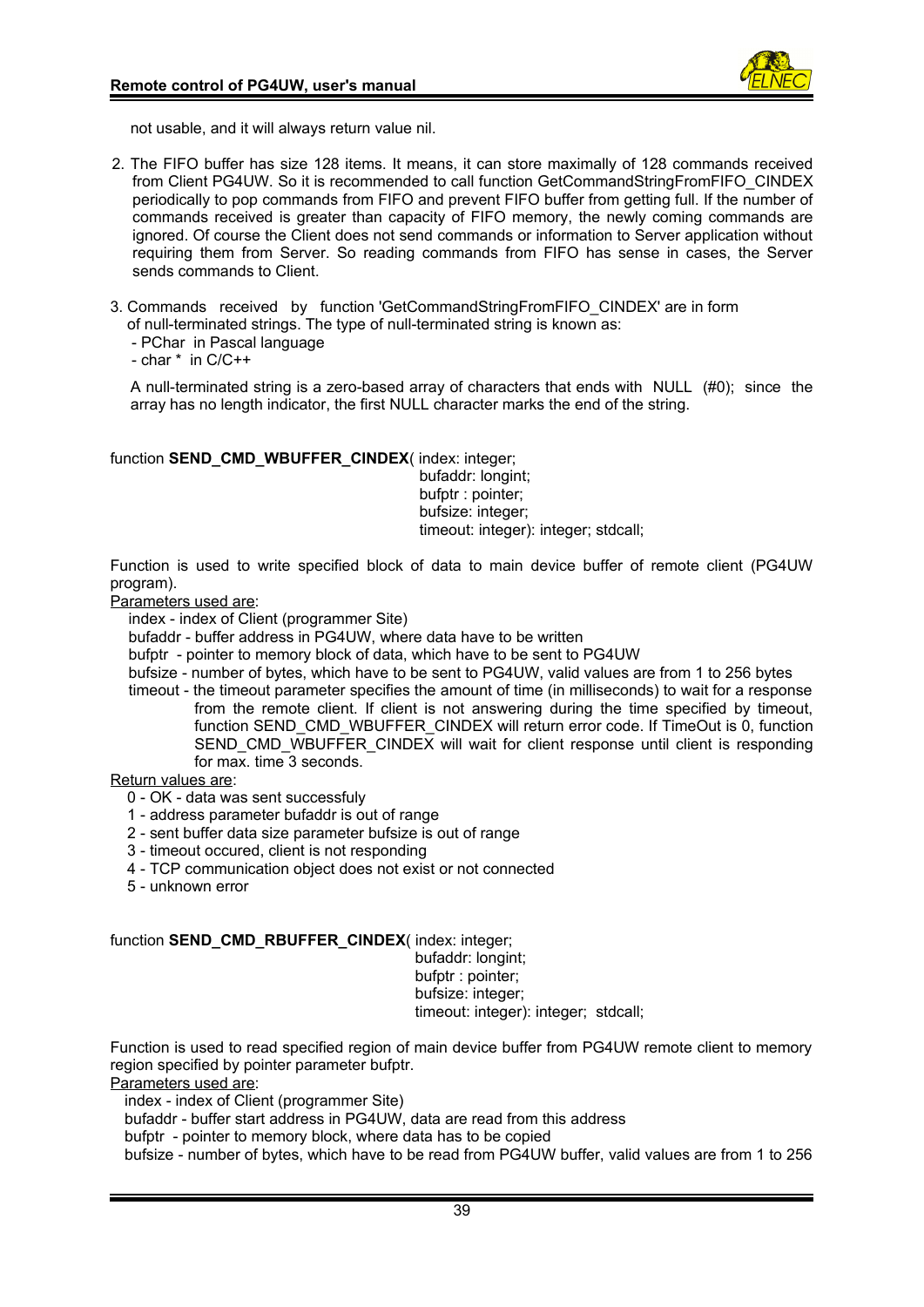

bytes

timeout - the timeout parameter specifies the amount of time (in milliseconds) to wait for a response from the remote client. If client is not answering during the time specified by timeout, function SEND\_CMD\_RBUFFER\_CINDEX will return error code. If TimeOut is 0, function SEND\_CMD\_RBUFFER\_CINDEX will wait for client response until client is responding for max. time 3 seconds.

Return values are:

- 0 OK data was sent successfully
- 1 address parameter bufaddr is out of range
- 2 sent buffer data size parameter bufsize is out of range
- 3 timeout occurred, client is not responding
- 4 TCP communication object does not exist or not connected
- 5 unknown error

# function **SEND\_CMD\_WBUFFER\_EX\_CINDEX**( index: integer;

 buffindex: integer; bufaddr: longint; bufptr : pointer; bufsize: integer; timeout: integer): integer; stdcall;

Function is used to write specified block of data to main device buffer of remote client (PG4UW program). The function is very similar to function **SEND\_CMD\_WBUFFER\_CINDEX**. The only difference is one more parameter – buffindex, which is used to specify buffer to be used for writing data.

#### Parameters used are:

index - index of Client (programmer Site)

- buffindex specifies the order of buffer, where data will sent, the main buffer has index '1'. The first secondary buffer has index '2', etc. Please note, the secondary buffer(s) is(are) available for some kinds of devices only (e.g. Microchip PIC16F628). The kind of buffer indexed by parameter buffindex depends on order of buffer in application PG4UW in dialog View/ Edit buffer. For example device Microchip PIC16F628 has additional buffer with label "Data EEPROM". This buffer can be accessed for data write(s) by this function when buffindex  $= 2$  is specified.
- bufaddr buffer address in PG4UW, where data have to be written
- bufptr pointer to memory block of data, which have to be sent to PG4UW
- bufsize number of bytes, which have to be sent to PG4UW, valid values are from 1 to 256 bytes
- timeout the timeout parameter specifies the amount of time (in milliseconds) to wait for a response from the remote client. If client is not answering during the time specified by timeout, function SEND CMD WBUFFER EX CINDEX will return error code. If TimeOut is 0, function SEND<sup>-</sup>CMD<sup>-</sup>WBUFFER<sup>-</sup>EX<sup>-</sup>CINDEX will wait for client response until client is responding for max. time 3 seconds.

Return values are:

- 0 OK data was sent successfuly
- 1 address parameter bufaddr is out of range
- 2 sent buffer data size parameter bufsize is out of range
- 3 timeout occured, client is not responding
- 4 TCP communication object does not exist or not connected
- 5 unknown error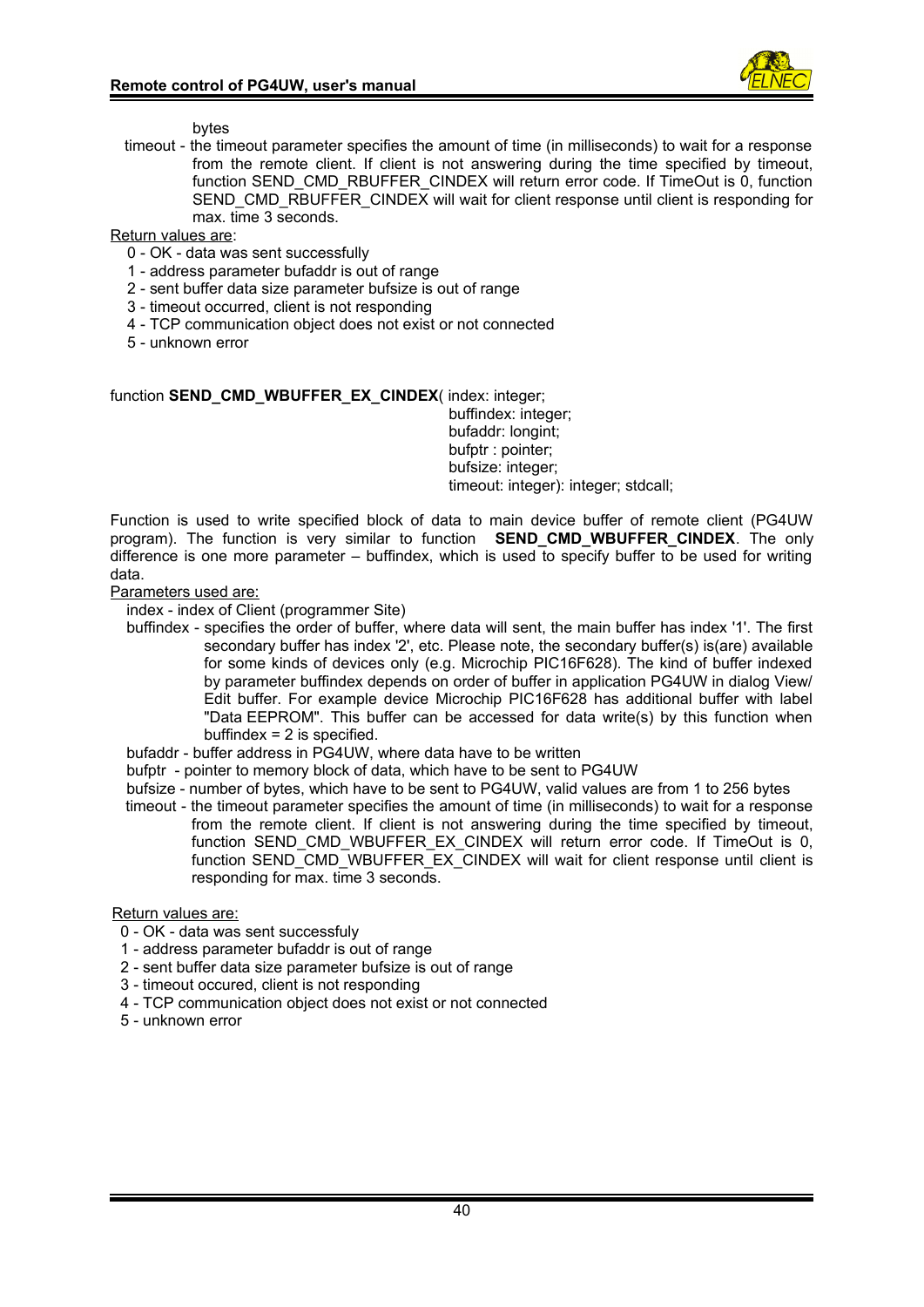

function **SEND\_CMD\_RBUFFER\_EX\_CINDEX**( index: integer; buffindex: integer; bufaddr: longint; bufptr : pointer;

 bufsize: integer; timeout: integer): integer; stdcall;

Function is used to read specified region of main device buffer from PG4UW remote client to memory region specified by pointer parameter bufptr. The function is very similar to function **SEND\_CMD\_RBUFFER\_CINDEX**. The only difference is one more parameter – buffindex, which is used to specify buffer to be used for reading data from.

# Parameters used are:

index - index of Client (programmer Site)

- buffindex specifies the order of buffer, where data will sent, the main buffer has index '1'. The first secondary buffer has index '2', etc. Please note, the secondary buffer(s) is(are) available for some kinds of devices only (e.g. Microchip PIC16F628). The kind of buffer indexed by parameter buffindex depends on order of buffer in application PG4UW in dialog View/Edit buffer. For example device Microchip PIC16F628 has additional buffer with label "Data EEPROM". This buffer can be accessed for data write(s) by this function when buffindex  $= 2$  is specified.
- bufaddr buffer start address in PG4UW, from data has to be read
- bufptr pointer to memory block of data, where data has to be copied
- bufsize number of bytes, which have to be read from PG4UW buffer, valid values are from 1 to 256 bytes
- timeout the timeout parameter specifies the amount of time (in milliseconds) to wait for a response from the remote client. If client is not answering during the time specified by timeout, function SEND CMD RBUFFER EX CINDEX will return error code. If TimeOut is 0, function SEND CMD RBUFFER EX CINDEX will wait for client response until client is responding for max. time 3 seconds.

# Return values are:

- 0 OK data was sent successfuly
- 1 address parameter bufaddr is out of range
- 2 sent buffer data size parameter bufsize is out of range
- 3 timeout occured, client is not responding
- 4 TCP communication object does not exist or not connected
- 5 unknown error

function **SEND CMD GET PG4UW VERSION CINDEX**(index: integer; timeout: integer): PChar; stdcall;

Function sends command "get sw version" to PG4UW client application of Site #<index> to retrieve software version.

# Parameters used are:

index - index of Client (programmer Site, index =  $1, 2, ..., n$ )

timeout - the timeout parameter specifies the amount of time (in milliseconds) to wait for a response from the remote client. If client is not answering during the time specified by timeout, the function will return with empty string. If timeout is 0, function will wait for client response until client is responding for max. time 3 seconds.

# Return values are:

PChar string, that contains version of PG4UW control program, for example 3.07. If the function fails, return result is empty string "".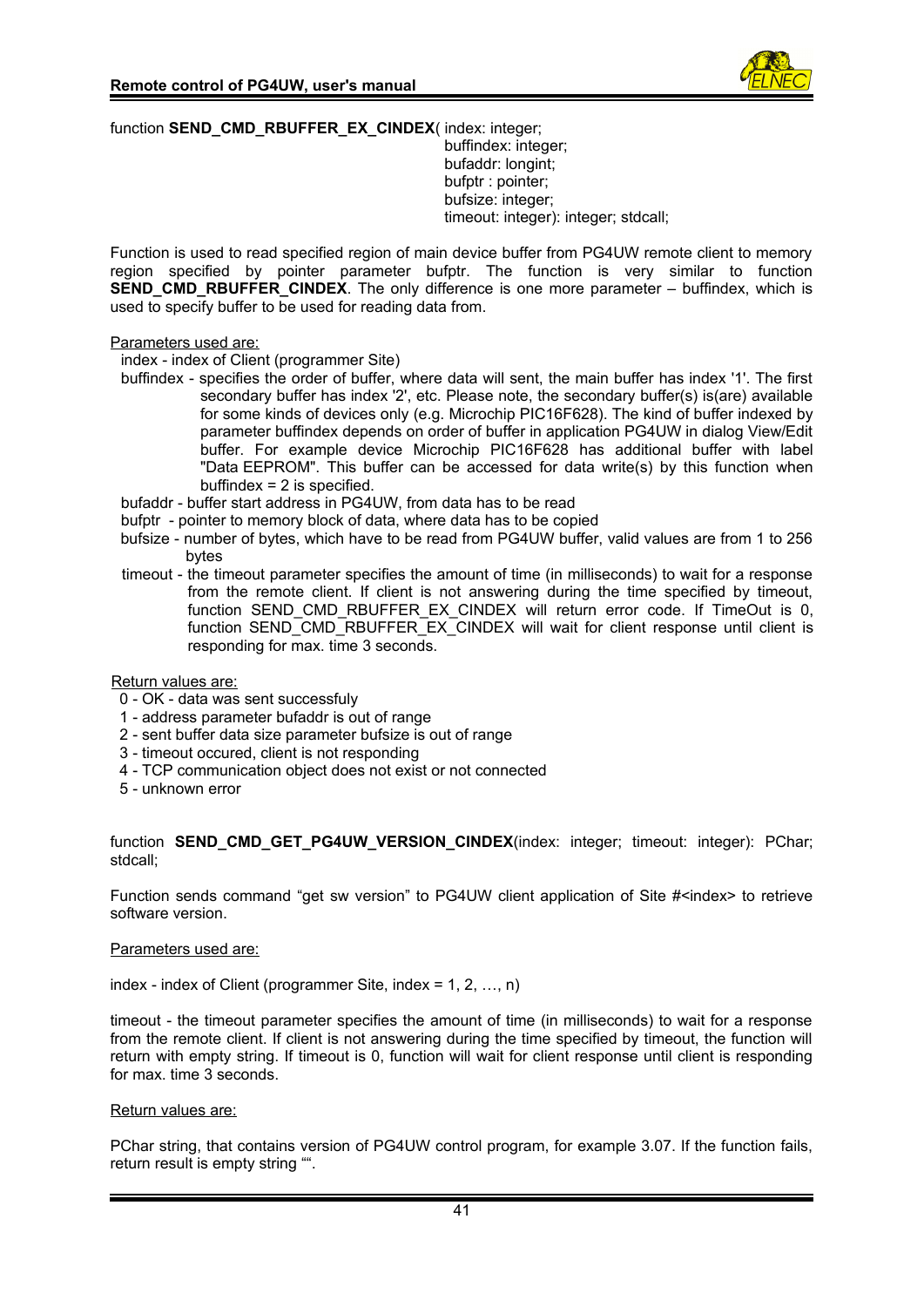

function **SEND\_CMD\_CreditBox\_GetTotalAvailableCredits\_CINDEX**(index: integer): Integer;stdcall;

Function sends command "get total credits available" to PG4UW client application of Site #<index> to retrieve available credits from all currently detected USB connected Credit boxes.

Parameters used are:

index - index of Client (programmer Site, index = 1, 2, …, n)

Return values are:

- **0 or more** amount of available credits at found Credit box(es) connected
- **-1** no connected Credit box(es) detected
- **-2** unknown error

**Note:** For mutiprogramming systems, there is no matter, what Site is used to retrieve current status of available total credits. The credit status is common for all Sites connected to the computer.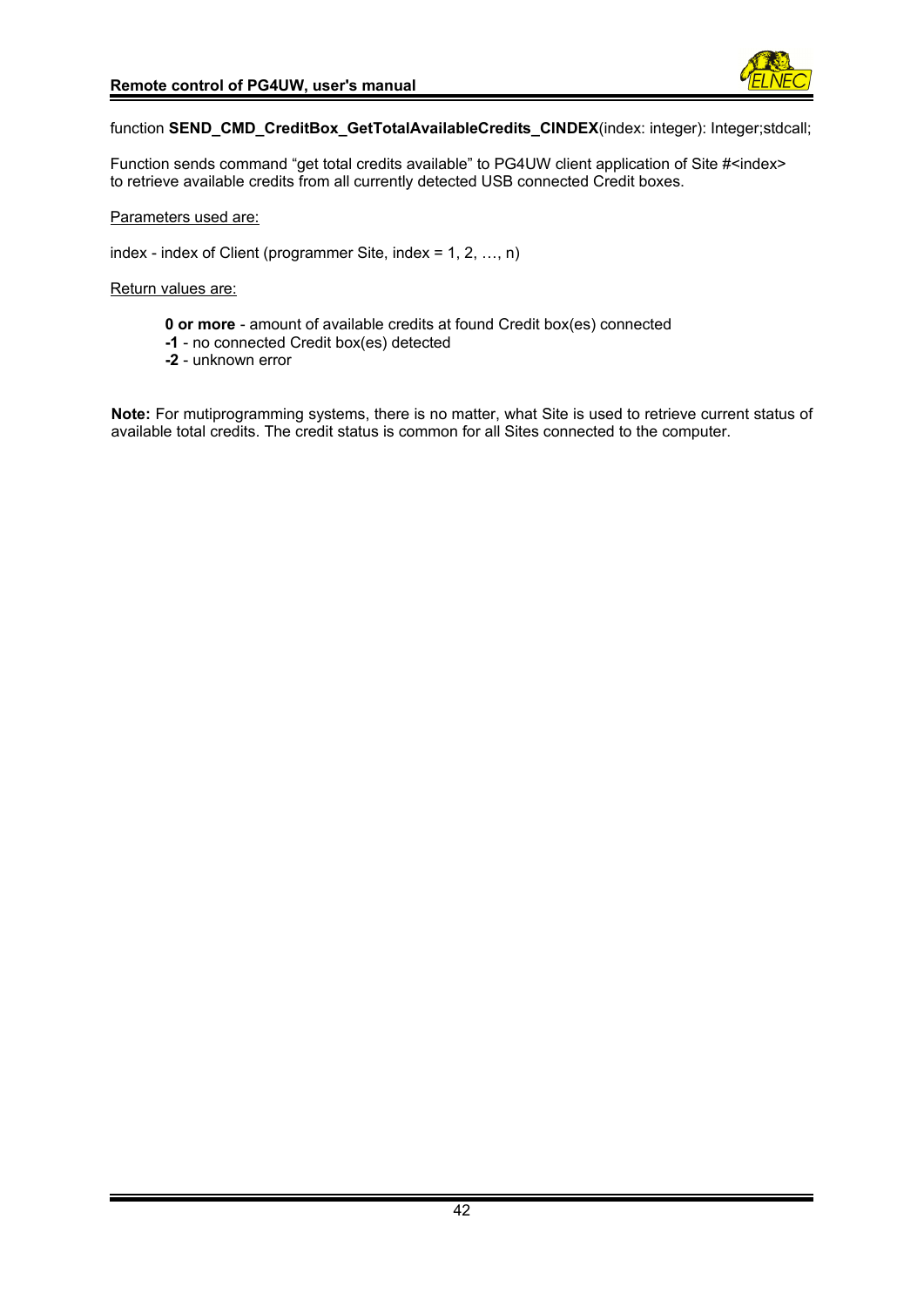

# <span id="page-42-1"></span>**6. Remote command line control of PG4UW**

# <span id="page-42-0"></span>*6.1 Configuration command line parameters*

The remote control function of PG4UW application(s) needs the remote control feature enabled. This can be done by one of two ways:

- 1. enabling remote control by checking check box "Enable program remote control" in PG4UW's "General options" dialog. The dialog is accessible by menu command "Options | General options". Remote control options are placed in that dialog at page "Remote control".
- 2. enabling remote control by using command line parameter */enableremote[:autoanswer]*

It is recommended to use remote control command line parameter instead of manual remote control options setting.

The command line parameter has format

#### */enableremote[:autoanswer]*

The optional part :autoanswer is required for multiprogramming remote control (controlling more than one instance of PG4UW at the same time) and is optional for single programming remote control.

The *autoanswer* option modifies behavior of PG4UW application as following:

- 1. when */enableremote:autoanswer* option is used:
	- when any warning/information/question/error message is displayed, PG4UW does not show the message normally, but only writes its content to Programmer activity log and simulates user answer by clicking on default button of the message
	- PG4UW makes *Repeat?* dialog remaining displayed after device operation is complete. This allows to see the device operation result in Info window and also in remote control application. To close *Repeat?* dialog from remote control, command **SEND\_CMD\_Stop** can be used. When just repeating of device operation is needed, there can be send remote command of current device operation. No **SEND\_CMD\_Stop** command is needed.
- 2. when */enableremote* only option is used (without *autoanswer* optional part):
	- when any warning/information/question/error message is displayed, PG4UW shows the message normally and waits for user confirmation (by click on message button)
	- PG4UW does not display *Repeat?* dialog after device operation is complete. It means, the PG4UW closes Info window displayed during device operation and stay in main PG4UW window focused.
- 3. when */enableremote:autoanswer* option is used in multiprogramming mode (together with parameter /usb:<sitenum>:<site\_sn>):
	- PG4UW starts in hidden mode, displaying small green icon with site number #sitenum in Windows system tray.

Tip: If you wish to start PG4UW application in visible state (not hidden), even if parameter /enableremote:autoanswer is used, use also additional command line parameter */startvisible*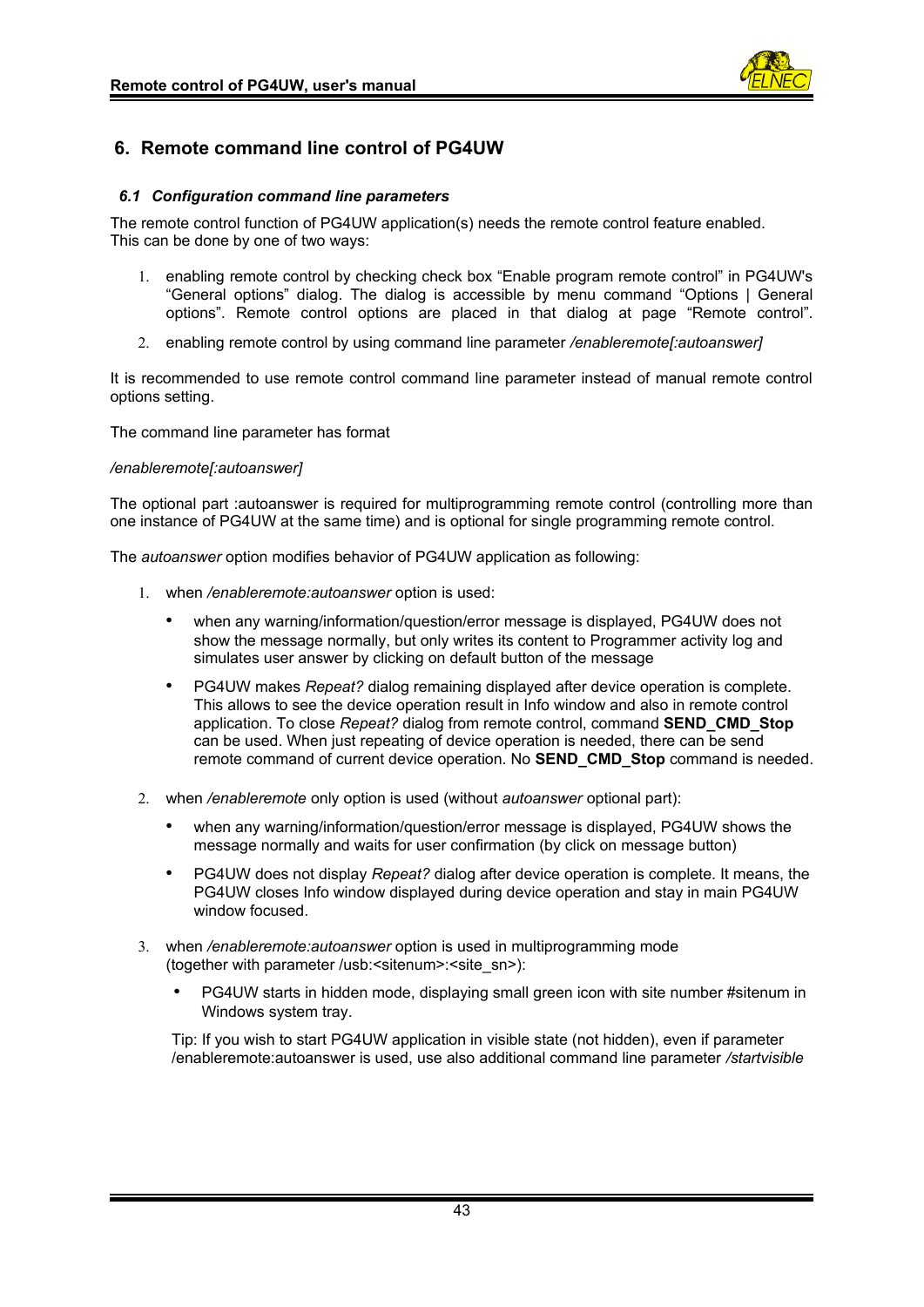

# <span id="page-43-1"></span>*6.2 Executive command line parameters*

PG4UW accept set of commands from the command line (command line parameters). The remote control can be achieved also by this command line parameters, but more efficient way is to use special tool **PG4UWcmd.exe**, which has many advantages. The main advantage is size of the **PG4UWcmd**, which result the calling of **PG4UWcmd** results a much faster response than calling of PG4UW directly.

Program PG4UWcmd.exe can be used to:

1. start PG4UW application with specified command line parameters

2. force command line parameters to PG4UW that is already running

Very good feature of PG4UWcmd.exe is its return code according to command line parameters operation result in PG4UW.

# <span id="page-43-0"></span>*6.3 Return values of PG4UWcmd.exe*

If the command line parameters processed in PG4UW were successful, the Exitcode (or ErrorLevel) of PG4UWcmd.exe is zero. Otherwise the ExitCode value is number 1 or more. Return value of program PG4UWcmd.exe can be tested in batch files.

Following executive command line parameters are available to use with PG4UWcmd.exe

# **/Prj:<file\_name>**

Loads project file. Parameter <file name> means full or relative project file path and name.

# **/Loadfile:<file\_name>**

Loads file. Parameter <file\_name> means full or relative path to file that has to be loaded. File format is detected automatically

# **/Program[:switch]**

Forces start of "Program device" operation automatically when program is starting, or even if program is already running. Also one of following optional switches can be used:

- 1. switch 'noquest' forces start of device programming without question
- 2. switch 'noanyquest' forces start of device programming without question and after operation on device is completed, program doesn't show "Repeat" operation dialog and goes directly into main program window.

# **Examples:**

- *1. /Program*
- *2. /Program:noquest*
- *3. /Program:noanyquest*

# **/Saveproject:<file\_name>**

The command is used to save currently selected device type, buffer contents and configuration to project file. Command */Saveproject:...* is equivalent to user selected command *Save project* in PG4UW control program.

# **/Close**

Parameter **/Close** has sense together with /Program parameter only, and makes program to close automatically after device programming is finished successfully.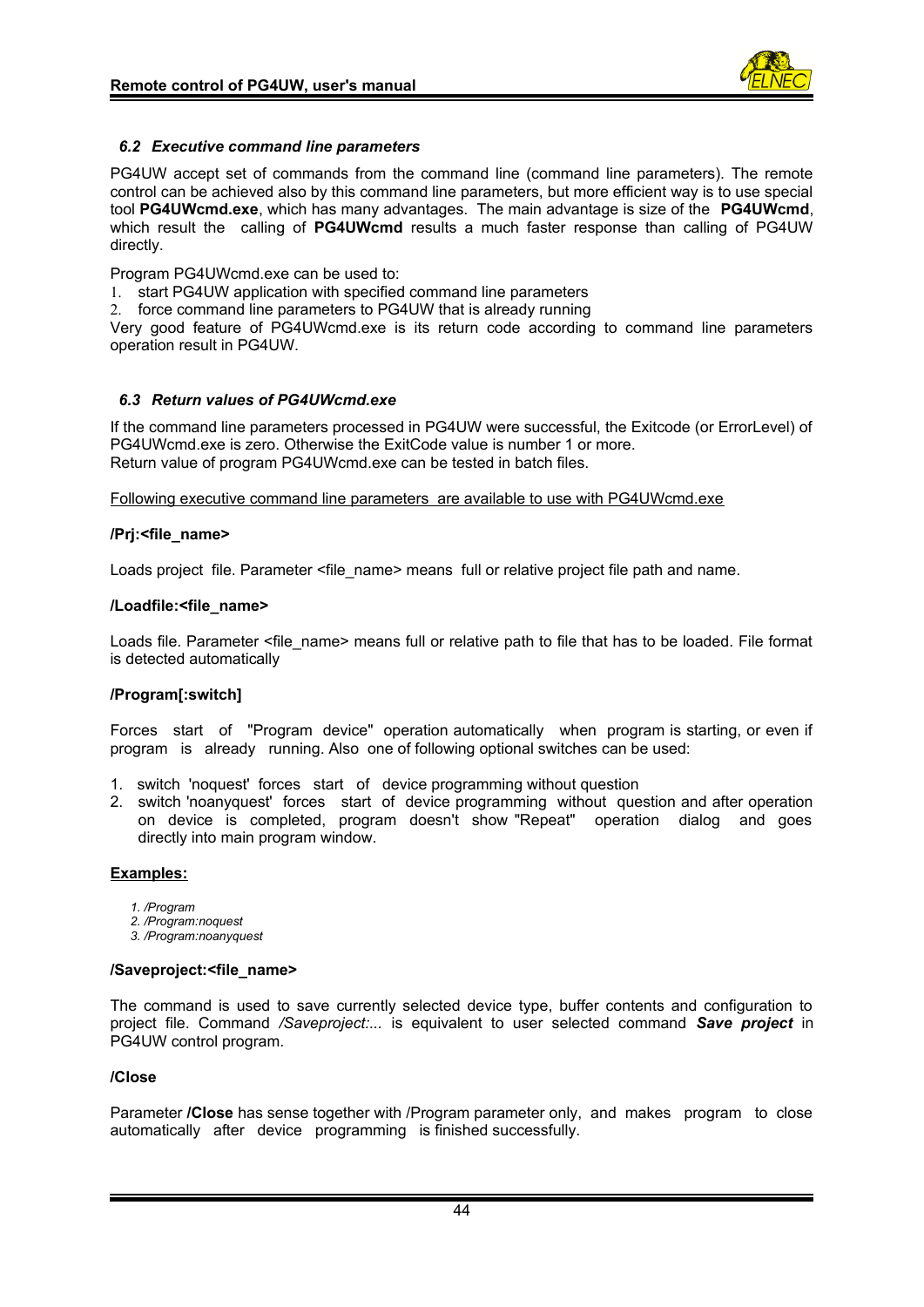

# **/Close:always**

Parameter **/Close:always** has sense together with /Program parameter only, and makes program to close automatically after device programming is finished, no matter if device operation was successful or not.

# **/Demo**

Parameter **/Demo** is very useful when no programmer hardware is available, and user wants to remote control PG4UW software anyway. If the parameter is specified, PG4UW application will not make search for programmers connected. It automatically selects suitable programmer and sets its state to "Not connected". Parameter /Demo can be used with other command line parameters, and we recommend to use file or buffer parameters only. Parameter **/Program[:switch]** will not work when /Demo parameter is specified.

# **/Eprom\_Flash\_Autoselect[:xx]**

Forces automatic select EPROM or FLASH type by reading of electronic ID from the chip, inserted currently in ZIF socket of programmer. Optional parameter **xx** means pins number of device in ZIF (this time are valid 28 or 32 pins only) and it is required just for older programmers without insertion test capability. For others programmers the xx parameter can be omitted, because is ignored.

#### **Examples:**

 */Eprom\_Flash\_Autoselect /Eprom\_Flash\_Autoselect:32*

#### **/writebuffer:ADDR1:B11,B12,B13,B14,...,B1N[::ADDR2:B21,B22,B23,B24,...,B2M]...**

Command /writebuffer is used to write block of Bytes to PG4UW main buffer at specified address. Write buffer command has one block of data required and other block(s) of data (marked with [...]) optional. Please do not use spaces or tabs in the command.

Buffer address is always defined as Byte address, it means, that for buffer organisation x16, the address AAAAx16 in buffer has to be specified in command /writebuffer as 2\*AAAA (x8).

# **Example 1:**

*/writebuffer:7FF800:12,AB,C5,D4,7E,80*

 *Writes 6 Bytes 12H ABH C5H D4H 7EH 80H to buffer at address 7FF800H. The addressing looks like following: the first Byte at the lowest address Buffer – Address Data 7FF800H 12H 7FF801H ABH 7FF802H C5H 7FF803H D4H*

 *7FF804H 7EH 7FF805H 80H*

#### **Example 2:**

 */writebuffer:7FF800:12,AB,C5,D4,7E,80::FF0000:AB,CD,EF,43,21*

 *\\_\_\_\_\_\_\_\_\_\_\_\_\_\_\_\_\_\_\_\_\_/ \\_\_\_\_\_\_\_\_\_\_\_\_\_\_\_\_\_\_\_/ the first block of data the second block of data*

 *Writes two blocks of data to buffer.*

 *The first block of data - 6 Bytes 12H ABH C5H D4H 7EH 80H are written to buffer at address 7FF800H in the same way as in Example 1.*

 *The second block of data - 5 Bytes ABH CDH EFH 43H 21H are written to buffer at address FF0000H. The addressing looks like following:*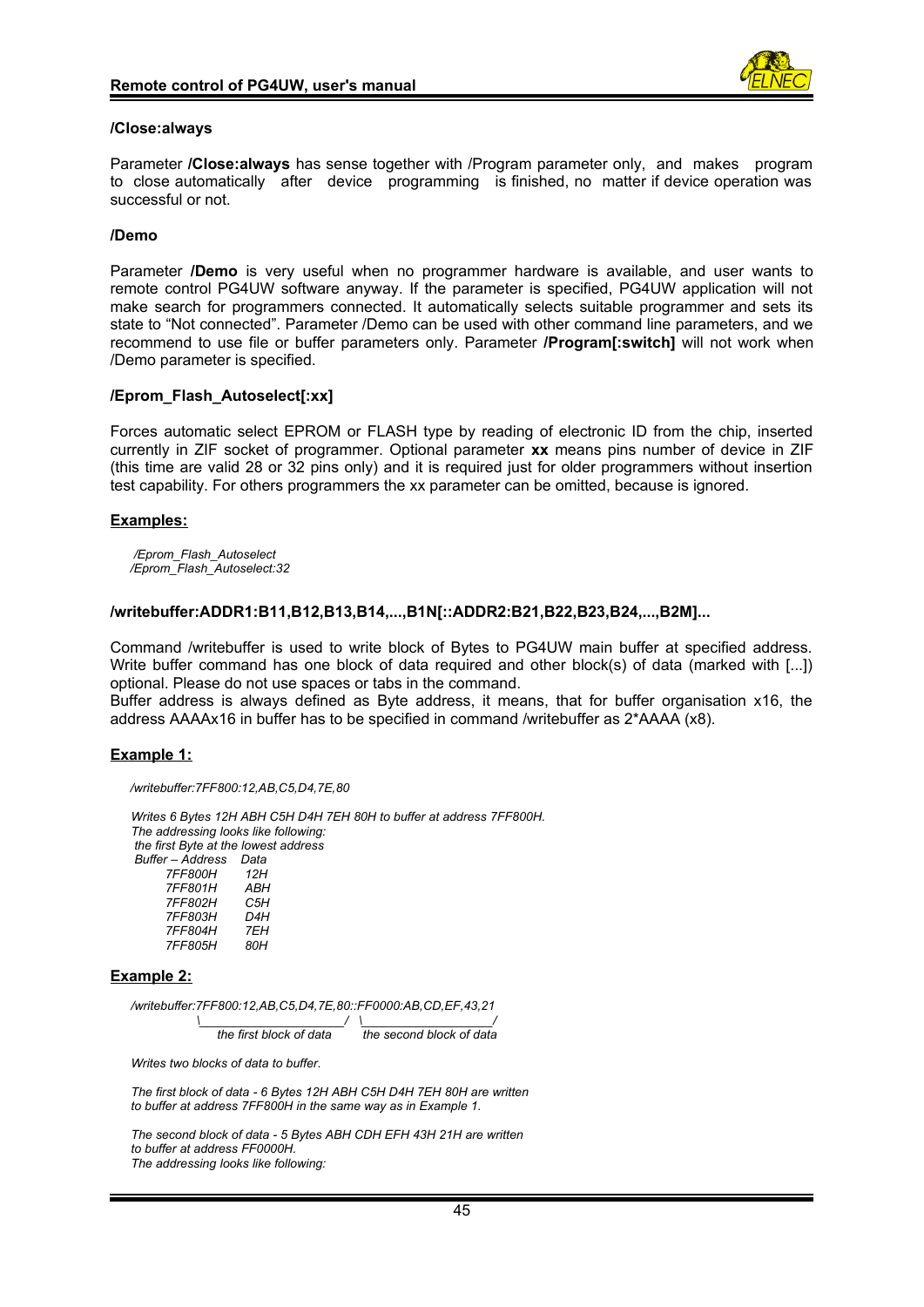

 *the first Byte at the lowest address Buffer – Address Data FF0000H ABH FF0001H CDH FF0002H EFH FF0003H 43H FF0004H 21H*

#### **/writebufferex:INDEX:ADDR1:B11,B12,B13,B14,...,B1N[::ADDR2:B21,B22,B23,B24,...,B2M]...**

Command /writebufferex is used to write block of Bytes to PG4UW main buffer at specified address. The command is very similar to command /writebuffer, except one more parameter – INDEX.

The INDEX parameter specifies the order of buffer, where data will sent. The main buffer has index '1'. The first secondary buffer has index '2', etc. Please note, the secondary buffer(s) is(are) available for some kinds of devices only (e.g. Microchip PIC16F628). The kind of buffer indexed by parameter buffindex depends on order of buffer in application PG4UW in dialog View/Edit buffer. For example device Microchip PIC16F628 has additional buffer with label "Data EEPROM". This buffer can be accessed for data write(s) by this function when buffindex  $= 2$  is specified.

#### **Example 1:**

 */writebufferex:1:7FF800:12,AB,C5,D4,7E,80*

 *The command is equivalent to command /writebuffer:1:7FF800:12,AB,C5,D4,7E,80 described in section about command /writebuffer.* 

#### **Example 2:**

 */writebufferex:2:2F:12,AB,C5,D4,7E,80*

*The command writes 6 Bytes 12H ABH C5H D4H 7EH 80H to secondary buffer with index "2" at address 2FH. The addressing looks like following: the first Byte at the lowest address*

 *Buffer – Address Data 00002FH 12H 000030H ABH 000031H C5H 000032H D4H 000033H 7EH 000034H 80H*

#### <span id="page-45-0"></span>*6.4 Basic rules for using of executive command line parameters*

- 1. program PG4UWcmd.exe must be located in the same directory as program PG4UW.exe
- 2. if PG4UW.exe is not running when PG4UWcmd.exe is called, it will be automatically started
- 3. command line parameters are not case sensitive
- 4. command line parameters can be used when first starting of program or when program is already running
- 5. if program is already running, then any of command line operation is processed only when program was not busy (no operation was currently executing in program). Program must be in basic state, i.e. main program window focused, no modal dialogs displayed, no menu commands opened or executed
- 6. order of processing command line parameters when using more parameters together is defined firmly as following:
	- step1 Load project (/Prj:...)
	- step2 Load file (/Loadfile:...)
	- step3 EPROM/FLASH autoselect
	- step4 Program device (/Program[:switch])
	- step5 Close of control program (/Close only together with parameter /Program)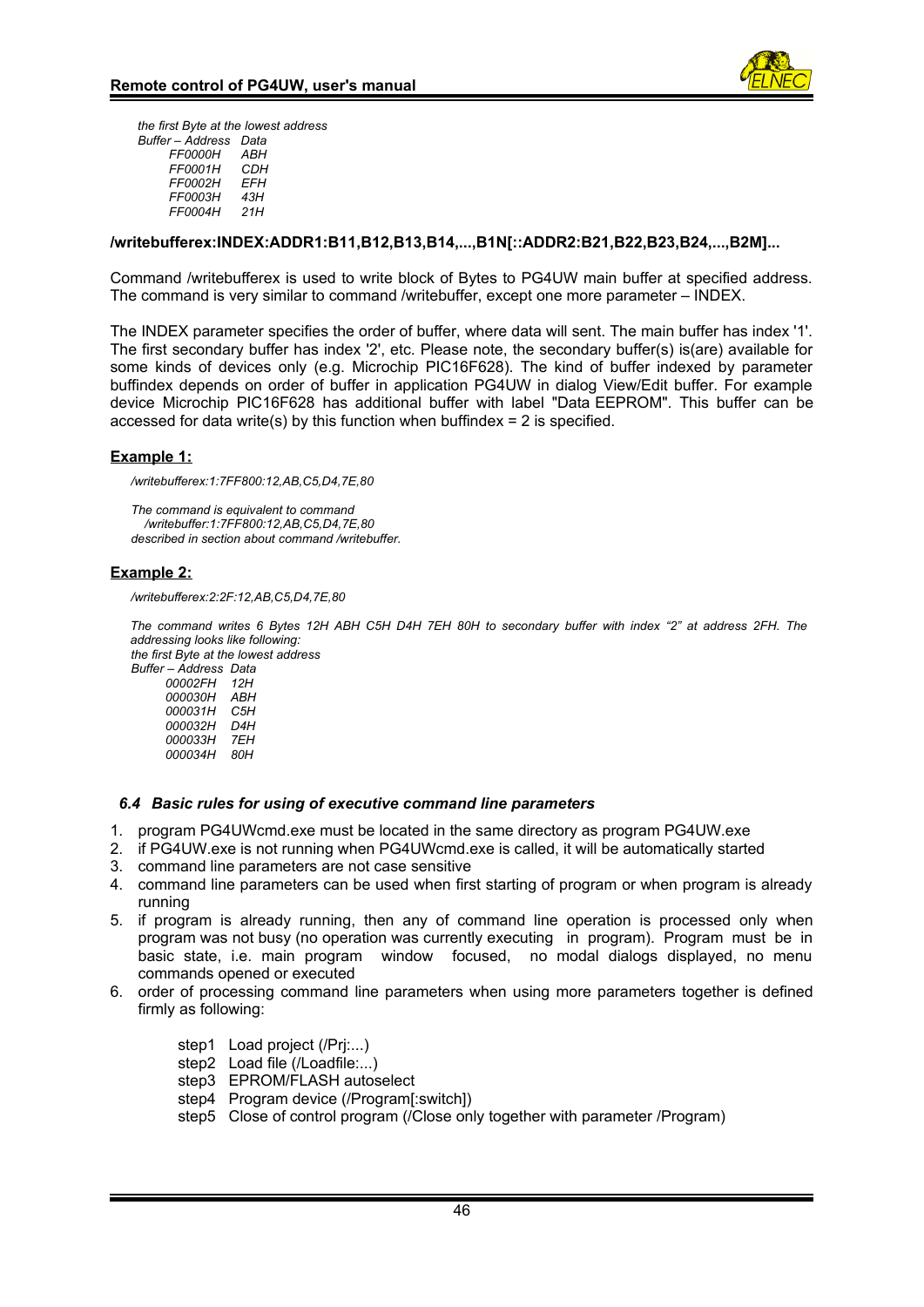

#### **Examples:**

#### **Example 1:**

*PG4UWcmd.exe /program:noanyquest /loadfile[:c:\empfile.hex](emptyfile.hex)*

*Following operations will perform:*

- *1. start PG4UW.exe (if not already running)*
- *2. load file [c:\empfile.hex](/empfile.hex)*
- *3. start program device operation without questions*
- *4. PG4UWcmd.exe is still running and periodically checking status of PG4UW.exe*
- *5. when device programming completes, PG4UWcmd.exe is closed and is returning ExitCode depending on load file and device programming results in PG4UW.exe. When all operations were successful, PG4UWcmd.exe returns 0, otherwise returns value 1 or more.*

#### **Example 2:**

*PG4UWcmd.exe /program:noanyquest [/prj:c](emptyfile.hex) [:\emproject.eprj](emptyproject.eprj)*

*The operations are the same as in Example 1, just Load file operation is replaced by Load project file [c:\emproject.eprj](/emproject.eprj) command.* 

#### **Example 3:**

*Using PG4UWcmd.exe in batch file and testing return code of PG4UWcmd.exe.*

```
rem ------- beginning of batch -------------------------
@echo off
```
*rem Call application with wished parameters PG4UWcmd.exe /program:noanyquest /prj:c:\emproject.eprj*

*rem Detect result of command line execution rem Variable errorlevel is tested, value 1 or greater means the error occured*

*if errorlevel 1 goto FAILURE*

*echo Command line operation was successful goto BATCHEND*

*:FAILURE echo Command line operation error(s)*

*:BATCHEND echo. echo This is end of batch file (or continue) pause rem ------- end of batch -------------------------*

#### **Example 4:**

*Let's assume the PG4UW control program is running, and has user selected device. We need to load required data to PG4UW device buffer and save the selected device settings and buffer content to project file. Data required for device are stored in file c:\15001-25001\file\_10.bin*. Project file will be stored at *c:\projects\project\_10.eprj*.

*Following command line parameters should be specified to realize wished operation:*

*PG4UWcmd.exe /loadfile:c:\15001-25001\file\_10.bin /saveproject:c:\projects\project\_10.eprj*

*When PG4UW receives the commands, it will do following procedures:*

- *1. loads data file c:\15001-25001\file\_10.bin*
- *2. saves the currently selected device settings and buffer data to project file c:\projects\project\_10.eprj*

*If the result of operations performed is OK, PG4UWcmd application will return ExitCode (or ErrorLevel) value 0. If there are some errors (can not load file or save to project file), PG4UWcmd application will return ExitCode value equal or greater than 1.* 

*Note: When using the above commands, user must be sure the PG4UW is not performing any device operation, for example device programming. If the PG4UW is busy, it will refuse the commands and returns error status (ExitCode equal or greater than value 1).*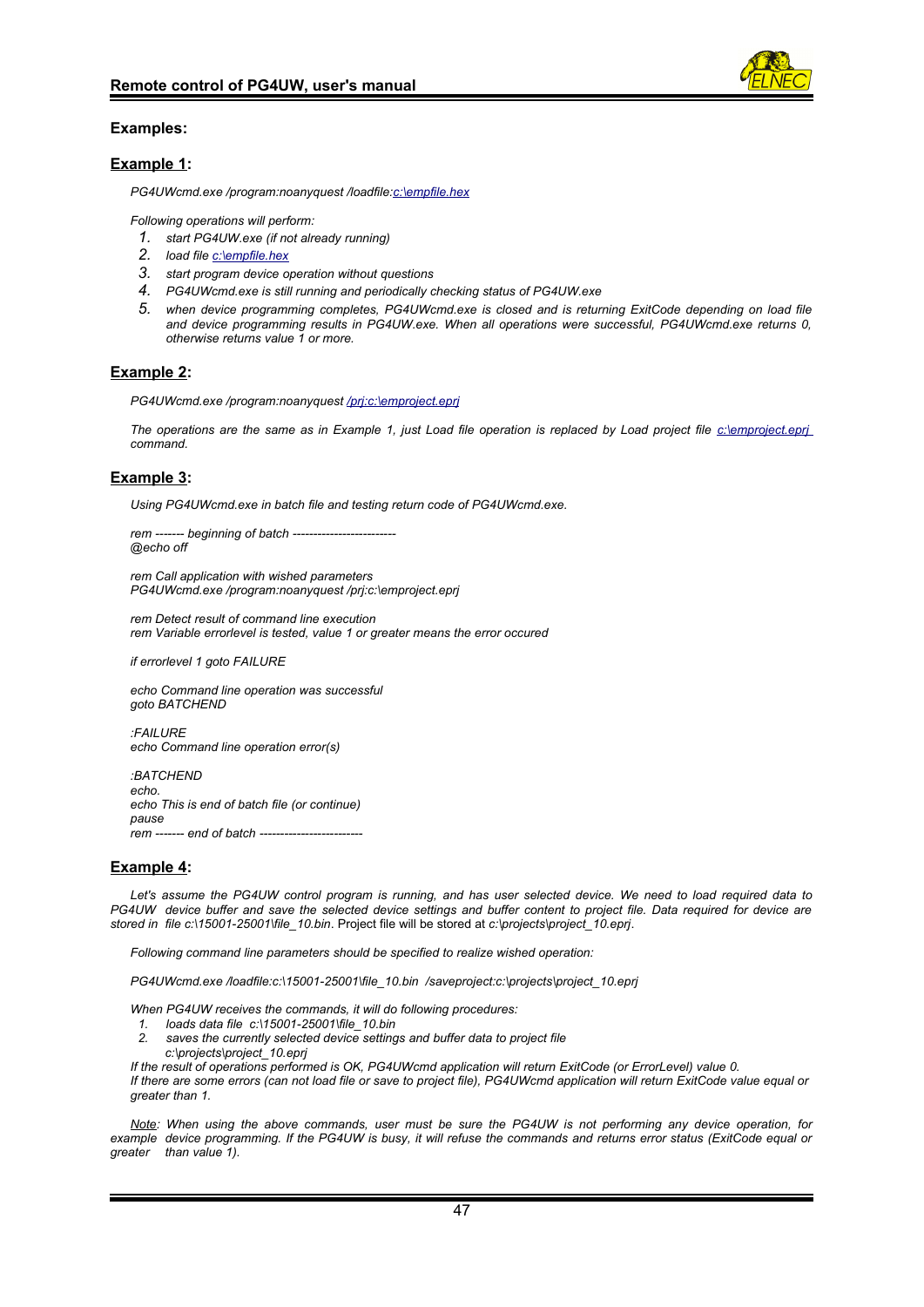

# <span id="page-47-0"></span>**7. Remote control of PG4UW applications running on different computer(s)**

Remote control can be used to control PG4UW applications running on the same computer (localhost), and also PG4UW applications running on remote computer, that is connected to server computer by network. Server computer is computer, on which remote control program is running.

Following specials must be taken to consideration for PG4UW aplications running on remote computer:

- 1. Sites (PG4UW applications) can not be started directly from remote control program (server). They can be started manually on the computer where they are installed.
- 2. Address of server computer must be specified by command line parameter, when starting each PG4UW on remote computer. For more details look at **/remoteaddr:<address>** command line parameter description.
- 3. Remote operation command for "**Load project**" is sent to PG4UW applications by **SEND\_CMD\_LoadProject\_CINDEX** remote command, so when using this for Sites running on different (remote) computer, the project file specified in the command must exist and be accessible on remote computer under the same project file path and name. Command "Load project" does not transfer any data of project file. It transfers just project file name.
- 4. Each Site must have its unique number, even if the Sites are connected and running on different computers. The valid numbers are from 1 to 16. In the future the range will be extended to higher values. Order number of Site and serial number of Site is specified by command line parameter **/usb:<index>:<programmer serial number>**.
- 5. Remote computer must be connected to server computer via network supporting TCP/IP protocol. Also firewalls must be configured to allow network access of both remote control application and PG4UW applications. Default port used for communication is 'telnet' (port value 23).

All other remote control commands are used in the same way, as for PG4UW clients running on the local computer with remote control program.

Situation when running Sites on more computers – localhost and remote computer - simultaneously is shown on following picture.



 *Picture 1. Typical configuration of remote controlled multiprogramming system running on two computers*

The example of IP address for Computer 1 is 192.168.0.10. Computer 1 is also server computer, because Remote control program is running on it.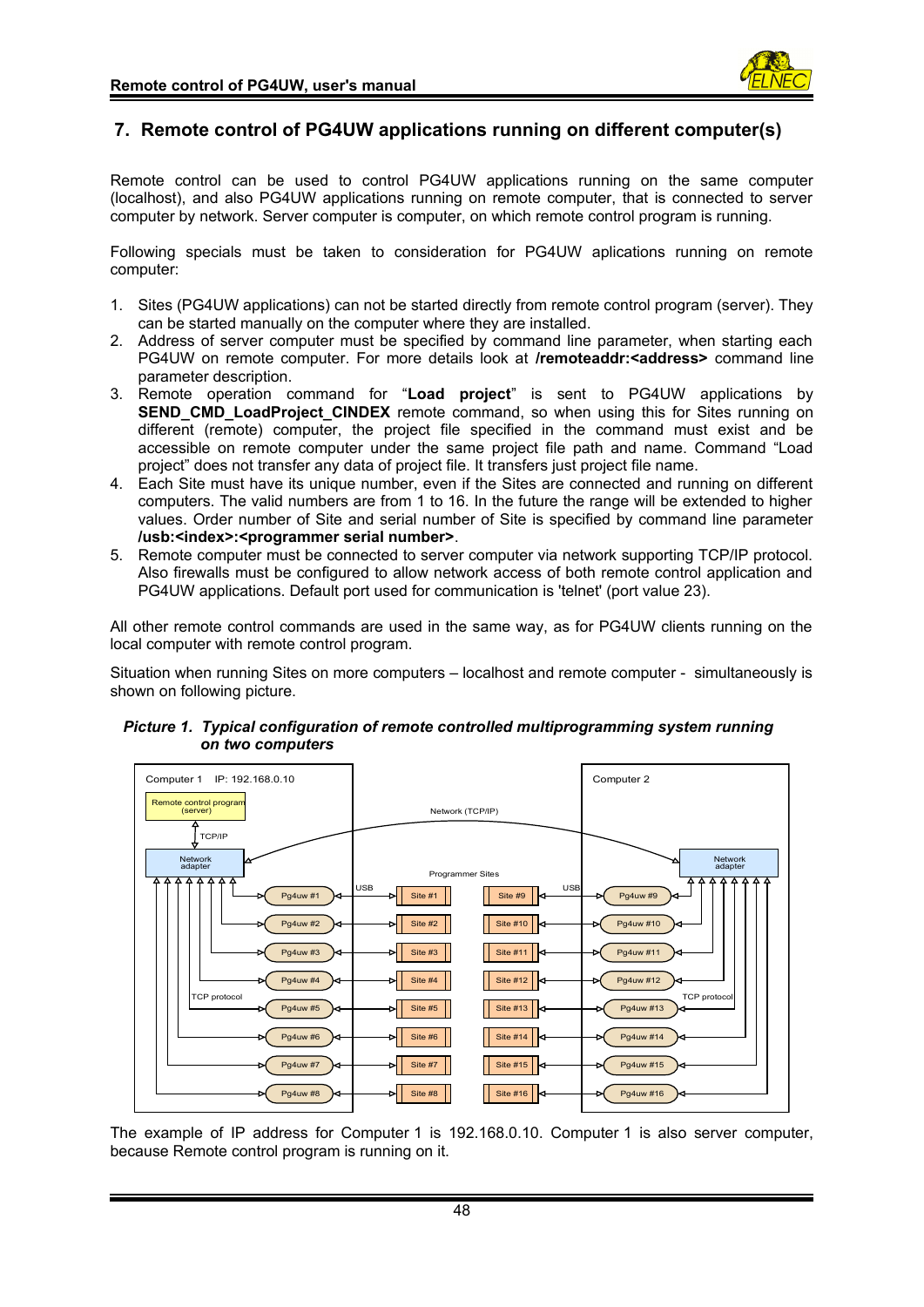

#### Description of command line parameter **/remoteaddr:<address>**

When we want to control programmer Sites (PG4UW clients) by remote control program (server), the PG4UW must know address of server computer. This address can be specified by command line parameter when starting PG4UW. The default value is 'localhost'. It means that PG4UW programs running on the same computer as remote control program, there is no need to specify the address. Address is required for PG4UW applications running on different computer only.

If we take configuration from Picture 1., we can tell that:

Sites #1 to #8, running on the server computer, do not need IP address to be specified.

Sites #9 to #16, running on remote computer, require IP address of server computer be specified in command line. For more details look at examples bellow.

#### **Examples:**

Example of using command line parameters for PG4UW applications started on server computer:

*For Site #1: PG4UW.exe /usb:1:469-00016 /enableremote:autoanswer For Site #2: PG4UW.exe /usb:2:469-00018 /enableremote:autoanswer For Site #3: PG4UW.exe /usb:3:469-00051 /enableremote:autoanswer .... Numbers 469-00016, 469-00018 and 469-00051 are example serial numbers of programmer Sites.*

Example of using command line parameters for PG4UW applications started on remote computer:

*For Site #9: PG4UW.exe /usb:9:469-00078 /enableremote:autoanswer /remoteaddr:192.168.0.10 For Site #10: PG4UW.exe /usb:10:469-00079 /enableremote:autoanswer /remoteaddr:192.168.0.10 For Site #11: PG4UW.exe /usb:11:469-00123 /enableremote:autoanswer /remoteaddr:192.168.0.10*

*.... Numbers 469-00078, 469-00079 and 469-00123 are example serial numbers of programmer Sites. Server computer has IP address '192.168.0.10'.*

These command line parameters are enough to use for successful connection to remote control program.

**Tip**: We recommend to use also Load project command line parameter /prj:<prj\_name> when starting PG4UW programs. Project loading from command line parameter saves time, because PG4UW does not need to select default device after starting.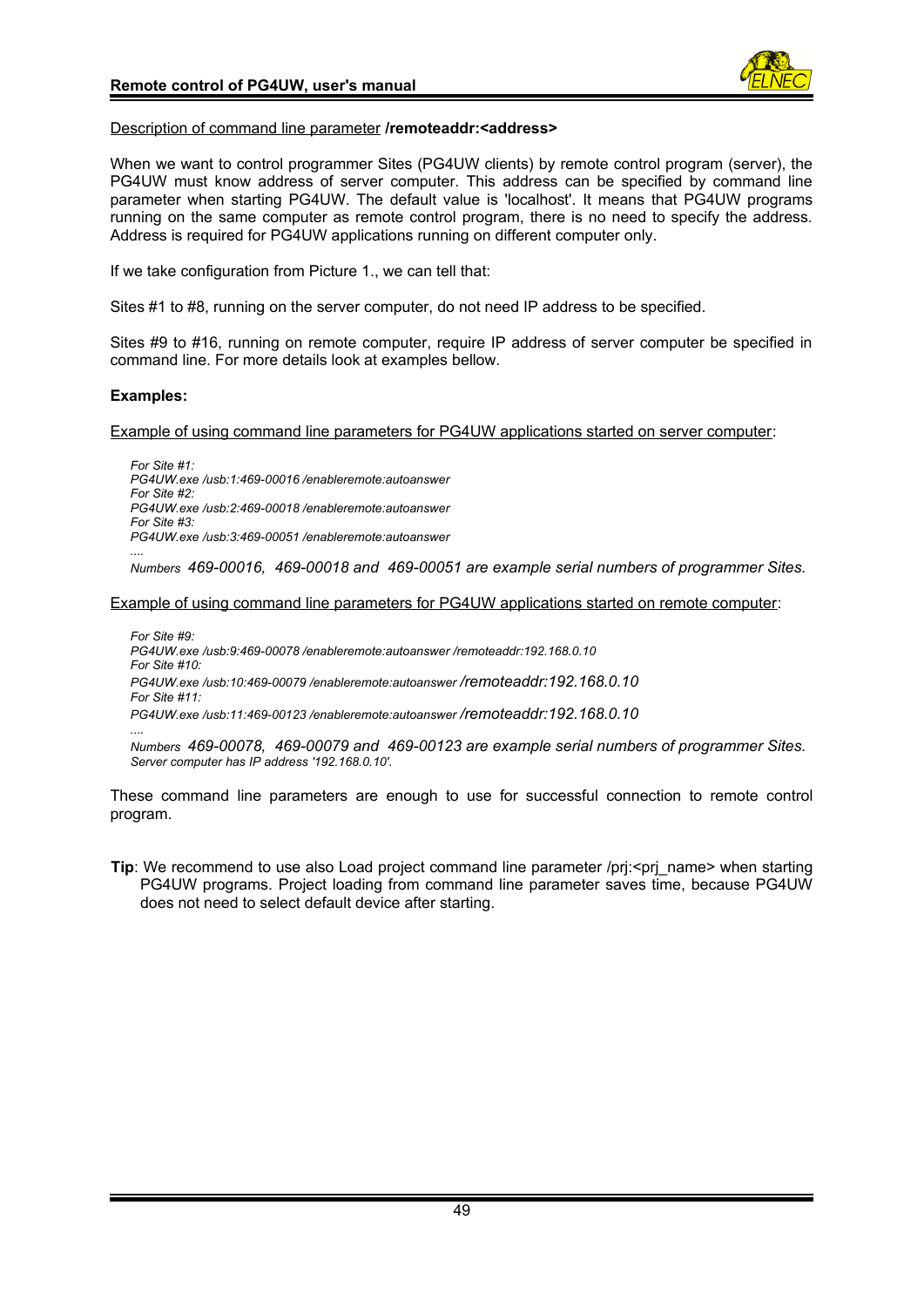

# <span id="page-49-1"></span>*7.1 Sequence of steps is recommended when starting multiprogramming system*

1. Be sure the programmer Sites on both computers are connected to USB ports and have correctly installed USB drivers.

Information about hardware installation of programmers is available in programmer manuals.

# 2. **Start remote control program (server application)**

When remote control program (RCP) is started, it waits for Clients (PG4UW). When client with proper index is started, it will automatically connect to RCP. After establishing connection between client-server, remote control commands can used.

# 3. **Start Sites #1 to #8, with proper indexes and serial numbers of Sites specified.**

Starting of Sites #1 to #8 can be performed automatically by remote control program, or manually by running PG4UW #1 to PG4UW #8 with proper parameters in command line. There can be started the same PG4UW.exe application for each Site. The only difference will be in command line parameters.

# 4. **Start Sites #9 to #16 on remote computer.**

Sites can be started manually by running PG4UW #9 to #16 with suitable command line parameters. Of course PG4UW must be installed on the remote computer. When sites are connected, the remote control program should detect new clients connected and can make suitable indication of this information.

This sequence can be practically tested with remote control demonstration program 'Multidemo' included in standard installation of PG4UW. Program Multidemo is windows based application written in Borland Delphi programming environment. There is available also version of Multidemo written in Microsoft Visual Studio .NET. Complete sources of this program are included too.

# <span id="page-49-0"></span>*7.2 Basic description of Multidemo application*

Program Multidemo is included with commented sources written for Borland Delphi 6 or newer. The main conception of the program is to make control of one or more PG4UW applications

- communication between Multidemo and PG4UW applications is made by TCP/IP protocol on port 'telnet' (value 23)
- Multidemo acts as server and PG4UW applications act as clients
- Multidemo can control PG4UW running on the same computer (localhost) and also on different (remote) computer connected together by network with TCP/IP support
- remote control commands are send/received in form of strings
- to simplify the usage of remote control, we made library remotelb.dll, which contains functions and procedures to send commands from server to PG4UW clients
- status information received from PG4UW is proceed in server Multidemo remote control program by following scheme:
- 1. PG4UW status information strings are stored in internal FIFO in library remotelb.dll
- 2. Communication between client-server is made mostly asynchronously
- 3. To make request of information from PG4UW, remote control program has to send command procedure **SEND\_CMD\_GetProgStatus\_CINDEX**(index) to all connected PG4UW applications
- (clients).<br>4. To p 4. To pick the information received from PG4UW clients, function **GetCommandStringFromFIFO\_CINDEX**(index) must be called for each connected client (PG4UW) in remote control program
- 5. Program Multidemo uses procedure **ProcessProcByFIFO**(index) to receive and process received information from PG4UW client with index 'index'.

Procedure **ProcessProcByFIFO**(index) uses following functions:

- function **GetCommandStringFromFIFO\_CINDEX**(index) to receive info from PG4UW

 - procedure **intServerProcessProc**(received\_cmd: ) is used to decode received information string and process decoded information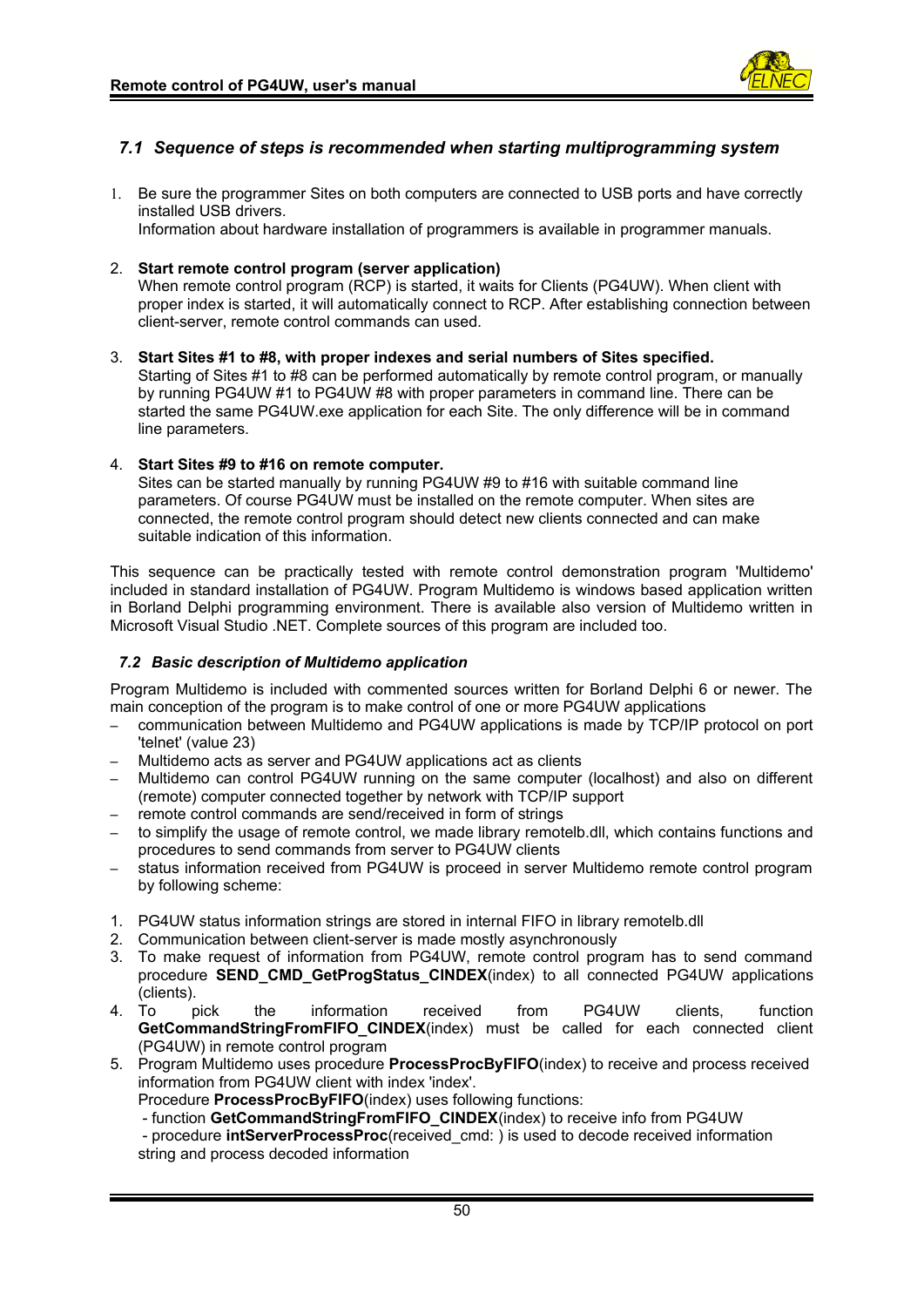

6. To ensure all received information to be proceed, **ProcessProcByFIFO**(index) is called periodically in timer OnTimer event.

Recommended interval of timer tick event is 100-1000ms. Calling of both important routines is made in timer event.

In the first timer tick, **SEND\_CMD\_GetProgStatus\_CINDEX**(index) is called for all connected PG4UW.

In the second timer tick, received information is proceed by **ProcessProcByFIFO**(index) for all connected PG4UW.

And this sequence is repeated periodically.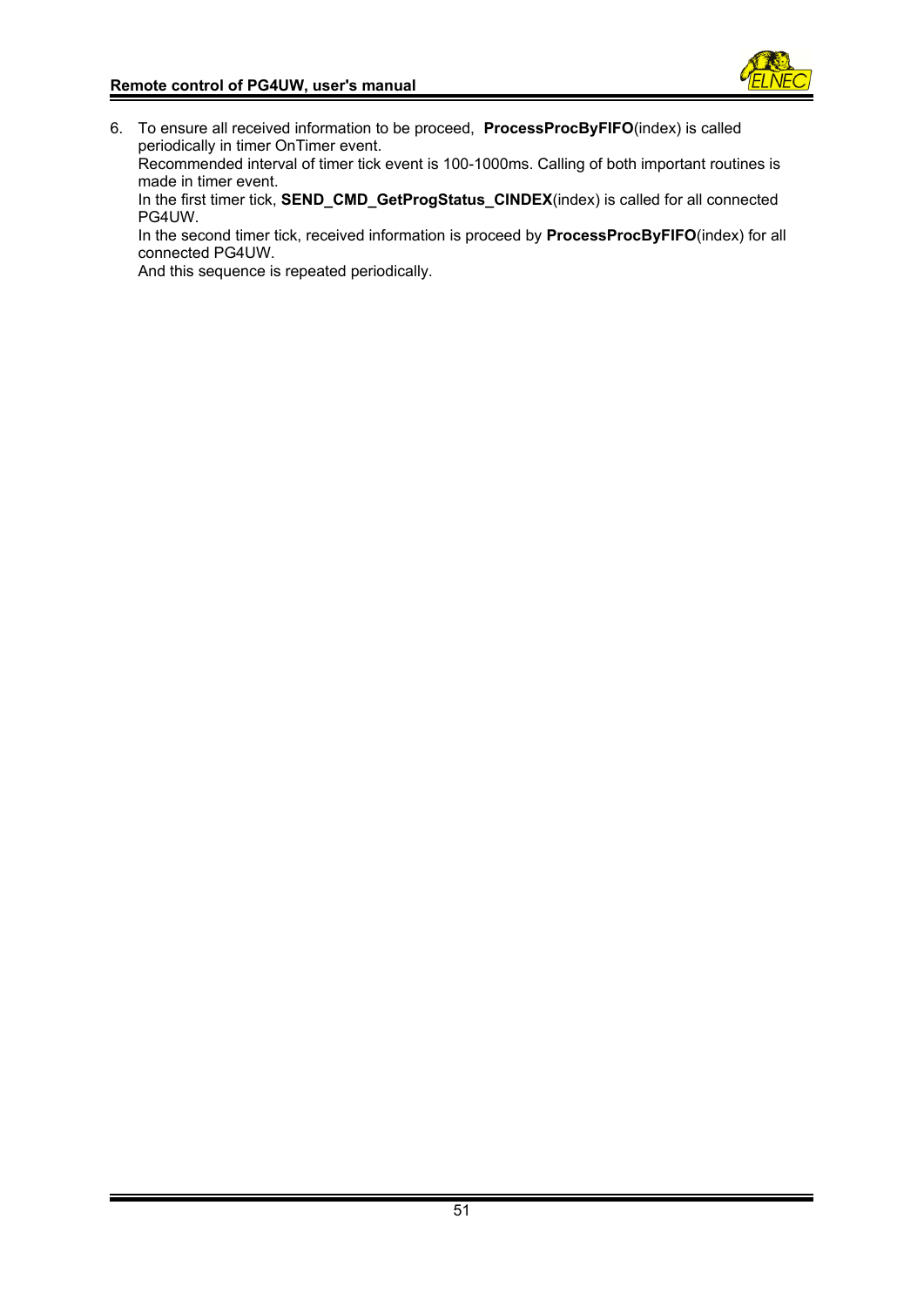

# <span id="page-51-0"></span>**8. .NET support**

Remote control support for .NET applications is available by library remotelbNET.dll. The library contains many of remote control methods available by native remotelb.dll library file.

Source files of remotelbNET and also of other .NET examples (demos) are available in folder, where all other remote control examples are included in.

The typical path to remote control examples looks like this:

C*:\Program Files\Elnec\_sw\Programmer\remotectrl\programs\*

#### **Notes:**

- 1. Both *RemotelbNET.dll* and *remotelb.dll* files must be present in the same folder, as remote control executable .NET application is placed in.
- 2. In Microsoft Visual Studio, platform for remote control demo solution, has to be correctly set to x86 for 32-bit or x64 for 64-bit remote control application. Do not use "Any CPU" option.
- 3. 64-bit remote control application is supported by 64-bit library files: *"remotelb.dll" and "RemotelbNET.dll"* available in subfolder "RemoteCtrl\programs\Remotelb\_x64\". Use these dll's with your 64-bit remote control application (place both dll's into same folder, where your app is placed in).
- 4. When needed, there is possible to recompile "RemotelbNET.dll" by customer, complete solution is available in subfolder: *"RemoteCtrl\programs\RemotelbNET\"* Do not forget to correctly set solution platform to x86 for 32-bit. or x64 for 64-bit remote control application.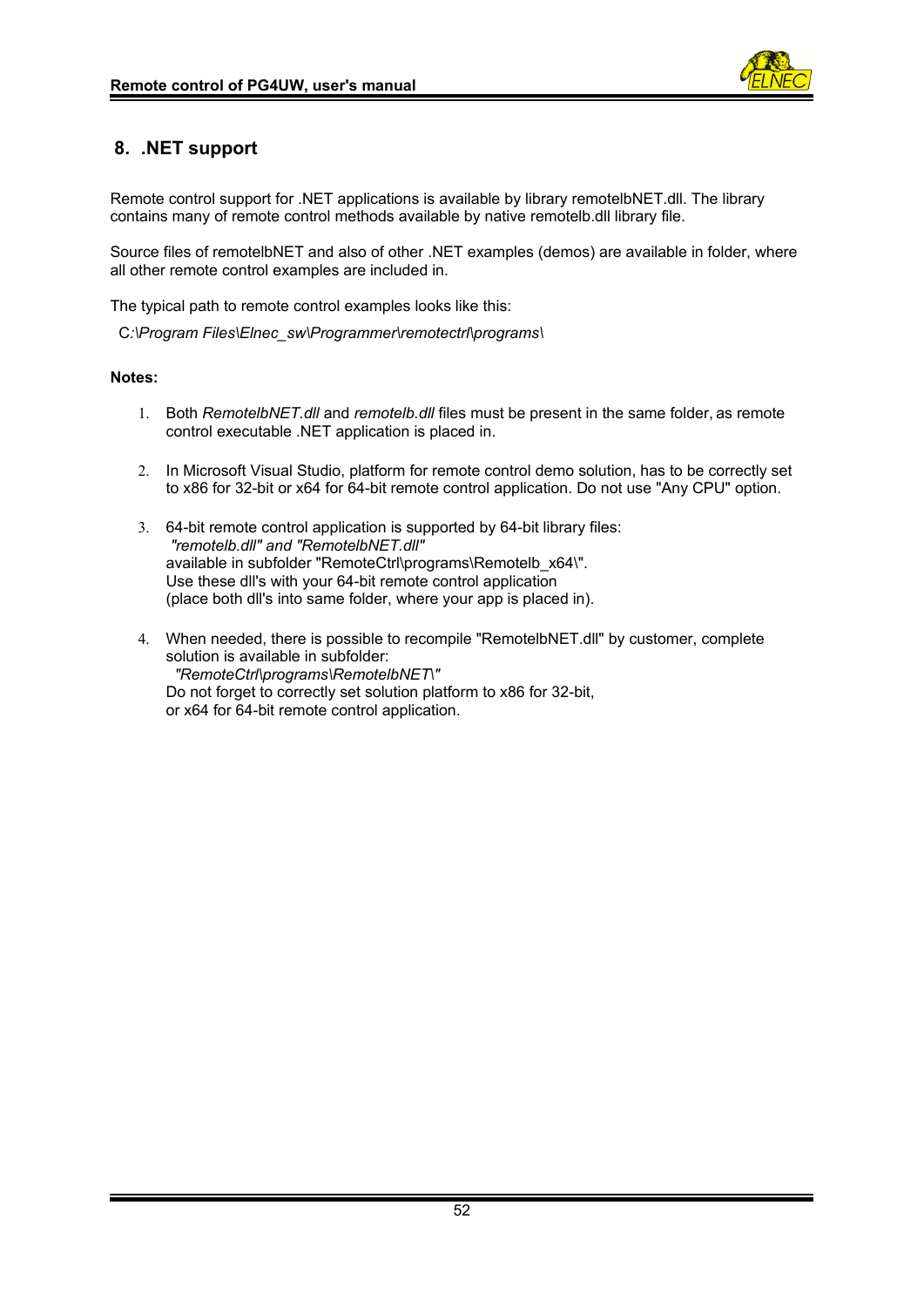

# <span id="page-52-3"></span>**9. System requirements**

# <span id="page-52-2"></span>*9.1 System requirements for remote control program*

Minimum PC system requirements for remote control application:

- Microsoft Windows® 98, 2000, XP or later
- PC Pentium 233
- 32 MB of RAM
- 10 MB of free disk space

Recommended PC system requirements for remote control application:

- Microsoft Windows® XP Professional
- PC Pentium III 600
- 128 MB of RAM
- 10 MB of free disk space

# <span id="page-52-1"></span>*9.2 System requirements for application PG4UW when using remote control function*

Minimum PC system requirements:

- Microsoft Windows® 98, 2000, XP or later
- PC Pentium 4
- 256 MB of RAM
- 200 MB of free disk space
- LPT printer port (for programmers connected via LPT port)
- USB port ver. 1.1 or later (for programmers connected via USB port)

Recommended PC system requirements:

- Microsoft Windows® XP Professional
- PC Pentium Core 2 Duo
- 512 MB of RAM
- 1000 MB of free disk space
- LPT printer port supporting EPP/ECP modes (for programmers connected via LPT port)
- USB port ver. 1.1 or later (for programmers connected via USB port)

# <span id="page-52-0"></span>*9.3 Common requirements*

Both remote control program and PG4UW program need network adapter with TCP protocol support installed. The network adapter can be virtual (Microsoft loopback adapter) or real network adapter (network card with proper drivers installed).

When using remote control program and PG4UW program on the same computer, there is no need to have real network adapter (network card) installed.

When using remote control program and PG4UW program on the remote computers, real network adapter (network card) has to be installed on each computer.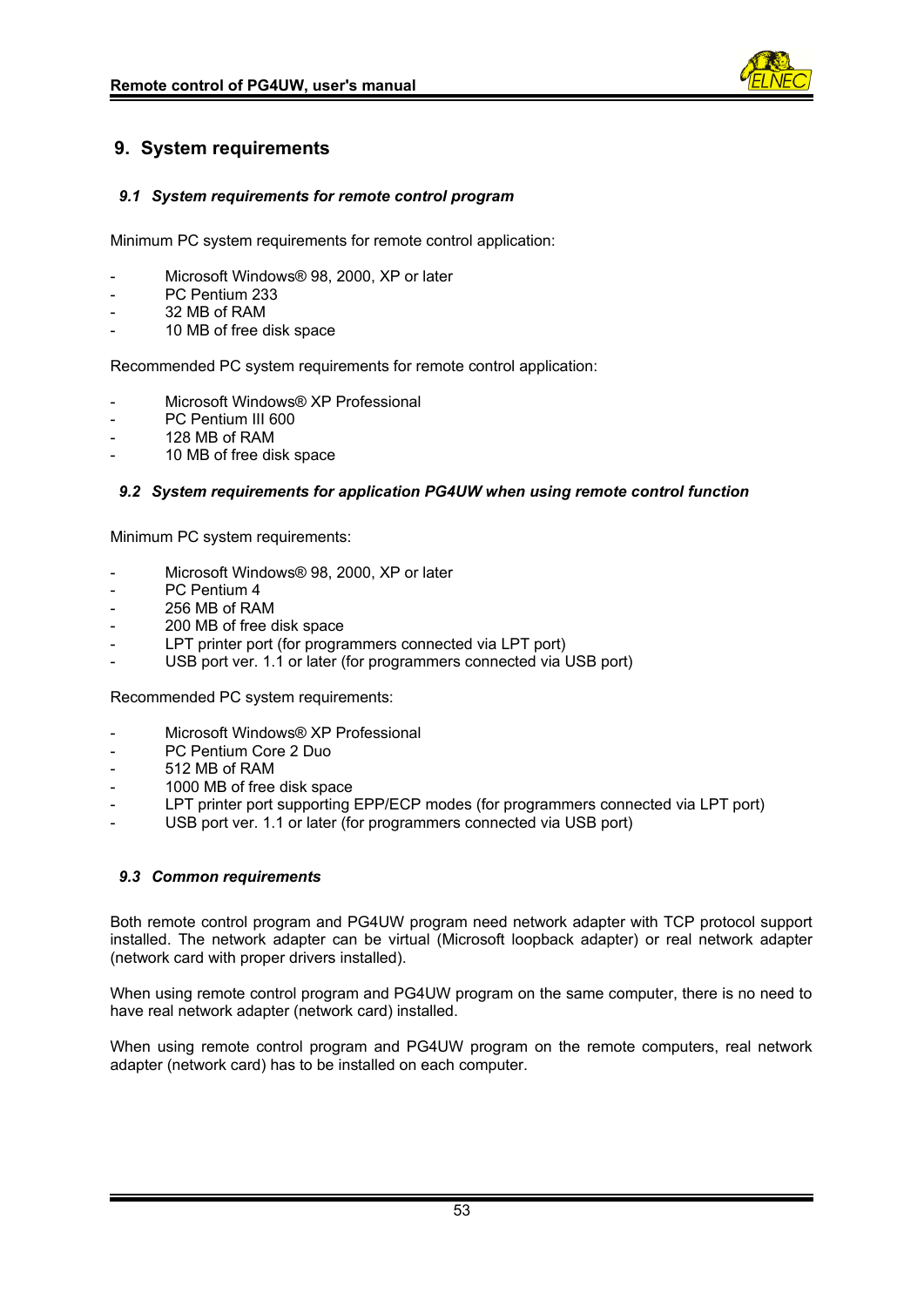

Installation of virtual network adapter (example for Windows XP):

- 1. click Start menu
- 2. select **Settings** item
- 3. select **Control panel**
- 4. in Control panel window click on **Add Hardware**
- 5. in **Add Hardware Wizard** dialog click on button Next
- 6. on question "Have you already connected this hardware on computer?" select option "Yes, I have already connected the hardware" and click on button Next
- 7. in the list of available hardware select the item "Add a new hardware device" and click on button Next
- 8. on question "What do you want the wizard to do?" select option "Install the hardware that I manually select from list (Advanced)" and click button Next
- 9. from the list "Common hardware types" select item "Network adapters" and click button Next
- 10. from left panel "Manufacturer" select "Microsoft"
- 11. from right panel "Network adapter" select "Microsoft Loopback adapter" and click button Next
- 12. on the confirmation click button Next again
- 13. the adapter is installed

Now you can configure the adapter to support TCP protocol. Configuration is made in the same way as for real network cards.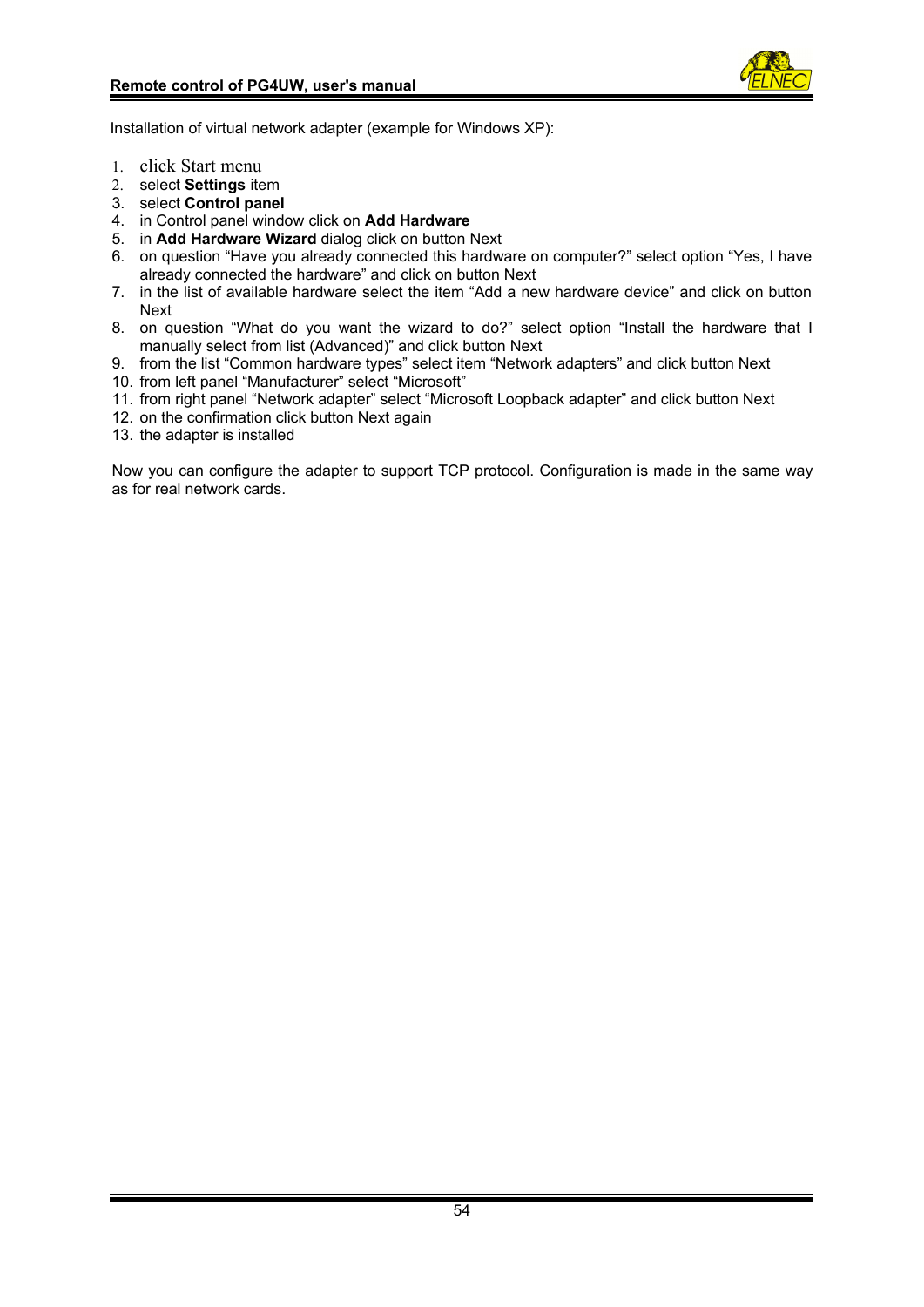

# <span id="page-54-0"></span>**10. Version history of this documentation**

| <u>Ver. 1.40 (Feb 21<sup>st</sup>, 2018)</u><br>- added following information to Chapter 8. . Net support:<br>Both RemotelbNET.dll and remotelb.dll files must be present in the same folder,<br>as executable .Net application is placed in. |
|-----------------------------------------------------------------------------------------------------------------------------------------------------------------------------------------------------------------------------------------------|
| <u>Ver. 1.39 (Feb 16th 2017)</u><br>- removed text about registration of ISP programming and license file keyfile.val                                                                                                                         |
| Ver. 1.38 (May 31st 2016)<br>- added more information to command ine parameter / enableremote: autoanswer<br>(chapter "6.1 Configuration command line parameters")                                                                            |
| <u>Ver. 1.36 (March 9th 2016)</u><br>- just replaced Pg4uw by PG4UW (matching case)                                                                                                                                                           |
| <u>Ver. 1.35 (March 6th 2015)</u><br>- added information about new functions added to remotelb.dll and remotelbNET.dll:<br>SEND CMD CreditBox GetTotalAvailableCredits and<br>SEND CMD CreditBox GetTotalAvailableCredits CINDEX              |
| Ver. 1.34 (August 22nd 2014)                                                                                                                                                                                                                  |

- added information about new functions added to remotelb.dll and remotelbNET.dll: SEND\_CMD\_GET\_PG4UW\_VERSION and SEND\_CMD\_GET\_PG4UW\_VERSION\_CINDEX

Ver. 1.33 (June 13th 2014)

– removed paragraph about availability of Turbo Delphi free download.

Ver. 1.32 (May 13th 2014)

- added information about new "client send operation result" command: TCP\_CMD\_DETAILED\_OPRESULT

# Ver. 1.31 (November 13th 2013)

– updated restrictions in Chapter 5

corrected grammar "thread save  $\rightarrow$  thread safe"

Ver. 1.30 (September 19th 2013)

formatting changes in document, Elnec logo applied to header

Ver. 1.29 (March 5th 2013)

added information about message TCP\_CMD\_SERVER\_CAN\_RUN\_ANOTHER\_SITE in chapter 5 'Using remote control with multiply programmers (multiprogramming)'

Ver. 1.28 (June 28th 2012)

– added note about programmer serial number into chapter 5 'Using remote control with multiply programmers (multiprogramming)'

Ver. 1.27 (June 14th 2011)

– added restrictions about "Using remote control with multiply programmers (multiprogramming)"

Ver. 1.26 ( April 5th 2011)

– added source code examples

Ver. 1.25 (March 03rd 2011)

– added information about new remote control function SEND\_CMD\_GetProjectFileChecksum and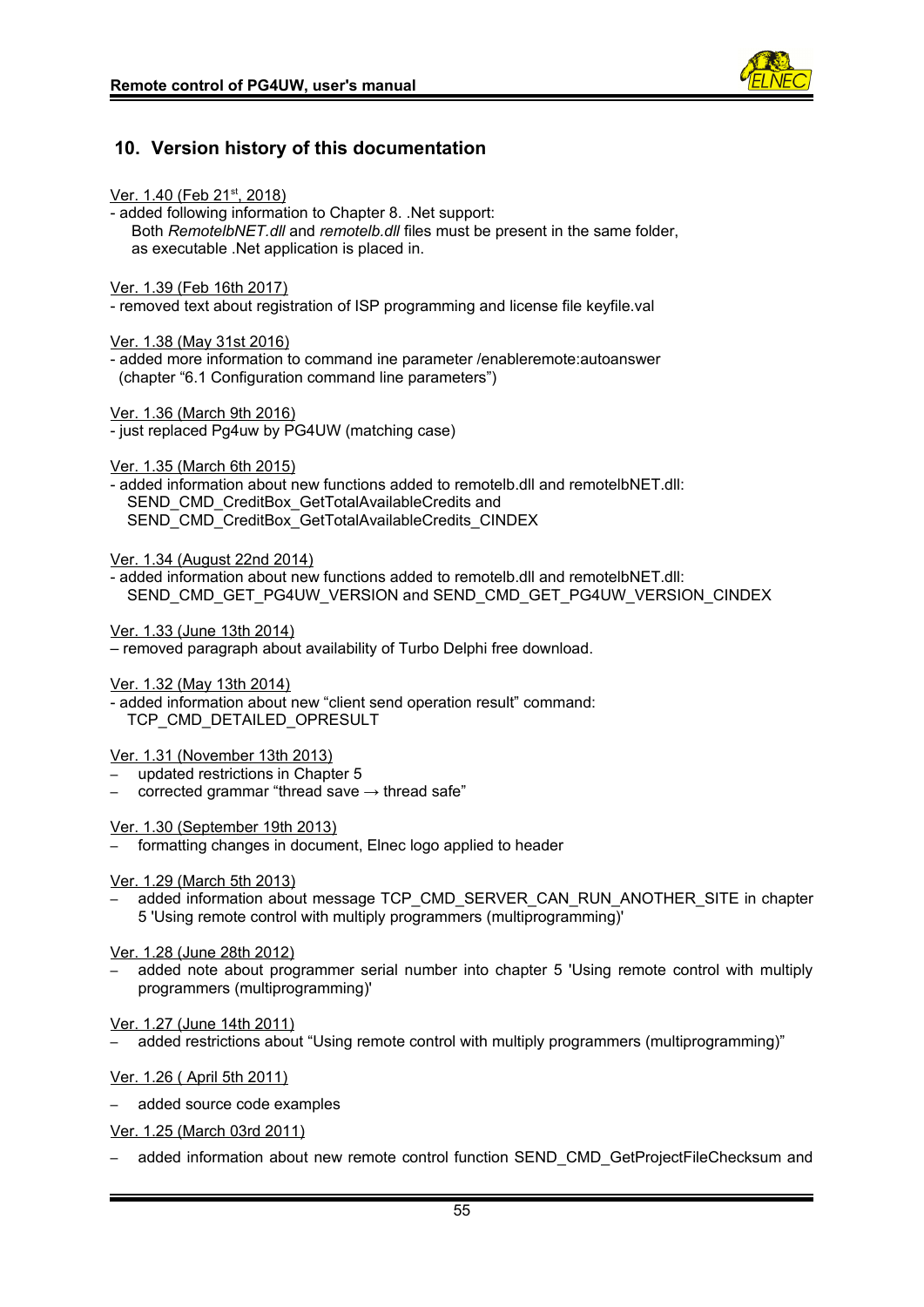

minimal requirements modification

# Ver. 1.24 (August 5th 2010)

– section "Using remote control with multiply programmers (multiprogramming)", Restrictions section, added BeeHive204 and BeeProg2 programmers

Ver. 1.23 (January 9th 2009)

– added restrictions about "Using remote control with multiply programmers (multiprogramming)"

#### Ver. 1.22 (November 15th 2007)

– added information about new multiprogramming remote control example sources "MultiDemo.VB.NET" for Microsoft Visual Studio .NET

Ver. 1.21 (September 17th 2007)

- added information about "Remote control of PG4UW applications running on different computer(s)"
- added information about new command line parameter */startvisible*

#### Ver. 1.20 (July 26th 2007)

– added information about command line parameter /enableremote:autoanswer

#### Ver. 1.19 (March 15th 2007)

- added information about new remote control examples written in Microsoft Visual Basic .NET

#### Ver. 1.18 (February 22nd 2007)

- added Note 3. about null-terminated strings in description of functions GetCommandStringFromFIFO and GetCommandStringFromFIFO\_CINDEX

#### Ver. 1.17 (February 15th 2007)

- added information about new command line parameter /Demo

- added information about new remote control functions
- GetCommandStringFromFIFO and GetCommandStringFromFIFO\_CINDEX
- added new information about callback procedure parameters, especially parameter 'vProcessProc'
- used in procedures:

CreateServerAndMakeListenToClients and

CreateServerAndMakeListenToMultiClients

# Ver. 1.16 (December 6th 2006)

- added information about new command line parameter /close:always

- changed execution order of command line parameters /prj:... and /loadfile:...

/Prj command is executed before /loadfile command.

#### Ver. 1.15 (November 16th 2006)

- added information about new command line parameter /saveproject:...

#### Ver. 1.14 (October 18th 2006)

- added information about new remote control examples written in Microsoft Visual Basic 6

Ver. 1.13 (September 29th 2006)

- added additional information about /Eprom\_Flash\_Autoselect command line parameter

Ver. 1.12 (August 24th 2006)

- added information about new multiprogramming remote control example sources "MultiDemo"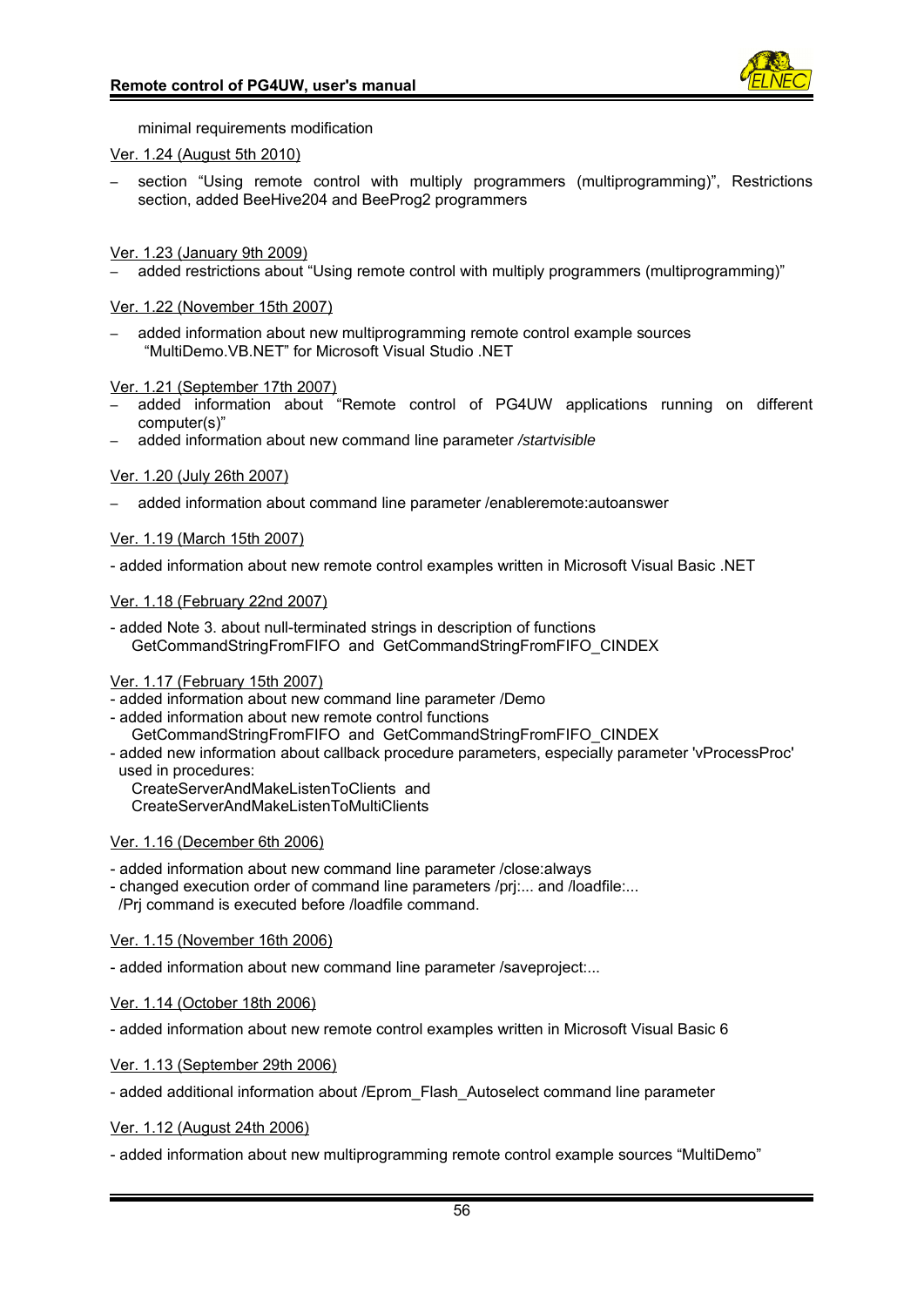

- added description of new remote command function SEND\_CMD\_GetProgrammerConnectedStatus

Ver. 1.11 (July 12th 2006)

- added description of new remote command function SEND\_CMD\_GetDev\_Checksum

# Ver. 1.10 (June 5th 2006)

- added new chapter about "Using remote control with multiply programmers (multiprogramming)"

# Ver. 1.09 (April 10th 2006)

- modified "Recommended PC system requirements" to more powerful configuration

# Ver. 1.08 (March 28th 2006)

- added description of remote control examples added in the form of source files
- added description of remote command functions: SEND\_CMD\_ShowMainForm, SEND\_CMD\_HideMainForm and SEND\_CMD\_CloseApp

# Ver. 1.07 (March 6th 2006)

- start of using the version history list
- added description of new remote command function SEND\_CMD\_SaveFile